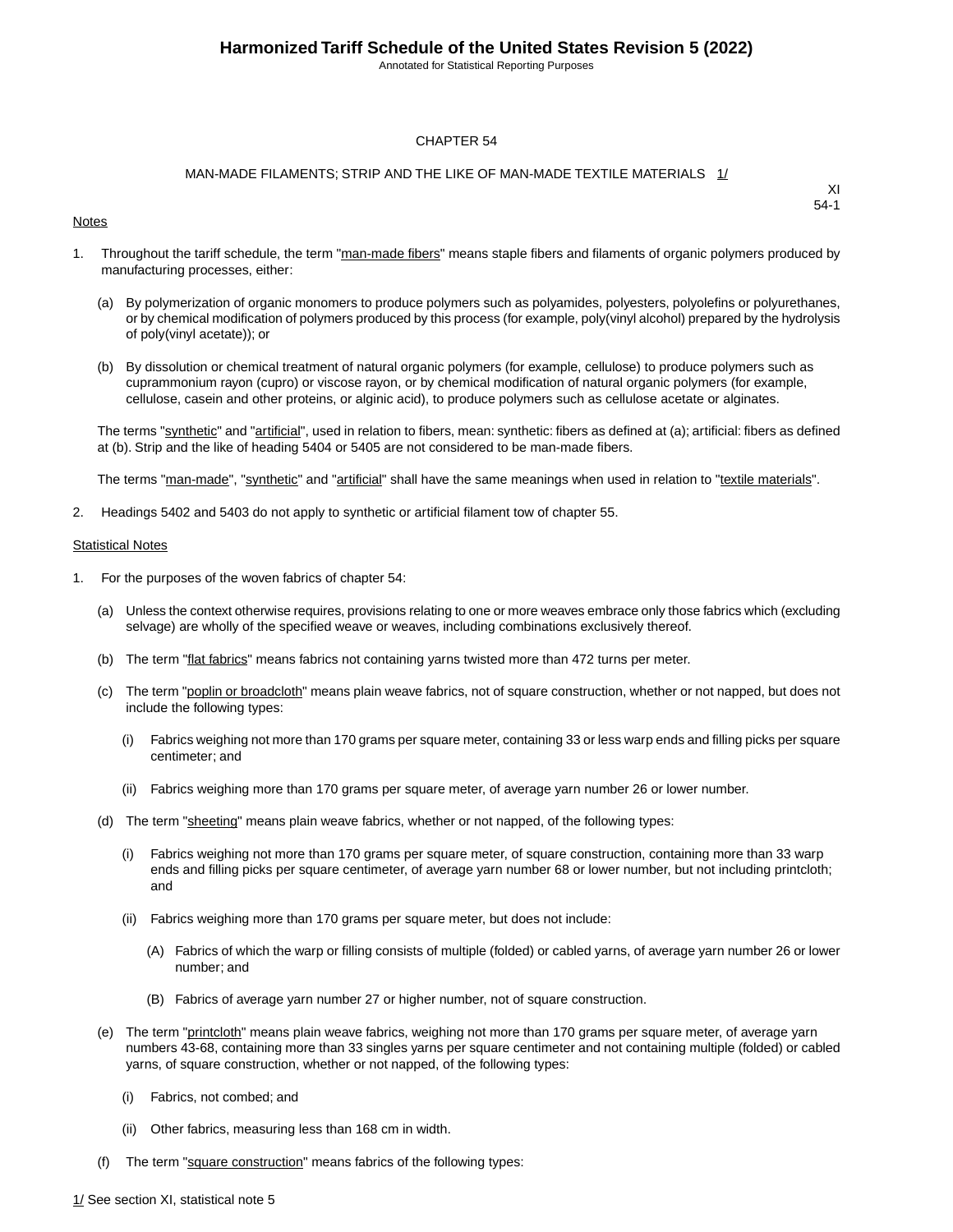Annotated for Statistical Reporting Purposes

Statistical Notes (con.) XI 54-2

- (i) Containing less than 79 warp ends and filling picks per square centimeter, of which the difference between the total count of warp ends per centimeter and the total count of filling picks per centimeter is less than 11; or
- (ii) Containing 79 or more warp ends and filling picks per square centimeter, of which the total count of warp ends per centimeter and the total count of filling picks per centimeter are each less than 57 percent of the total count per square centimeter of such warp ends and filling picks.
- (g) The term "napped" means fabrics with a fuzzy, fibrous surface produced by scratching or pricking the surface so that some of the fibers are raised from the body of the yarn. Napped fabrics are not to be confused with pile fabrics. Outing and canton flannel, moleskin, etc., are typical fabrics with a nap.
- (h) The term "not combed" means fabrics in part of uncombed cotton, other vegetable textile fibers or wool or fine animal hair.
- (ij) The term "combed" means fabrics containing cotton, other vegetable textile fibers or wool or fine animal hair, in which such fibers are combed.
- (k) The term " number," as applied to woven fabrics of man-made fibers, means the average yarn number of the yarns contained therein. In computing the average yarn number, the length of the yarn is considered to be equal to the distance covered by it in the fabric in the condition as imported, with all clipped yarn being measured as if continuous and with the count being taken of the total single yarns in the fabric including the single yarns in any multiple (folded) or cabled yarns. The weight shall be taken after any excessive sizing is removed by boiling or other suitable process. Any one of the following formulas can be used to determine the average yarn number--

N = BYT/1000, 100T/Z', BT/Z or ST/10

when:

N is the average yarn number,

B is the breadth (width) of the fabric in centimeters,

Y is the meters (linear) of the fabric per kilogram,

T is the total single yarns per square centimeter,

S is the square meters of fabric per kilogram,

- Z is the grams per linear meter of fabric, and
- Z' is the grams per square meter of fabric.

Fractions in the resulting "number" shall be disregarded.

- 2. The term "discharge printed" fabrics refers to fabrics which have been:
	- (a) Dyed, not tinted, a single uniform color other than white;
	- (b) Further processed using a method whereby chlorine or other color-destroying chemicals are applied to discrete portions of the dyed fabric to bleach out or discharge the dye and printed in those discrete portions thereby yielding a different colored pattern on the previously dyed ground; and
	- (c) Subjected to two or more of the following finishing operations: bleaching, shrinking, filling, napping, decating, permanent stiffening, weighting, permanent embossing or moireing.

#### Compiler's note

The provisions of subchapter II of chapter 99 (Miscellaneous Tariff Bills or MTBs), the provisions of the Generalized System of Preferences (GSP) found in General Note 4 and most product exclusions from the additional tariffs on products of China in subchapter III of chapter 99 expired on December 31, 2020. However, no endnotes or footnotes relating to these provisions have been deleted as of the issue date of this edition.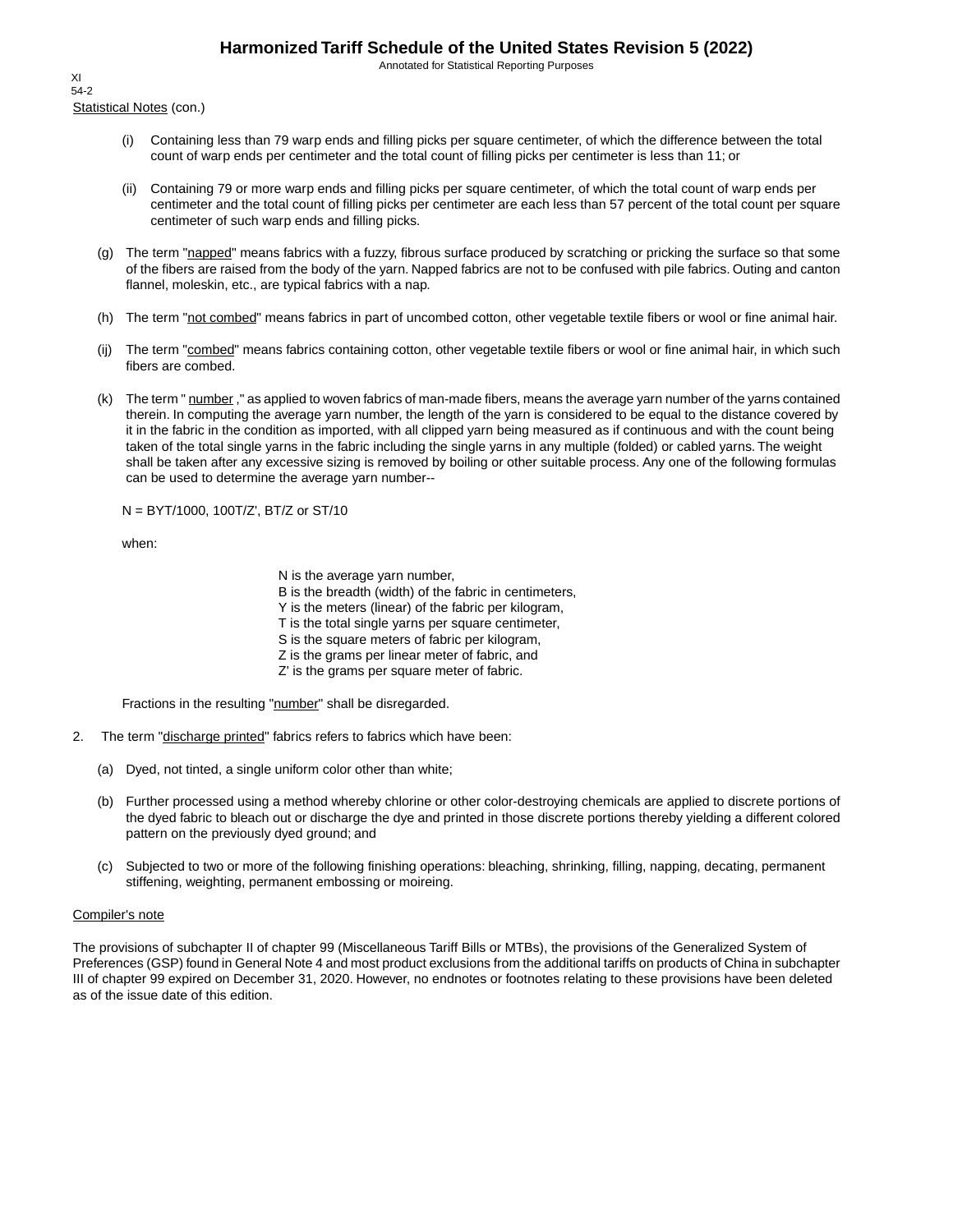Annotated for Statistical Reporting Purposes

| Heading/              | Stat.       |                                                                                                                                                                                                                                 | Unit           |                       | Rates of Duty                                                        |                |
|-----------------------|-------------|---------------------------------------------------------------------------------------------------------------------------------------------------------------------------------------------------------------------------------|----------------|-----------------------|----------------------------------------------------------------------|----------------|
| Subheading            | Suf-<br>fix | <b>Article Description</b>                                                                                                                                                                                                      | of<br>Quantity | General               | 1<br>Special                                                         | $\overline{2}$ |
| 5401                  |             | Sewing thread of man-made filaments, whether or not put up                                                                                                                                                                      |                |                       |                                                                      |                |
| 5401.10.00 00         |             | for retail sale:                                                                                                                                                                                                                |                |                       | Free (AU, BH, CL,<br>CO, IL, JO, KR,<br>MA, OM, P, PA,<br>PE, S, SG) | 55%            |
| 5401.20.00 00         |             |                                                                                                                                                                                                                                 |                |                       | Free (AU, BH, CL,<br>CO, IL, JO, KR,<br>MA, OM, P, PA,<br>PE, S, SG) | 55%            |
| 5402                  |             | Synthetic filament yarn (other than sewing thread), not put up<br>for retail sale, including synthetic monofilament of less than<br>67 decitex:<br>High tenacity yarn of nylon or other polyamides, whether<br>or not textured: |                |                       |                                                                      |                |
| 5402.11               |             | Of aramids:                                                                                                                                                                                                                     |                |                       |                                                                      |                |
| 5402.11.30            |             |                                                                                                                                                                                                                                 |                | $8.8\%$ <sup>1/</sup> | Free (AU, BH, CL,<br>CO, IL, JO, KR,<br>MA, OM, P, PA,<br>PE, S, SG) | 50%            |
|                       | 10          | Not more than 920 decitex:<br>Monofilament; multifilament, untwisted or<br>with twist of less than 5 turns per meter kg                                                                                                         |                |                       |                                                                      |                |
|                       | 30          | Multifilament, with twist of 5 turns or more<br>More than 920 decitex:                                                                                                                                                          |                |                       |                                                                      |                |
|                       | 50          | Monofilament; multifilament, untwisted or<br>with twist of less than 5 turns per meter kg                                                                                                                                       |                |                       |                                                                      |                |
| 5402.11.60            | 70<br>00    | Multifilament, with twist of 5 turns or more                                                                                                                                                                                    |                |                       | Free (AU, BH, CL,                                                    | 55%            |
|                       |             |                                                                                                                                                                                                                                 |                |                       | CO, IL, JO, KR,<br>MA, OM, P, PA,<br>PE, S, SG)                      |                |
| 5402.19<br>5402.19.30 |             | Other:                                                                                                                                                                                                                          |                |                       | Free (AU, BH, CL,<br>CO, IL, JO, KR,<br>MA, OM, P, PA,<br>PE, S, SG) | 50%            |
|                       | 10          | Not more than 920 decitex:<br>Monofilament; multifilament, untwisted or<br>with twist of less than 5 turns per meter kg                                                                                                         |                |                       |                                                                      |                |
|                       | 30          | Multifilament, with twist of 5 turns or more<br>More than 920 decitex:                                                                                                                                                          |                |                       |                                                                      |                |
|                       | 50          | Monofilament; multifilament, untwisted or<br>with twist of less than 5 turns per meter kg                                                                                                                                       |                |                       |                                                                      |                |
|                       | 70          | Multifilament, with twist of 5 turns or more                                                                                                                                                                                    |                |                       |                                                                      |                |
| 5402.19.60            | 00          |                                                                                                                                                                                                                                 |                |                       | Free (AU, BH, CL,<br>CO, IL, JO, KR,<br>MA, OM, P, PA,<br>PE, S, SG) | 55%            |
|                       |             |                                                                                                                                                                                                                                 |                |                       |                                                                      |                |
|                       |             |                                                                                                                                                                                                                                 |                |                       |                                                                      |                |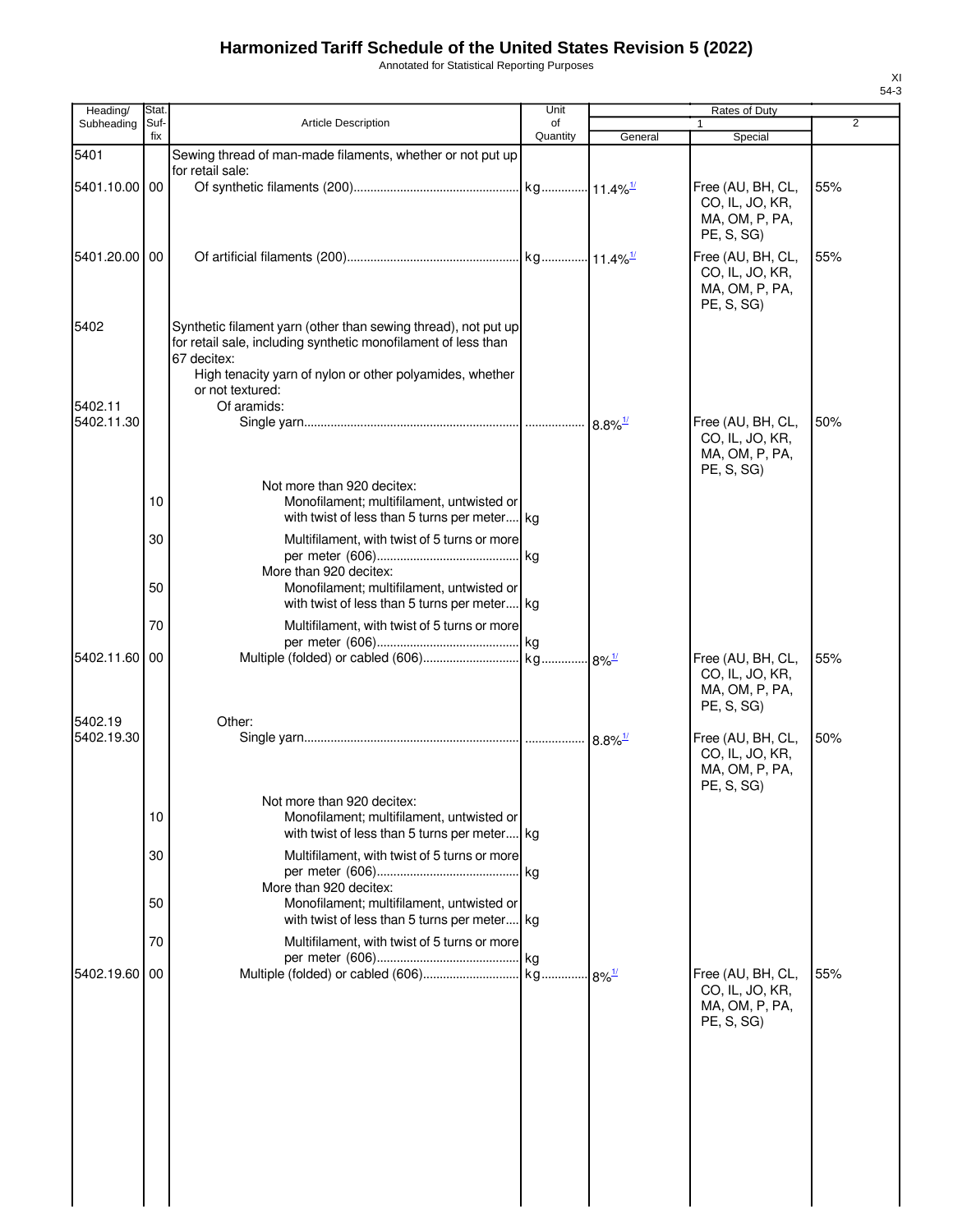Annotated for Statistical Reporting Purposes

| Heading/              | Stat.       |                                                                                                                                                        | Unit           |         | Rates of Duty                                                        |                |
|-----------------------|-------------|--------------------------------------------------------------------------------------------------------------------------------------------------------|----------------|---------|----------------------------------------------------------------------|----------------|
| Subheading            | Suf-<br>fix | Article Description                                                                                                                                    | of<br>Quantity | General | 1<br>Special                                                         | $\overline{2}$ |
| 5402 (con.)           |             | Synthetic filament yarn (other than sewing thread), not put up<br>for retail sale, including synthetic monofilament of less than<br>67 decitex: (con.) |                |         |                                                                      |                |
| 5402.20<br>5402.20.30 |             | High tenacity yarn of polyesters, whether or not textured:                                                                                             |                |         | Free (AU, BH, CL,<br>CO, IL, JO, KR,<br>MA, OM, P, PA,               | 50%            |
|                       | 10<br>30    | Not more than 920 decitex:<br>Monofilament; multifilament, untwisted or with<br>Multifilament, with twist of 5 turns or more per                       |                |         | PE, S, SG)                                                           |                |
|                       | 50          | More than 920 decitex:<br>Monofilament; multifilament, untwisted or with                                                                               |                |         |                                                                      |                |
|                       | 70          | Multifilament, with twist of 5 turns or more per                                                                                                       |                |         |                                                                      |                |
| 5402.20.60 00         |             |                                                                                                                                                        |                |         | Free (AU, BH, CL,<br>CO, IL, JO, KR,<br>MA, OM, P, PA,<br>PE, S, SG) | 55%            |
|                       |             |                                                                                                                                                        |                |         |                                                                      |                |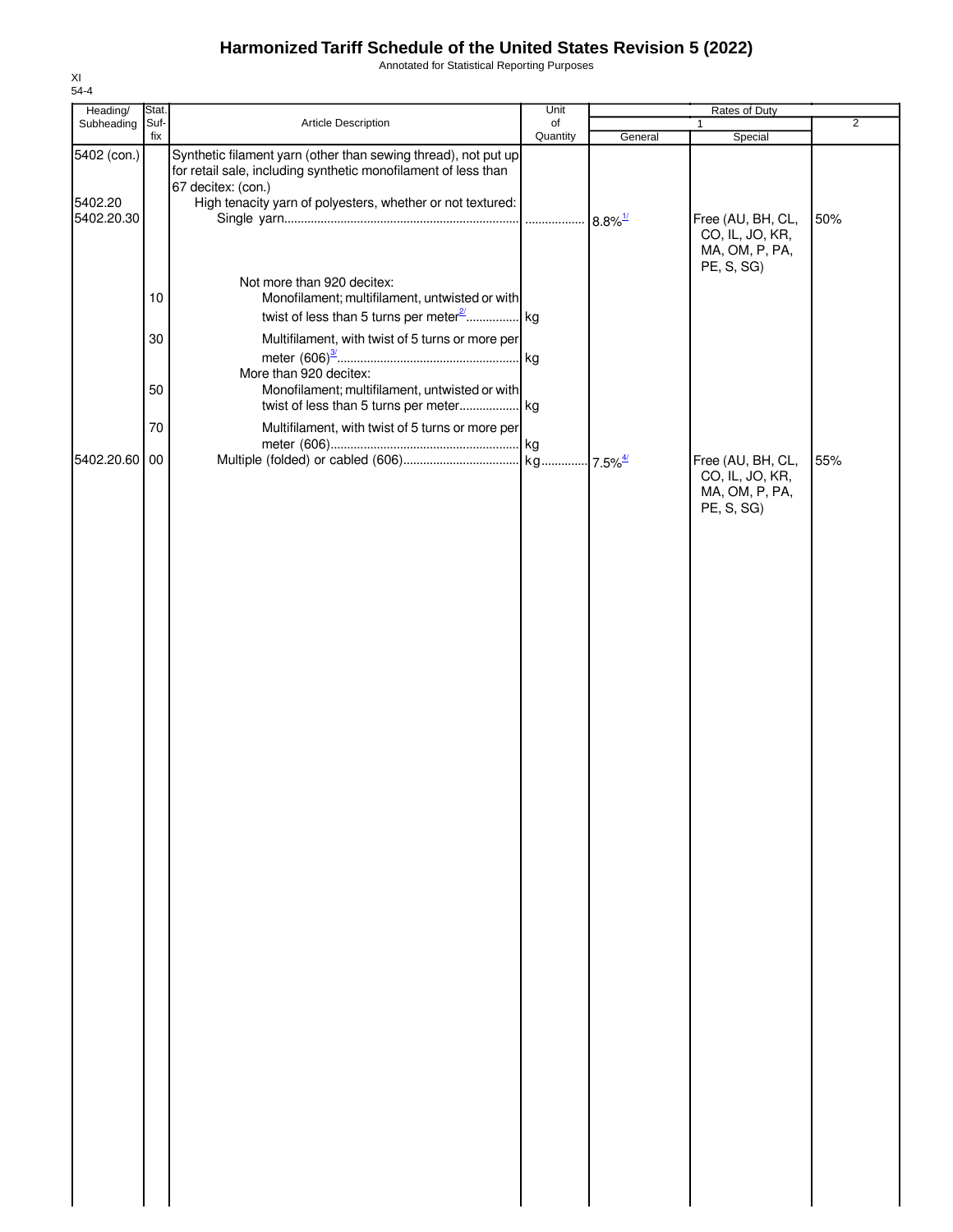Annotated for Statistical Reporting Purposes

| Heading/                 | Stat.       |                                                                                                                                                                          | Unit           |                       | Rates of Duty                                                        |                |
|--------------------------|-------------|--------------------------------------------------------------------------------------------------------------------------------------------------------------------------|----------------|-----------------------|----------------------------------------------------------------------|----------------|
| Subheading               | Suf-<br>fix | <b>Article Description</b>                                                                                                                                               | of<br>Quantity | General               | Special                                                              | $\overline{2}$ |
| 5402 (con.)              |             | Synthetic filament yarn (other than sewing thread), not put up<br>for retail sale, including synthetic monofilament of less than<br>67 decitex: (con.)<br>Textured yarn: |                |                       |                                                                      |                |
| 5402.31                  |             | Of nylon or other polyamides, measuring per single<br>yarn not more than 500 decitex:                                                                                    |                |                       |                                                                      |                |
| 5402.31.30 00            |             |                                                                                                                                                                          |                |                       | Free (AU, BH, CL,<br>CO, IL, JO, KR,<br>MA, OM, P, PA,<br>PE, S, SG) | 50%            |
| 5402.31.60 00            |             |                                                                                                                                                                          |                |                       | Free (AU, BH, CL,<br>CO, IL, JO, KR,<br>MA, OM, P, PA,<br>PE, S, SG) | 55%            |
| 5402.32                  |             | Of nylon or other polyamides, measuring per single<br>yarn more than 500 decitex:                                                                                        |                |                       |                                                                      |                |
| 5402.32.30 00            |             |                                                                                                                                                                          |                |                       | Free (AU, BH, CL,<br>CO, IL, JO, KR,<br>MA, OM, P, PA,<br>PE, S, SG) | 50%            |
| 5402.32.60 00            |             |                                                                                                                                                                          |                |                       | Free (AU, BH, CL,<br>CO, IL, JO, KR,<br>MA, OM, P, PA,<br>PE, S, SG) | 55%            |
| 5402.33<br>5402.33.30 00 |             | Of polyesters:                                                                                                                                                           |                |                       | Free (AU, BH, CL,<br>CO, IL, JO, KR,<br>MA, OM, P, PA,<br>PE, S, SG) | 50%            |
| 5402.33.60 00            |             |                                                                                                                                                                          |                |                       | Free (AU, BH, CL,<br>CO, IL, JO, KR,<br>MA, OM, P, PA,<br>PE, S, SG) | 55%            |
| 5402.34<br>5402.34.30 00 |             | Of polypropylene:                                                                                                                                                        |                |                       | Free (AU, BH, CL,<br>CO, IL, JO, KR,<br>MA, OM, P, PA,<br>PE, S, SG) | 50%            |
| 5402.34.60 00            |             |                                                                                                                                                                          |                |                       | Free (AU, BH, CL,<br>CO, IL, JO, KR,<br>MA, OM, P, PA,<br>PE, S, SG) | 55%            |
| 5402.39<br>5402.39.31    |             | Other:                                                                                                                                                                   |                | $8.8\%$ <sup>1/</sup> | Free (AU, BH, CL,<br>CO, IL, JO, KR,<br>MA, OM, P, PA,<br>PE, S, SG) | 50%            |
| 5402.39.61               | 10<br>90    |                                                                                                                                                                          |                | $8\%$ <sup>1/</sup>   | Free (AU, BH, CL,                                                    | 55%            |
|                          |             |                                                                                                                                                                          |                |                       | CO, IL, JO, KR,<br>MA, OM, P, PA,<br>PE, S, SG)                      |                |
|                          | 10<br>90    |                                                                                                                                                                          |                |                       |                                                                      |                |
|                          |             |                                                                                                                                                                          |                |                       |                                                                      |                |
|                          |             |                                                                                                                                                                          |                |                       |                                                                      |                |

 $\begin{array}{c} \hline \end{array}$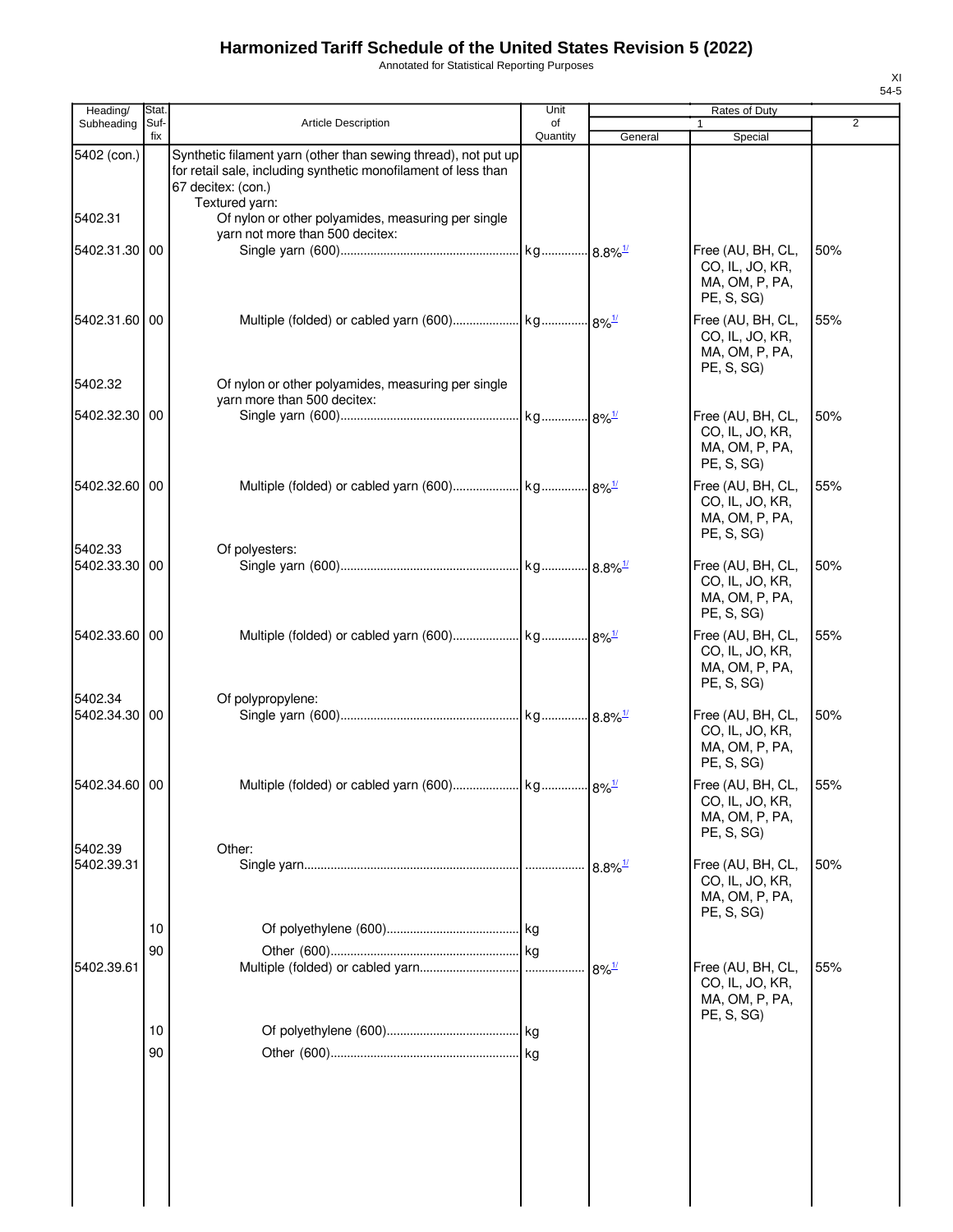Annotated for Statistical Reporting Purposes

| Heading/                 | Stat.       |                                                                                                                                                                                                                                                        | Unit           |                     | <b>Rates of Duty</b>                                                 |                |
|--------------------------|-------------|--------------------------------------------------------------------------------------------------------------------------------------------------------------------------------------------------------------------------------------------------------|----------------|---------------------|----------------------------------------------------------------------|----------------|
| Subheading               | Suf-<br>fix | Article Description                                                                                                                                                                                                                                    | of<br>Quantity | General             | 1.<br>Special                                                        | $\overline{2}$ |
| 5402 (con.)              |             | Synthetic filament yarn (other than sewing thread), not put up<br>for retail sale, including synthetic monofilament of less than<br>67 decitex: (con.)<br>Other yarn, single, untwisted or with a twist not exceeding<br>50 turns/m:                   |                |                     |                                                                      |                |
| 5402.44.00               |             |                                                                                                                                                                                                                                                        |                | $8\%$ <sup>1/</sup> | Free (AU, BH, CL,<br>CO, IL, JO, KR,<br>MA, OM, P, PA,<br>PE, S, SG  | 50%            |
|                          | 05          | Monofilament; multifilament, untwisted or with twist                                                                                                                                                                                                   |                |                     |                                                                      |                |
| 5402.45<br>5402.45.10 00 | 40          | Other, of nylon or other polyamides:<br>Colored multifilament, untwisted or with a twist of<br>less than 5 turns per meter, measuring not less<br>than 22 decitex per filament, certified by the<br>importer to be used in the manufacture of wigs for |                |                     |                                                                      |                |
|                          |             |                                                                                                                                                                                                                                                        |                |                     |                                                                      | 50%            |
| 5402.45.90               |             |                                                                                                                                                                                                                                                        |                |                     | Free (AU, BH, CL,<br>CO, IL, JO, KR,<br>MA, OM, P, PA,<br>PE, S, SG) | 50%            |
|                          | 10          | Monofilament; multifilament, untwisted or with<br>twist of less than 5 turns per meter:<br>Multifilament, partially oriented kg                                                                                                                        |                |                     |                                                                      |                |
|                          | 30<br>40    | Multifilament, with twist of 5 turns or more per                                                                                                                                                                                                       |                |                     |                                                                      |                |
| 5402.46.00               | 00          |                                                                                                                                                                                                                                                        |                |                     | Free (AU, BH, CL,<br>CO, IL, JO, KR,<br>MA, OM, P, PA,<br>PE, S, SG) | 50%            |
| 5402.47<br>5402.47.10    |             | Other, of polyesters:<br>Wholly of polyester, measuring not less than<br>75 decitex but not more than 80 decitex, and                                                                                                                                  |                |                     | Free (AU, BH, CL,                                                    | 50%            |
|                          |             |                                                                                                                                                                                                                                                        |                |                     | CO, IL, JO, KR,<br>MA, OM, P, PA,<br>PE, S, SG)                      |                |
|                          | 20<br>40    | Untwisted or with twist of less than 5 turns per<br>With twist of 5 turns or more per meter                                                                                                                                                            | kg             |                     |                                                                      |                |
| 5402.47.90               |             |                                                                                                                                                                                                                                                        | l kg<br>.      | $8\%$ <sup>1/</sup> | Free (AU, BH, CL,<br>CO, IL, JO, KR,<br>MA, OM, P, PA,               | 50%            |
|                          | 20          | Monofilament: multifilament, untwisted or with                                                                                                                                                                                                         |                |                     | PE, S, SG)                                                           |                |
|                          | 40          | Multifilament, with twist of 5 turns or more per                                                                                                                                                                                                       | kg             |                     |                                                                      |                |
|                          |             |                                                                                                                                                                                                                                                        |                |                     |                                                                      |                |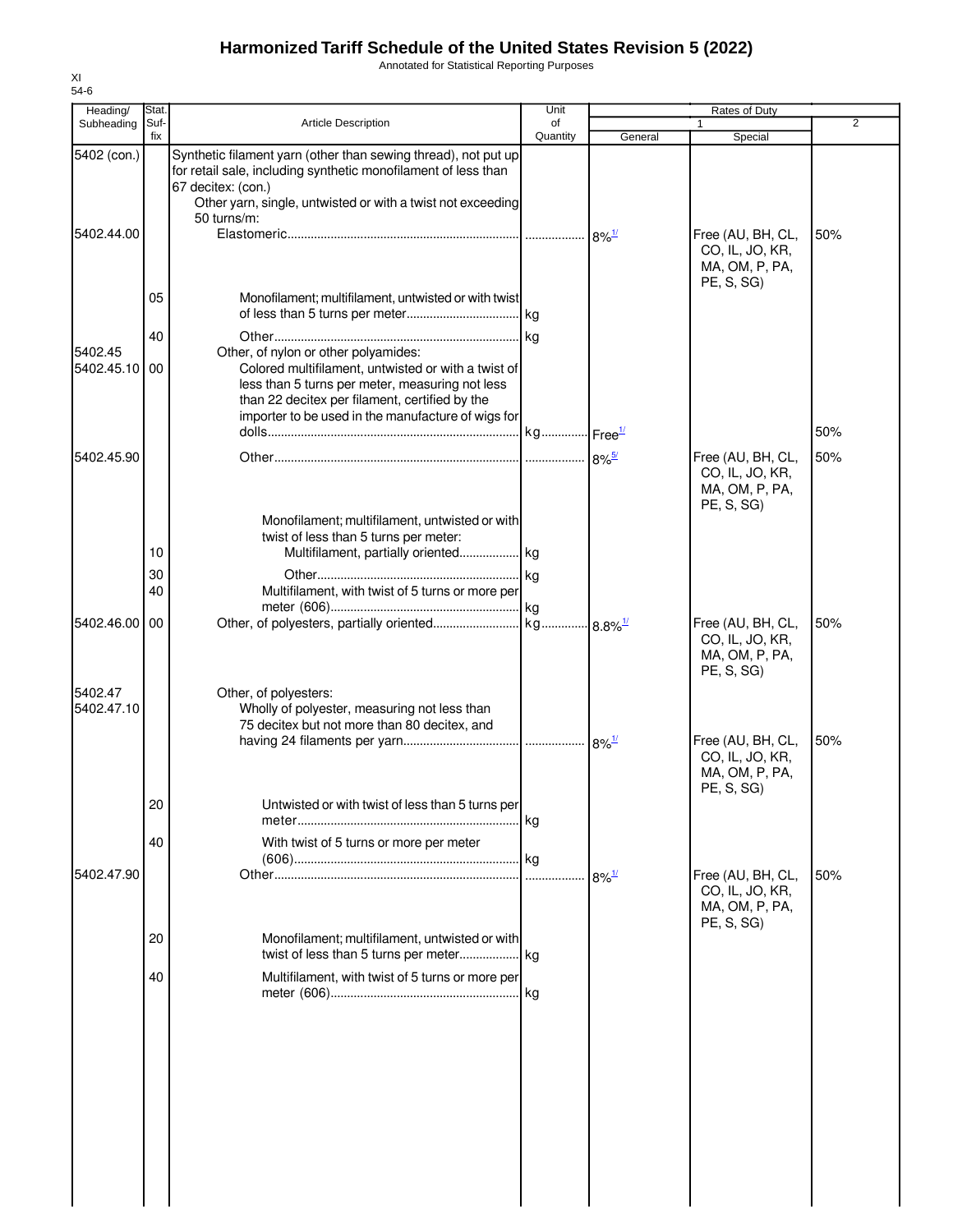Annotated for Statistical Reporting Purposes

| Heading/                 | <b>Stat</b> |                                                                                                                                                                                                                 | Unit           |         | Rates of Duty                                                                      |     |
|--------------------------|-------------|-----------------------------------------------------------------------------------------------------------------------------------------------------------------------------------------------------------------|----------------|---------|------------------------------------------------------------------------------------|-----|
| Subheading               | Suf-<br>fix | <b>Article Description</b>                                                                                                                                                                                      | of<br>Quantity | General | 1<br>Special                                                                       | 2   |
| 5402 (con.)              |             | Synthetic filament yarn (other than sewing thread), not put up<br>for retail sale, including synthetic monofilament of less than<br>67 decitex: (con.)                                                          |                |         |                                                                                    |     |
| 5402.48.00               |             | Other yarn, single, untwisted or with a twist not exceeding<br>50 turns/m: (con.)                                                                                                                               |                |         | Free (AU, BH, CL,                                                                  | 50% |
|                          |             |                                                                                                                                                                                                                 |                |         | CO, IL, JO, KR,<br>MA, OM, P, PA,<br>PE, S, SG)                                    |     |
|                          | 10          | Monofilament; multifilament, untwisted or with twist                                                                                                                                                            |                |         |                                                                                    |     |
|                          | 70          |                                                                                                                                                                                                                 |                |         |                                                                                    |     |
| 5402.49<br>5402.49.11    | 00          | Other:<br>Colored multifilament, of modacrylic, untwisted or<br>with a twist of less than 5 turns per meter,<br>measuring not less than 22 decitex per filament,<br>certified by the importer to be used in the |                |         |                                                                                    |     |
|                          |             |                                                                                                                                                                                                                 |                |         |                                                                                    | 50% |
| 5402.49.91               |             |                                                                                                                                                                                                                 |                |         | Free (AU, BH, CL,<br>CO, IL, JO, KR,<br>MA, OM, P, PA,<br>PE, S, SG)               | 50% |
|                          | 15          | Monofilament; multifilament, untwisted or with<br>twist of less than 5 turns per meter:                                                                                                                         |                |         |                                                                                    |     |
|                          | 40          |                                                                                                                                                                                                                 |                |         |                                                                                    |     |
|                          |             | Multifilament, with twist of 5 turns or more per<br>meter:                                                                                                                                                      |                |         |                                                                                    |     |
|                          | 75          |                                                                                                                                                                                                                 |                |         |                                                                                    |     |
|                          | 80          |                                                                                                                                                                                                                 |                |         |                                                                                    |     |
| 5402.51.00               | 00          | Other yarn, single, with a twist exceeding 50 turns/m:                                                                                                                                                          |                |         | Free (AU, BH, CL,<br>CO, IL, JO, KR,<br>MA, OM, P, PA,<br>PE, S, SG)               | 50% |
| 5402.52<br>5402.52.10 00 |             | Of polyesters:<br>Wholly of polyester, measuring not less than<br>75 decitex but not more than 80 decitex, and                                                                                                  |                |         |                                                                                    |     |
|                          |             |                                                                                                                                                                                                                 |                |         | Free (AU, BH, CL,<br>CO, IL, JO, KR,<br>MA, OM, P, PA,<br>PE, S, SG)               | 50% |
| 5402.52.90 00            |             |                                                                                                                                                                                                                 |                |         | Free (AU, BH, CL,<br>CO, IL, JO, KR,<br>MA, OM, P, PA,                             | 50% |
| 5402.53.00 00            |             |                                                                                                                                                                                                                 |                |         | PE, S, SG)<br>Free (AU, BH, CL,<br>CO, IL, JO, KR,<br>MA, OM, P, PA,<br>PE, S, SG) | 50% |
| 5402.59.01               | 00          |                                                                                                                                                                                                                 |                |         | Free (AU, BH, CL,<br>CO, IL, JO, KR,<br>MA, OM, P, PA,<br>PE, S, SG)               | 50% |
|                          |             |                                                                                                                                                                                                                 |                |         |                                                                                    |     |
|                          |             |                                                                                                                                                                                                                 |                |         |                                                                                    |     |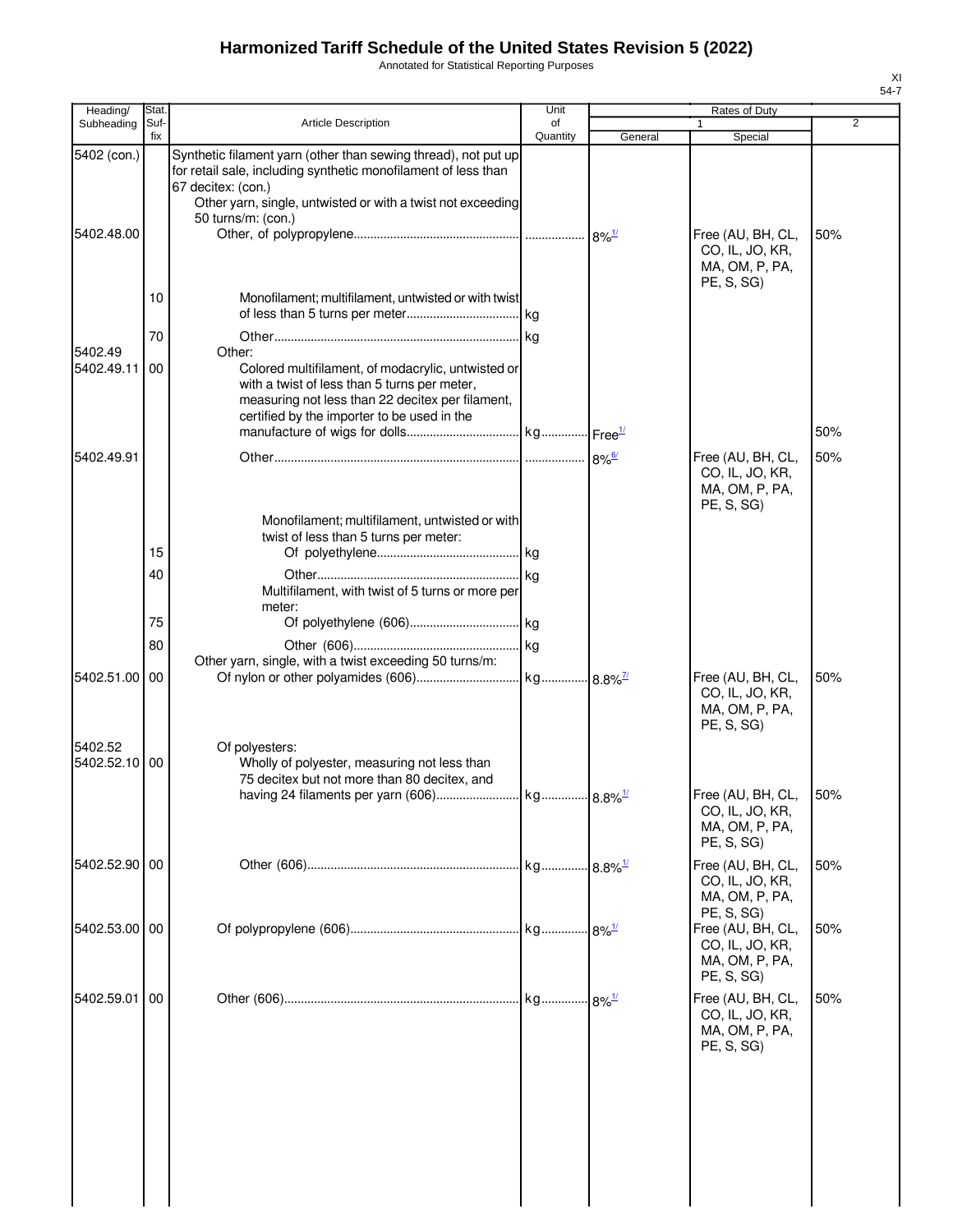Annotated for Statistical Reporting Purposes

| Heading/              | Stat.       |                                                                                                                                                        | Unit           |         | Rates of Duty                                                        |                |
|-----------------------|-------------|--------------------------------------------------------------------------------------------------------------------------------------------------------|----------------|---------|----------------------------------------------------------------------|----------------|
| Subheading            | Suf-<br>fix | Article Description                                                                                                                                    | of<br>Quantity | General | $\mathbf{1}$<br>Special                                              | $\overline{2}$ |
| 5402 (con.)           |             | Synthetic filament yarn (other than sewing thread), not put up<br>for retail sale, including synthetic monofilament of less than<br>67 decitex: (con.) |                |         |                                                                      |                |
| 5402.61.00 00         |             | Other yarn, multiple (folded) or cabled:                                                                                                               |                |         | Free (AU, BH, CL,<br>CO, IL, JO, KR,<br>MA, OM, P, PA,<br>PE, S, SG) | 55%            |
| 5402.62.00 00         |             |                                                                                                                                                        |                |         | Free (AU, BH, CL,<br>CO, IL, JO, KR,<br>MA, OM, P, PA,<br>PE, S, SG) | 55%            |
| 5402.63.00 00         |             |                                                                                                                                                        |                |         | Free (AU, BH, CL,<br>CO, IL, JO, KR,<br>MA, OM, P, PA,<br>PE, S, SG) | 55%            |
| 5402.69.01            | 00          |                                                                                                                                                        |                |         | Free (AU, BH, CL,<br>CO, IL, JO, KR,<br>MA, OM, P, PA,<br>PE, S, SG) | 55%            |
| 5403                  |             | Artificial filament yarn (other than sewing thread), not put up<br>for retail sale, including artificial monofilament of less than<br>67 decitex:      |                |         |                                                                      |                |
| 5403.10<br>5403.10.30 |             | High tenacity yarn of viscose rayon:                                                                                                                   |                |         | Free (AU, BH, CL,<br>CO, IL, JO, KR,<br>MA, OM, P, PA,<br>PE, S, SG) | 50%            |
|                       | 20          | Monofilament; multifilament, untwisted or with twist                                                                                                   |                |         |                                                                      |                |
|                       | 40          | Multifilament, with twist of 5 turns or more per                                                                                                       |                |         |                                                                      |                |
| 5403.10.60 00         |             |                                                                                                                                                        |                |         | Free (AU, BH, CL,<br>CO, IL, JO, KR,<br>MA, OM, P, PA,<br>PE, S, SG) | 55%            |
|                       |             |                                                                                                                                                        |                |         |                                                                      |                |
|                       |             |                                                                                                                                                        |                |         |                                                                      |                |
|                       |             |                                                                                                                                                        |                |         |                                                                      |                |
|                       |             |                                                                                                                                                        |                |         |                                                                      |                |
|                       |             |                                                                                                                                                        |                |         |                                                                      |                |
|                       |             |                                                                                                                                                        |                |         |                                                                      |                |
|                       |             |                                                                                                                                                        |                |         |                                                                      |                |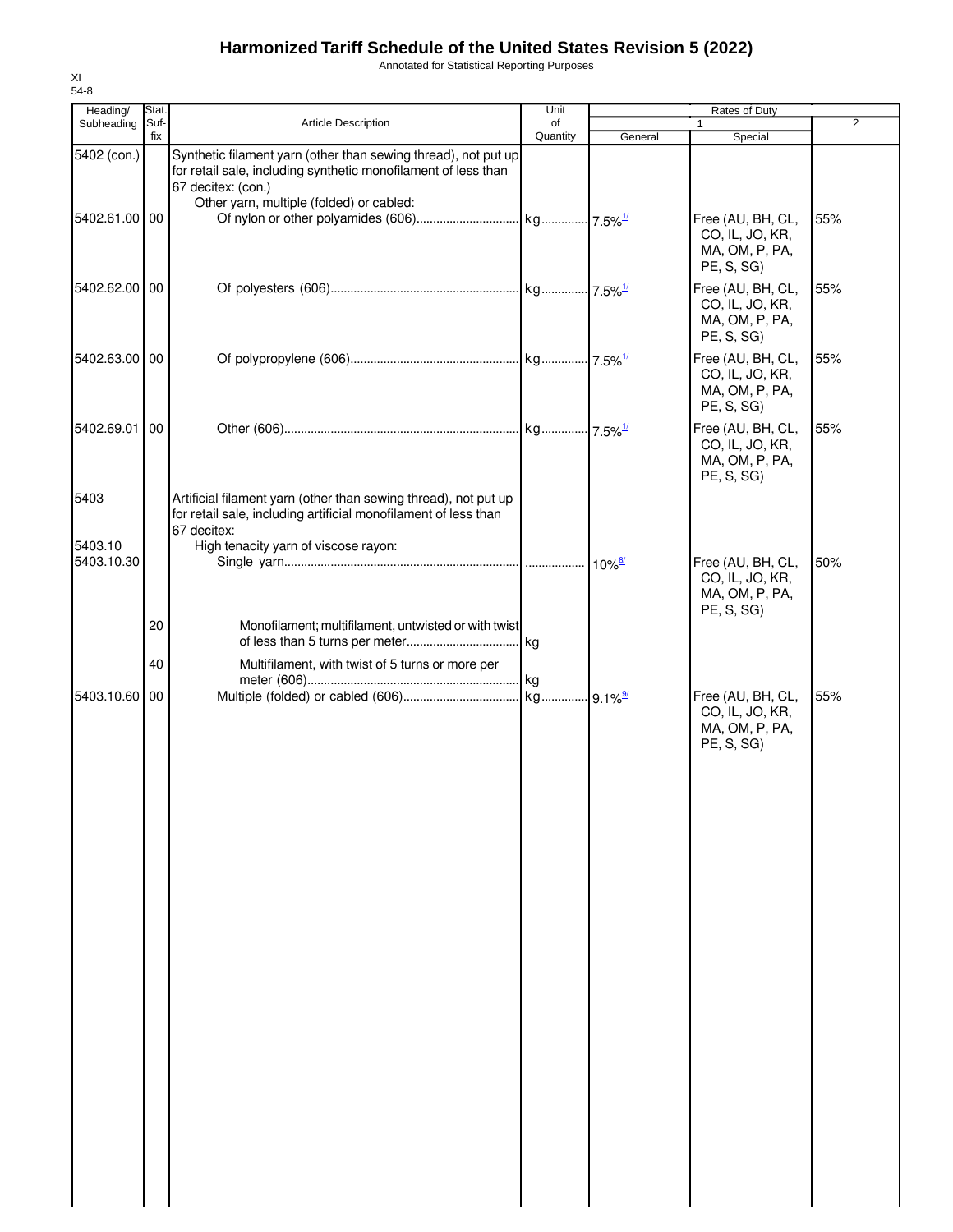Annotated for Statistical Reporting Purposes

| Heading/                  | Stat.       |                                                                                                                                                                                                                                        | Unit                  |                       | Rates of Duty                                                        |                |
|---------------------------|-------------|----------------------------------------------------------------------------------------------------------------------------------------------------------------------------------------------------------------------------------------|-----------------------|-----------------------|----------------------------------------------------------------------|----------------|
| Subheading                | Suf-<br>fix | Article Description                                                                                                                                                                                                                    | of<br>Quantity        | General               | Special                                                              | $\overline{2}$ |
| 5403 (con.)<br>5403.31.00 |             | Artificial filament yarn (other than sewing thread), not put up<br>for retail sale, including artificial monofilament of less than<br>67 decitex: (con.)<br>Other yarn, single:<br>Of viscose rayon, untwisted or with a twist not ex- |                       |                       | Free (AU, BH, CL,<br>CO, IL, JO, KR,                                 | 50%            |
|                           |             |                                                                                                                                                                                                                                        |                       |                       | MA, OM, P, PA,<br>PE, S, SG)                                         |                |
|                           | 20          | Monofilament; multifilament, untwisted or with twist                                                                                                                                                                                   |                       |                       |                                                                      |                |
|                           | 40          | Multifilament, with twist of 5 turns or more per                                                                                                                                                                                       |                       |                       |                                                                      |                |
| 5403.32.00 00             |             | Of viscose rayon, with a twist exceeding 120 turns/m                                                                                                                                                                                   |                       |                       |                                                                      |                |
|                           |             |                                                                                                                                                                                                                                        | kg 10% <sup>11/</sup> |                       | Free (AU, BH, CL,<br>CO, IL, JO, KR,<br>MA, OM, P, PA,<br>PE, S, SG) | 50%            |
| 5403.33.00                |             |                                                                                                                                                                                                                                        |                       | $8.8\%$ <sup>1/</sup> | Free (AU, BH, CL,<br>CO, IL, JO, KR,<br>MA, OM, P, PA,<br>PE, S, SG) | 50%            |
|                           | 20          | Monofilament; multifilament, untwisted or with twist                                                                                                                                                                                   |                       |                       |                                                                      |                |
|                           | 40          | Multifilament, with twist of 5 turns or more per                                                                                                                                                                                       |                       |                       |                                                                      |                |
| 5403.39                   |             | Other:                                                                                                                                                                                                                                 |                       |                       |                                                                      |                |
| 5403.39.10 00             |             |                                                                                                                                                                                                                                        |                       |                       | Free (AU, BH, CL,<br>CO, IL, JO, KR,<br>MA, OM, P, PA,<br>PE, S, SG) | 50%            |
| 5403.39.90                |             |                                                                                                                                                                                                                                        |                       | $8\%$ <sup>1/</sup>   | Free (AU, BH, CL,<br>CO, IL, JO, KR,<br>MA, OM, P, PA,               | 50%            |
|                           | 20          | Monofilament; multifilament, untwisted or with                                                                                                                                                                                         |                       |                       | PE, S, SG)                                                           |                |
|                           | 40          | Multifilament, with twist of 5 turns or more per                                                                                                                                                                                       |                       |                       |                                                                      |                |
|                           |             |                                                                                                                                                                                                                                        |                       |                       |                                                                      |                |
|                           |             |                                                                                                                                                                                                                                        |                       |                       |                                                                      |                |
|                           |             |                                                                                                                                                                                                                                        |                       |                       |                                                                      |                |
|                           |             |                                                                                                                                                                                                                                        |                       |                       |                                                                      |                |
|                           |             |                                                                                                                                                                                                                                        |                       |                       |                                                                      |                |
|                           |             |                                                                                                                                                                                                                                        |                       |                       |                                                                      |                |
|                           |             |                                                                                                                                                                                                                                        |                       |                       |                                                                      |                |
|                           |             |                                                                                                                                                                                                                                        |                       |                       |                                                                      |                |
|                           |             |                                                                                                                                                                                                                                        |                       |                       |                                                                      |                |
|                           |             |                                                                                                                                                                                                                                        |                       |                       |                                                                      |                |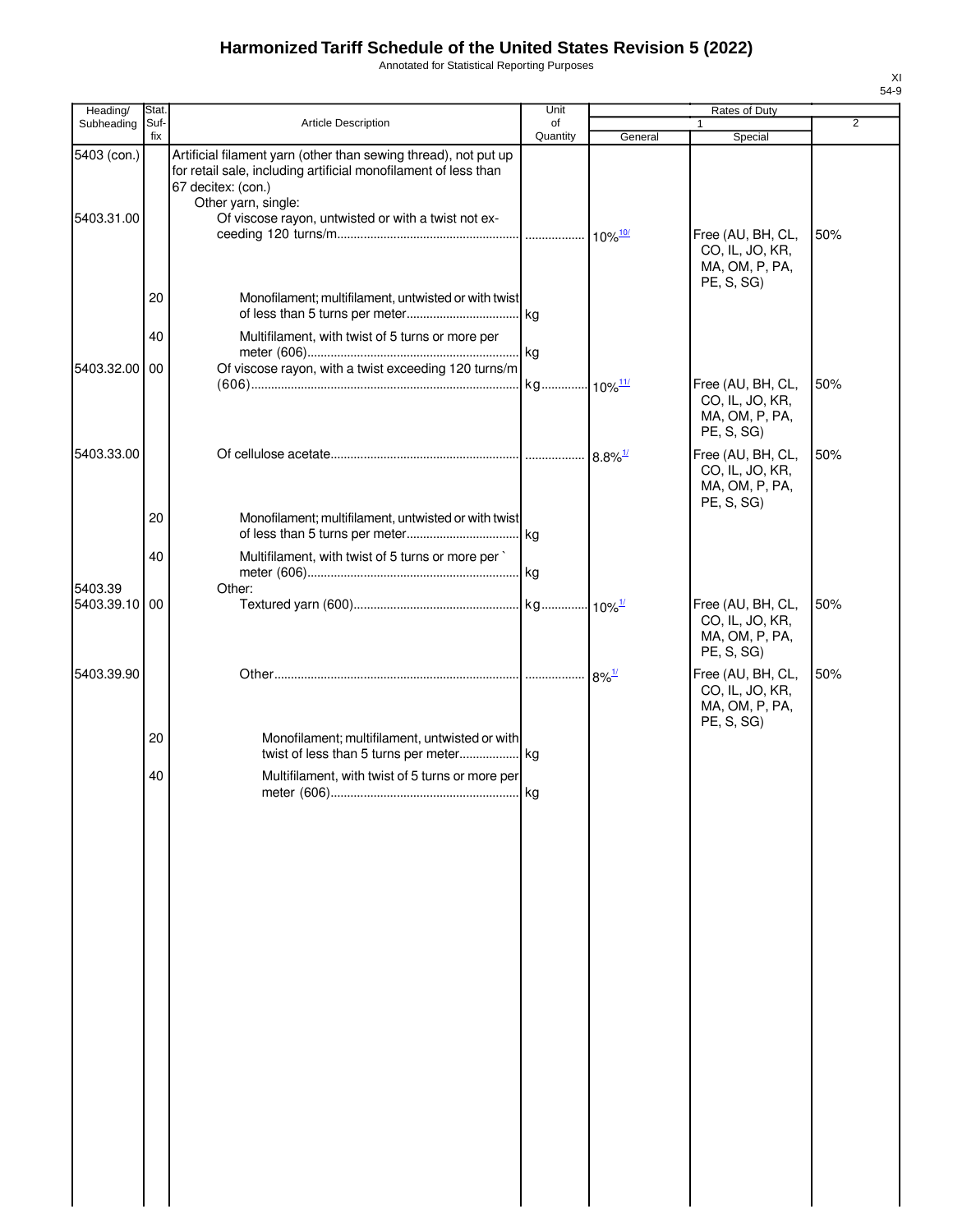Annotated for Statistical Reporting Purposes

| Heading/<br>Subheading   | Stat.<br>Suf- | <b>Article Description</b>                                                                                                                                                                                                                                | Unit<br>of |                        | Rates of Duty                                                                     | 2   |
|--------------------------|---------------|-----------------------------------------------------------------------------------------------------------------------------------------------------------------------------------------------------------------------------------------------------------|------------|------------------------|-----------------------------------------------------------------------------------|-----|
|                          | fix           |                                                                                                                                                                                                                                                           | Quantity   | General                | Special                                                                           |     |
| 5403 (con.)              |               | Artificial filament yarn (other than sewing thread), not put up<br>for retail sale, including artificial monofilament of less than<br>67 decitex: (con.)<br>Other yarn, multiple (folded) or cabled:                                                      |            |                        |                                                                                   |     |
| 5403.41.00 00            |               |                                                                                                                                                                                                                                                           |            |                        | Free (AU, BH, CL,<br>CO, IL, JO, KR,<br>MA, OM, P, PA,<br>PE, S, SG)              | 55% |
| 5403.42.00 00            |               |                                                                                                                                                                                                                                                           |            |                        | Free (AU, BH, CL,<br>CO, IL, JO, KR,<br>MA, OM, P, PA,<br>PE, S, SG)              | 55% |
| 5403.49<br>5403.49.10 00 |               | Other:                                                                                                                                                                                                                                                    |            |                        | Free (AU, BH, CL,<br>CO, IL, JO, KR,<br>MA, OM, P, PA,<br>PE, S, SG)              | 55% |
| 5403.49.90 00            |               |                                                                                                                                                                                                                                                           |            |                        | Free (AU, BH, CL,<br>CO, IL, JO, KR,<br>MA, OM, P, PA,<br>PE, S, SG)              | 55% |
| 5404                     |               | Synthetic monofilament of 67 decitex or more and of which no<br>cross-sectional dimension exceeds 1 mm; strip and the like<br>(for example, artificial straw) of synthetic textile materials of<br>an apparent width not exceeding 5 mm:<br>Monofilament: |            |                        |                                                                                   |     |
| 5404.11.00 00<br>5404.12 |               |                                                                                                                                                                                                                                                           |            |                        | Free (AU, BH, CL,<br>CO, IL, JO, KR,<br>MA, OM, P, PA,<br>PE, S, SG)              | 50% |
| 5404.12.10 00            |               | Other, of polypropylene:                                                                                                                                                                                                                                  |            |                        | Free (A, AU, BH, CL, 50%<br>CO, D, E, IL, JO,<br>KR, MA, OM, P,<br>PA, PE, S, SG) |     |
| 5404.12.90 00            |               |                                                                                                                                                                                                                                                           |            |                        | Free (AU, BH, CL,<br>CO, IL, JO, KR,<br>MA, OM, P, PA,<br>PE, S, SG)              | 50% |
| 5404.19<br>5404.19.10 00 |               | Other:                                                                                                                                                                                                                                                    |            |                        | Free (A, AU, BH, CL, 30%<br>CO, D, E, IL, JO,<br>KR, MA, OM, P,<br>PA, PE, S, SG) |     |
| 5404.19.80               |               |                                                                                                                                                                                                                                                           |            | $6.9\%$ <sup>12/</sup> | Free (AU, BH, CL,<br>CO, IL, JO, KR,<br>MA, OM, P, PA,<br>PE, S, SG)              | 50% |
|                          | 20<br>40      |                                                                                                                                                                                                                                                           |            |                        |                                                                                   |     |
|                          | 80            |                                                                                                                                                                                                                                                           |            |                        |                                                                                   |     |
| 5404.90.00               | 00            |                                                                                                                                                                                                                                                           |            |                        |                                                                                   | 45% |
|                          |               |                                                                                                                                                                                                                                                           |            |                        |                                                                                   |     |

XI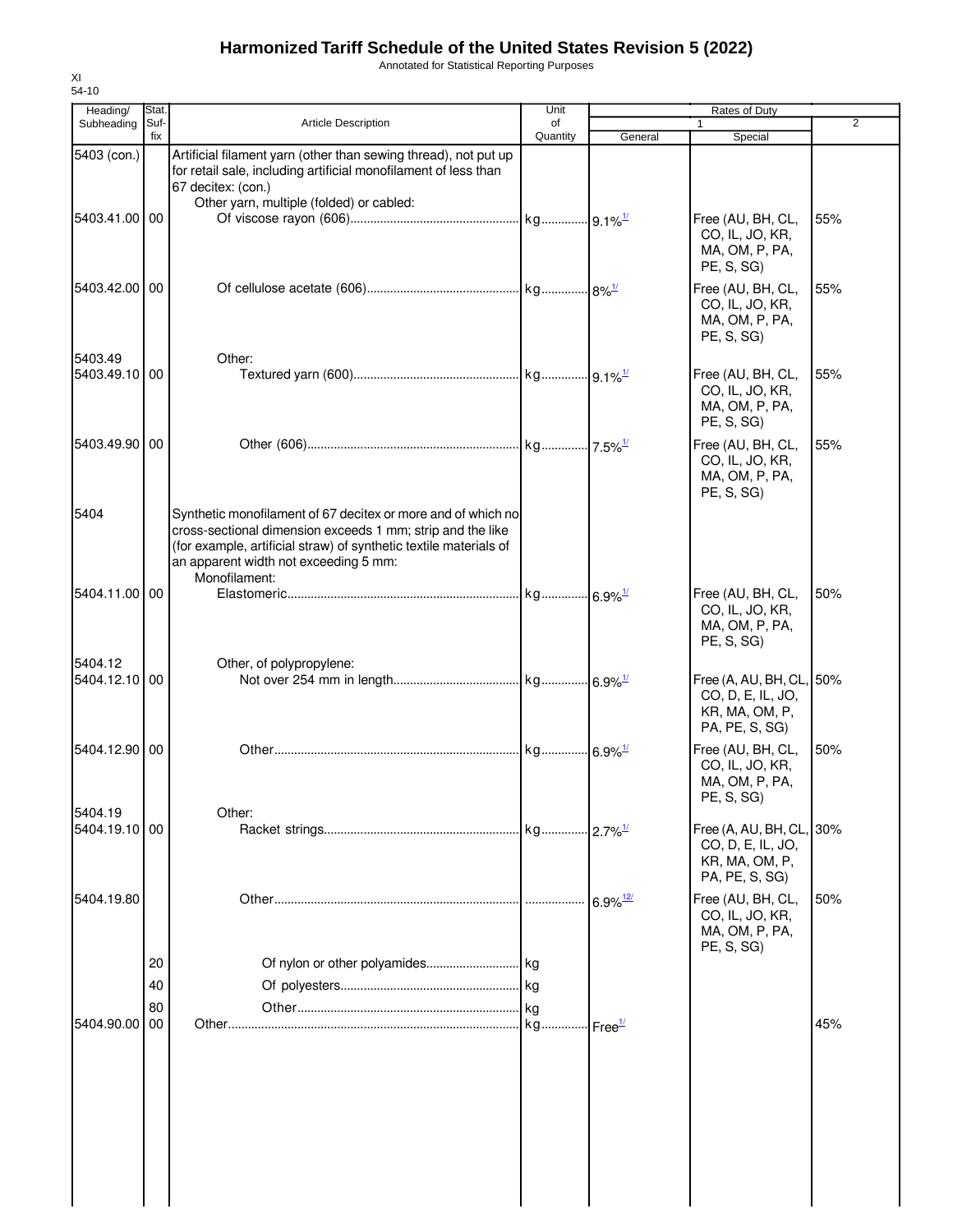Annotated for Statistical Reporting Purposes

| Heading/                 | Stat.       |                                                                                                                                                                                                                                            | Unit                 |                     | Rates of Duty                                                                     |                |
|--------------------------|-------------|--------------------------------------------------------------------------------------------------------------------------------------------------------------------------------------------------------------------------------------------|----------------------|---------------------|-----------------------------------------------------------------------------------|----------------|
| Subheading               | Suf-<br>fix | <b>Article Description</b>                                                                                                                                                                                                                 | of<br>Quantity       | General             | 1<br>Special                                                                      | $\overline{2}$ |
| 5405.00                  |             | Artificial monofilament of 67 decitex or more and of which no<br>cross-sectional dimension exceeds 1 mm; strip and the like<br>(for example, artificial straw) of artificial textile materials of an<br>apparent width not exceeding 5 mm: |                      |                     |                                                                                   |                |
| 5405.00.30               | 00          |                                                                                                                                                                                                                                            |                      |                     | Free (AU, BH, CL,<br>CO, IL, JO, KR,<br>MA, OM, P, PA,<br>PE, S, SG)              | 50%            |
| 5405.00.60 00            |             |                                                                                                                                                                                                                                            |                      |                     | Free (A, AU, BH, CL, 45%<br>CO, D, E, IL, JO,<br>KR, MA, OM, P,<br>PA, PE, S, SG) |                |
| 5406.00                  |             | Man-made filament yarn (other than sewing thread), put up for<br>retail sale:                                                                                                                                                              |                      |                     |                                                                                   |                |
| 5406.00.10               |             |                                                                                                                                                                                                                                            |                      |                     | Free (AU, BH, CL,<br>CO, IL, JO, KR,<br>MA, OM, P, PA,<br>PE, S, SG)              | 55%            |
|                          | 20          |                                                                                                                                                                                                                                            |                      |                     |                                                                                   |                |
|                          | 40          |                                                                                                                                                                                                                                            |                      |                     |                                                                                   |                |
|                          | 90          |                                                                                                                                                                                                                                            |                      |                     |                                                                                   |                |
| 5406.00.20               | 00          |                                                                                                                                                                                                                                            |                      |                     | Free (AU, BH, CL,<br>CO, IL, JO, KR,<br>MA, OM, P, PA,<br>PE, S, SG)              | 55%            |
| 5407                     |             | Woven fabrics of synthetic filament yarn, including woven<br>fabrics obtained from materials of heading 5404:                                                                                                                              |                      |                     |                                                                                   |                |
| 5407.10.00               |             | Woven fabrics obtained from high tenacity yarn of nylon                                                                                                                                                                                    |                      |                     | Free (AU, BH, CL,<br>CO, IL, JO, KR,<br>MA, OM, P, PA,                            | 81%            |
|                          | 10          | Of polyester, weighing not more than 170 g/m <sup>2</sup>                                                                                                                                                                                  | m <sup>2</sup><br>kg |                     | PE, S, SG)                                                                        |                |
|                          | 90          |                                                                                                                                                                                                                                            | kg                   |                     |                                                                                   |                |
| 5407.20.00 00            |             | Woven fabrics obtained from strip or the like (620)   m <sup>2</sup>   Free <sup>1/</sup>                                                                                                                                                  | kg                   |                     |                                                                                   | 81%            |
| 5407.30<br>5407.30.10 00 |             | Fabrics specified in note 9 to section XI:                                                                                                                                                                                                 | $m2$<br>kg           | Free <sup>1/</sup>  |                                                                                   | 40%            |
| 5407.30.90 00            |             |                                                                                                                                                                                                                                            | kg                   | $8\%$ <sup>1/</sup> | Free (AU, BH, CL,<br>CO, IL, JO, KR,<br>MA, OM, P, PA,<br>PE, S, SG)              | 83.5%          |
|                          |             |                                                                                                                                                                                                                                            |                      |                     |                                                                                   |                |
|                          |             |                                                                                                                                                                                                                                            |                      |                     |                                                                                   |                |
|                          |             |                                                                                                                                                                                                                                            |                      |                     |                                                                                   |                |
|                          |             |                                                                                                                                                                                                                                            |                      |                     |                                                                                   |                |
|                          |             |                                                                                                                                                                                                                                            |                      |                     |                                                                                   |                |

XI 54-11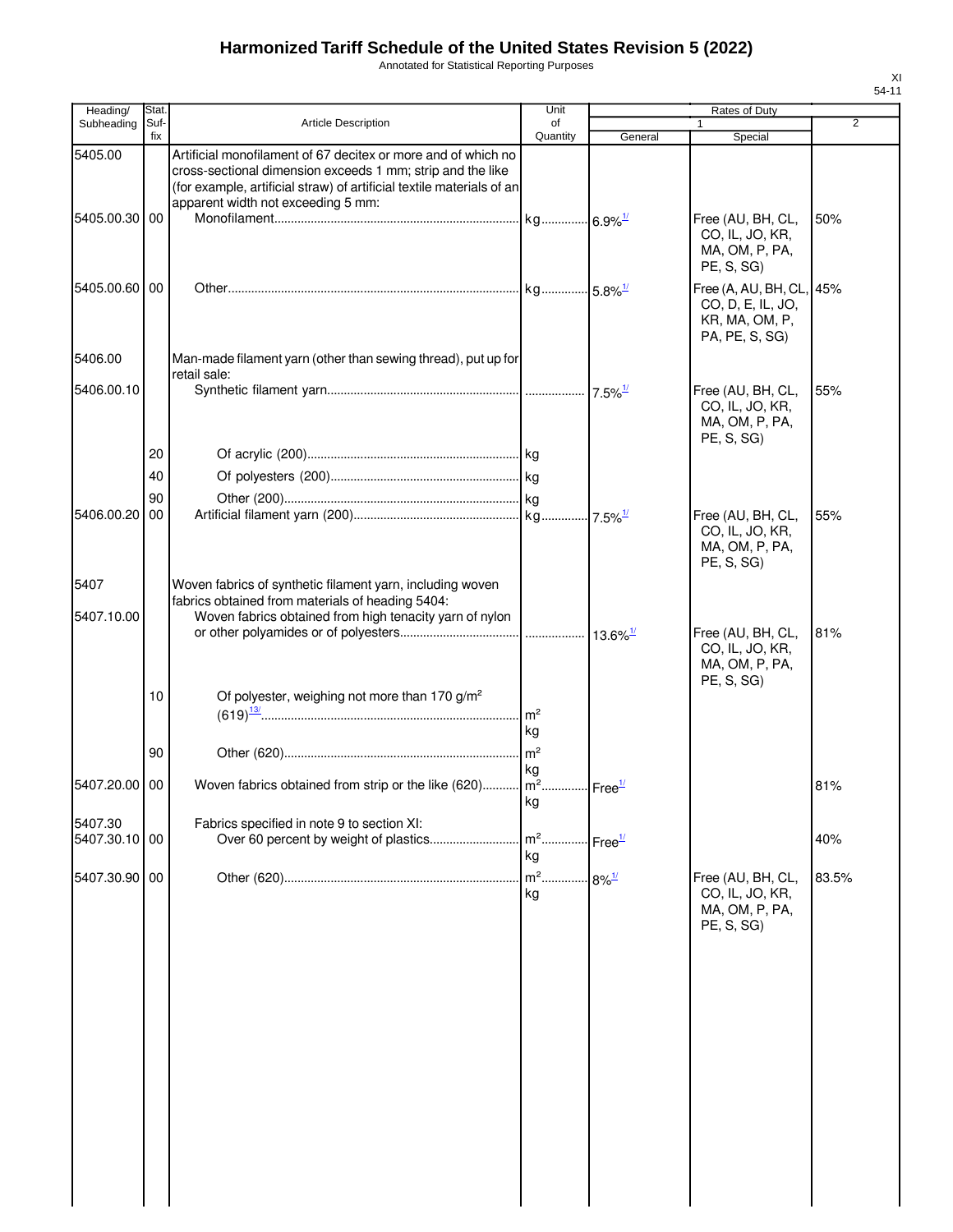Annotated for Statistical Reporting Purposes

| Heading/                  | Stat.       |                                                                                                                                                                                                                                                                                                                                                                                                                                                                                                           | Unit                       |                        | Rates of Duty                                                        |                     |
|---------------------------|-------------|-----------------------------------------------------------------------------------------------------------------------------------------------------------------------------------------------------------------------------------------------------------------------------------------------------------------------------------------------------------------------------------------------------------------------------------------------------------------------------------------------------------|----------------------------|------------------------|----------------------------------------------------------------------|---------------------|
| Subheading                | Suf-<br>fix | <b>Article Description</b>                                                                                                                                                                                                                                                                                                                                                                                                                                                                                | of<br>Quantity             | General                | Special                                                              | $\overline{2}$      |
| 5407 (con.)<br>5407.41.00 |             | Woven fabrics of synthetic filament yarn, including woven<br>fabrics obtained from materials of heading 5404: (con.)<br>Other woven fabrics, containing 85 percent or more by<br>weight of filaments of nylon or other polyamides:                                                                                                                                                                                                                                                                        |                            |                        | Free (AU, BH, CL,<br>CO, IL, JO, KR,<br>MA, OM, P, PA,               | 81%                 |
|                           | 10          | Suitable for making typewriter and machine ribbon,<br>containing yarns the average decitex of which<br>exceeds 28 but not 83, the total thread count<br>(treating multiple (folded) or cabled yarns as single<br>threads), of which per centimeter is not less than<br>59 warp and 39 filling and not more than 83 warp<br>and 55 filling and in which the thread count of the<br>warp does not exceed 60 percent of the total<br>thread count of the warp and filling:<br>With both selvages woven (621) | . $\mathsf{Im}^2$<br>kg    |                        | PE, S, SG)                                                           |                     |
|                           | 20<br>30    | Other:<br>Weighing not more than 170 g/m <sup>2</sup> (620) m <sup>2</sup>                                                                                                                                                                                                                                                                                                                                                                                                                                | kg<br>kg                   |                        |                                                                      |                     |
|                           | 60          | Weighing more than 170 g/m <sup>2</sup> (620)                                                                                                                                                                                                                                                                                                                                                                                                                                                             | $\mathsf{Im}^2$            |                        |                                                                      |                     |
| 5407.42.00                |             |                                                                                                                                                                                                                                                                                                                                                                                                                                                                                                           | kg                         | $14.9\%$ <sup>1/</sup> | Free (AU, BH, CL,<br>CO, IL, JO, KR,<br>MA, OM, P, PA,               | 81%                 |
|                           | 30          | Weighing not more than 170 g/m <sup>2</sup> (620) m <sup>2</sup>                                                                                                                                                                                                                                                                                                                                                                                                                                          | kg                         |                        | PE, S, SG)                                                           |                     |
|                           | 60          | Weighing more than 170 g/m <sup>2</sup> (620)                                                                                                                                                                                                                                                                                                                                                                                                                                                             | $\mathsf{Im}^2$            |                        |                                                                      |                     |
| 5407.43<br>5407.43.10     | 00          | Of yarns of different colors:<br>The thread count of which per cm (treating multiple<br>(folded) or cabled yarns as single threads) is over<br>69 but not over 142 in the warp and over 31 but                                                                                                                                                                                                                                                                                                            | kg<br>kg                   | $11.3\%$ <sup>1/</sup> | Free (AU, BH, CL,<br>CO, IL, JO, KR,<br>MA, OM, P, PA,               | $24.3¢/kg +$<br>81% |
|                           |             |                                                                                                                                                                                                                                                                                                                                                                                                                                                                                                           |                            |                        | PE, S, SG)                                                           |                     |
| 5407.43.20                | 30          | Weighing not more than 170 g/m <sup>2</sup> (620)                                                                                                                                                                                                                                                                                                                                                                                                                                                         | m <sup>2</sup>             | $8.5\%$ <sup>1/</sup>  | Free (AU, BH, CL,<br>CO, IL, JO, KR,<br>MA, OM, P, PA,<br>PE, S, SG) | 81%                 |
|                           | 60          | Weighing more than 170 g/m <sup>2</sup> (620)                                                                                                                                                                                                                                                                                                                                                                                                                                                             | kg<br>m <sup>2</sup><br>kg |                        |                                                                      |                     |
|                           |             |                                                                                                                                                                                                                                                                                                                                                                                                                                                                                                           |                            |                        |                                                                      |                     |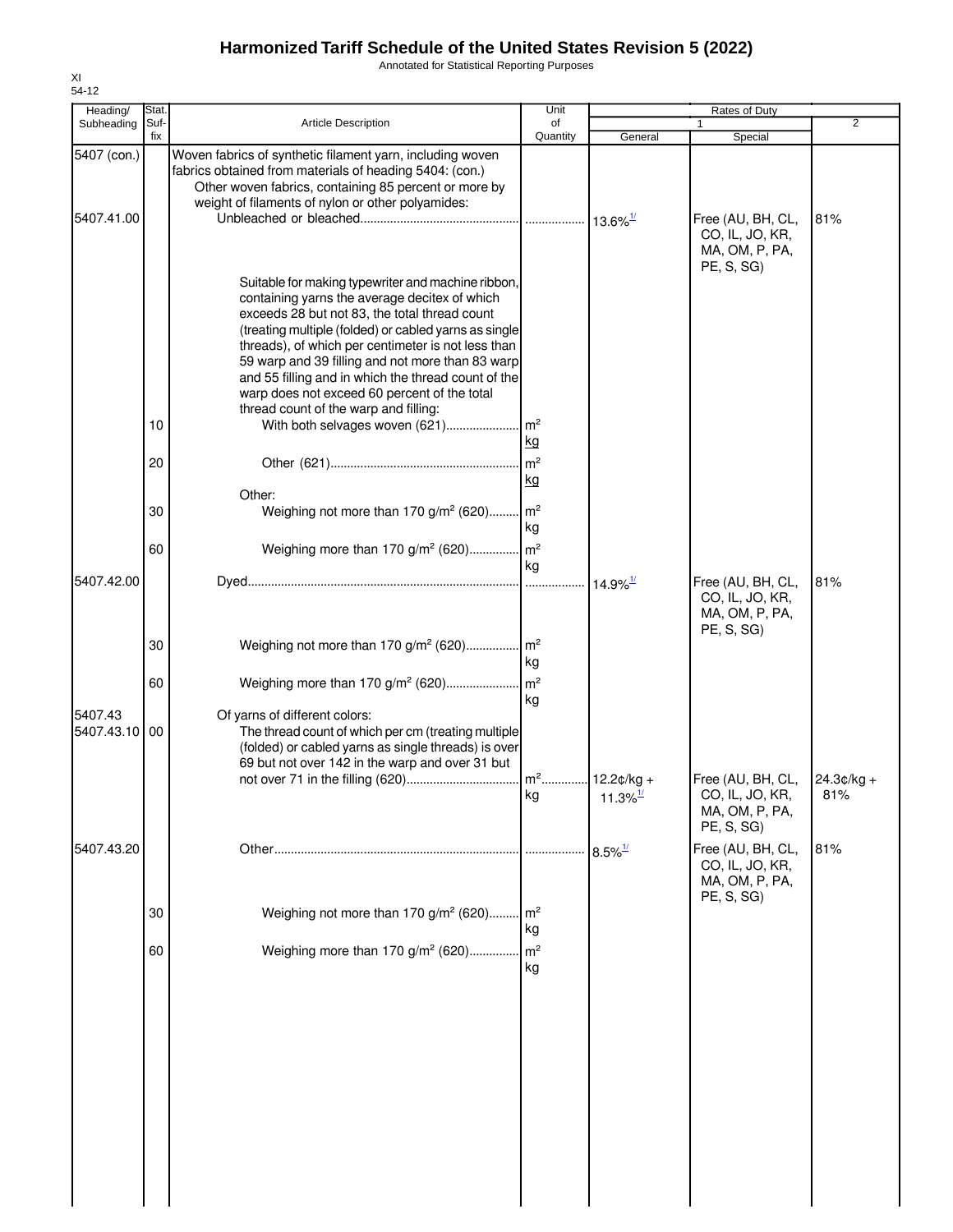Annotated for Statistical Reporting Purposes

| Heading/      | Stat.       |                                                                                                                                                                                                                                                                        | Unit                            |                        | Rates of Duty                                                        |                     |
|---------------|-------------|------------------------------------------------------------------------------------------------------------------------------------------------------------------------------------------------------------------------------------------------------------------------|---------------------------------|------------------------|----------------------------------------------------------------------|---------------------|
| Subheading    | Suf-<br>fix | <b>Article Description</b>                                                                                                                                                                                                                                             | of<br>Quantity                  | General                | Special                                                              | $\overline{2}$      |
| 5407 (con.)   |             | Woven fabrics of synthetic filament yarn, including woven<br>fabrics obtained from materials of heading 5404: (con.)<br>Other woven fabrics, containing 85 percent or more by<br>weight of filaments of nylon or other polyamides: (con.)                              |                                 |                        |                                                                      |                     |
| 5407.44.00    | 30          | Weighing not more than 170 g/m <sup>2</sup> (620) m <sup>2</sup>                                                                                                                                                                                                       |                                 | $12\%$ <sup>1/</sup>   | Free (AU, BH, CL,<br>CO, IL, JO, KR,<br>MA, OM, P, PA,<br>PE, S, SG) | 81%                 |
|               | 60          | Weighing more than 170 g/m <sup>2</sup> (620)                                                                                                                                                                                                                          | kg<br>$\mathsf{Im}^2$           |                        |                                                                      |                     |
|               |             | Other woven fabrics, containing 85 percent or more by<br>weight of textured polyester filaments:                                                                                                                                                                       | kg                              |                        |                                                                      |                     |
| 5407.51.00    |             |                                                                                                                                                                                                                                                                        |                                 | $14.9\%$ <sup>1/</sup> | Free (AU, BH, CL,<br>CO, IL, JO, KR,<br>MA, OM, P, PA,<br>PE, S, SG) | 81%                 |
|               | 20          | Weighing not more than 170 g/m <sup>2</sup> :                                                                                                                                                                                                                          | m <sup>2</sup><br>kg            |                        |                                                                      |                     |
|               | 40          |                                                                                                                                                                                                                                                                        | m <sup>2</sup><br>kg            |                        |                                                                      |                     |
| 5407.52       | 60          | Weighing more than 170 g/m <sup>2</sup> (620)<br>Dyed:                                                                                                                                                                                                                 | m <sup>2</sup><br>kg            |                        |                                                                      |                     |
| 5407.52.05 00 |             | Measuring less than 77 cm in width or less than<br>77 cm between selvages, the thread count of which<br>per cm (treating multiple (folded) or cabled yarns<br>as single threads) is over 69 but not over 142 in<br>the warp and over 31 but not over 71 in the filling |                                 |                        |                                                                      |                     |
|               |             |                                                                                                                                                                                                                                                                        | m <sup>2</sup> 18.9¢/kg +<br>kg | $17.6\%$ <sup>1/</sup> | Free (AU, BH, CL,<br>CO, IL, JO, KR,<br>MA, OM, P, PA,<br>PE, S, SG) | $24.3¢/kg +$<br>81% |
| 5407.52.20    |             |                                                                                                                                                                                                                                                                        |                                 | $14.9\%$ <sup>1/</sup> | Free (AU, BH, CL,<br>CO, IL, JO, KR,<br>MA, OM, P, PA,<br>PE, S, SG) | 81%                 |
|               | 20          | Weighing not more than 170 g/m <sup>2</sup> :                                                                                                                                                                                                                          | m <sup>2</sup><br>kg            |                        |                                                                      |                     |
|               | 40          |                                                                                                                                                                                                                                                                        | m <sup>2</sup><br>kg            |                        |                                                                      |                     |
|               | 60          | Weighing more than 170 $g/m^2$ (620) $\frac{14}{1}$                                                                                                                                                                                                                    | m <sup>2</sup><br>kg            |                        |                                                                      |                     |
|               |             |                                                                                                                                                                                                                                                                        |                                 |                        |                                                                      |                     |
|               |             |                                                                                                                                                                                                                                                                        |                                 |                        |                                                                      |                     |
|               |             |                                                                                                                                                                                                                                                                        |                                 |                        |                                                                      |                     |
|               |             |                                                                                                                                                                                                                                                                        |                                 |                        |                                                                      |                     |
|               |             |                                                                                                                                                                                                                                                                        |                                 |                        |                                                                      |                     |
|               |             |                                                                                                                                                                                                                                                                        |                                 |                        |                                                                      |                     |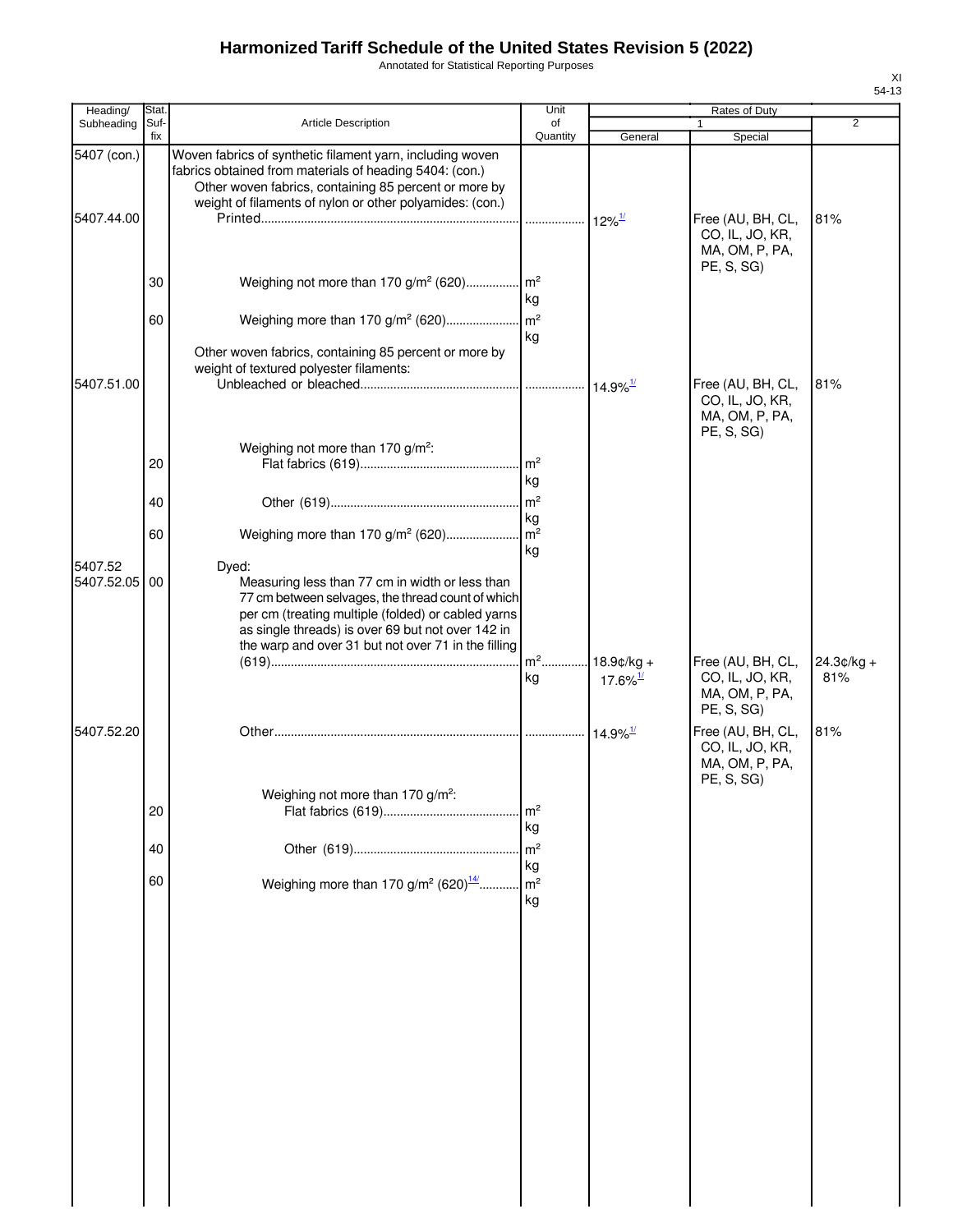Annotated for Statistical Reporting Purposes

|                |                                                                                                                                                                                                                                                                                                                     | Unit                |                                                                                                                                                                                                                 | Rates of Duty                                                        |                                            |
|----------------|---------------------------------------------------------------------------------------------------------------------------------------------------------------------------------------------------------------------------------------------------------------------------------------------------------------------|---------------------|-----------------------------------------------------------------------------------------------------------------------------------------------------------------------------------------------------------------|----------------------------------------------------------------------|--------------------------------------------|
|                |                                                                                                                                                                                                                                                                                                                     |                     |                                                                                                                                                                                                                 | 1.                                                                   | $\overline{2}$                             |
| 00             | Woven fabrics of synthetic filament yarn, including woven<br>fabrics obtained from materials of heading 5404: (con.)<br>Other woven fabrics, containing 85 percent or more by<br>weight of textured polyester filaments: (con.)<br>Of yarns of different colors:<br>69 but not over 142 in the warp and over 31 but | kg                  | $17.4\%$ <sup>1/</sup>                                                                                                                                                                                          | Free (AU, BH, CL,<br>CO, IL, JO, KR,<br>MA, OM, P, PA,               | $24.3¢/kg +$<br>81%                        |
|                |                                                                                                                                                                                                                                                                                                                     |                     |                                                                                                                                                                                                                 |                                                                      | 81%                                        |
| 20<br>40       | Weighing not more than 170 g/m <sup>2</sup> :                                                                                                                                                                                                                                                                       | kg<br>kg            |                                                                                                                                                                                                                 | CO, IL, JO, KR,<br>MA, OM, P, PA,<br>PE, S, SG)                      |                                            |
|                |                                                                                                                                                                                                                                                                                                                     | kg                  |                                                                                                                                                                                                                 |                                                                      |                                            |
| 20<br>40<br>60 | Weighing not more than 170 g/m <sup>2</sup> :                                                                                                                                                                                                                                                                       | kg<br>kg<br>kg      |                                                                                                                                                                                                                 | Free (AU, BH, CL,<br>CO, IL, JO, KR,<br>MA, OM, P, PA,<br>PE, S, SG) | 81%                                        |
|                | Stat.<br>Suf-<br>Subheading<br>fix<br>5407 (con.)<br>5407.53.10<br>5407.53.20<br>60<br>5407.54.00                                                                                                                                                                                                                   | Article Description | of<br>Quantity<br>The thread count of which per cm (treating multiple<br>(folded) or cabled yarns as single threads) is over<br>$\mathsf{Im}^2$<br>Weighing more than 170 g/m <sup>2</sup> (620) m <sup>2</sup> | General<br>$\cdot$ 12% $\frac{15}{12}$                               | Special<br>PE, S, SG)<br>Free (AU, BH, CL, |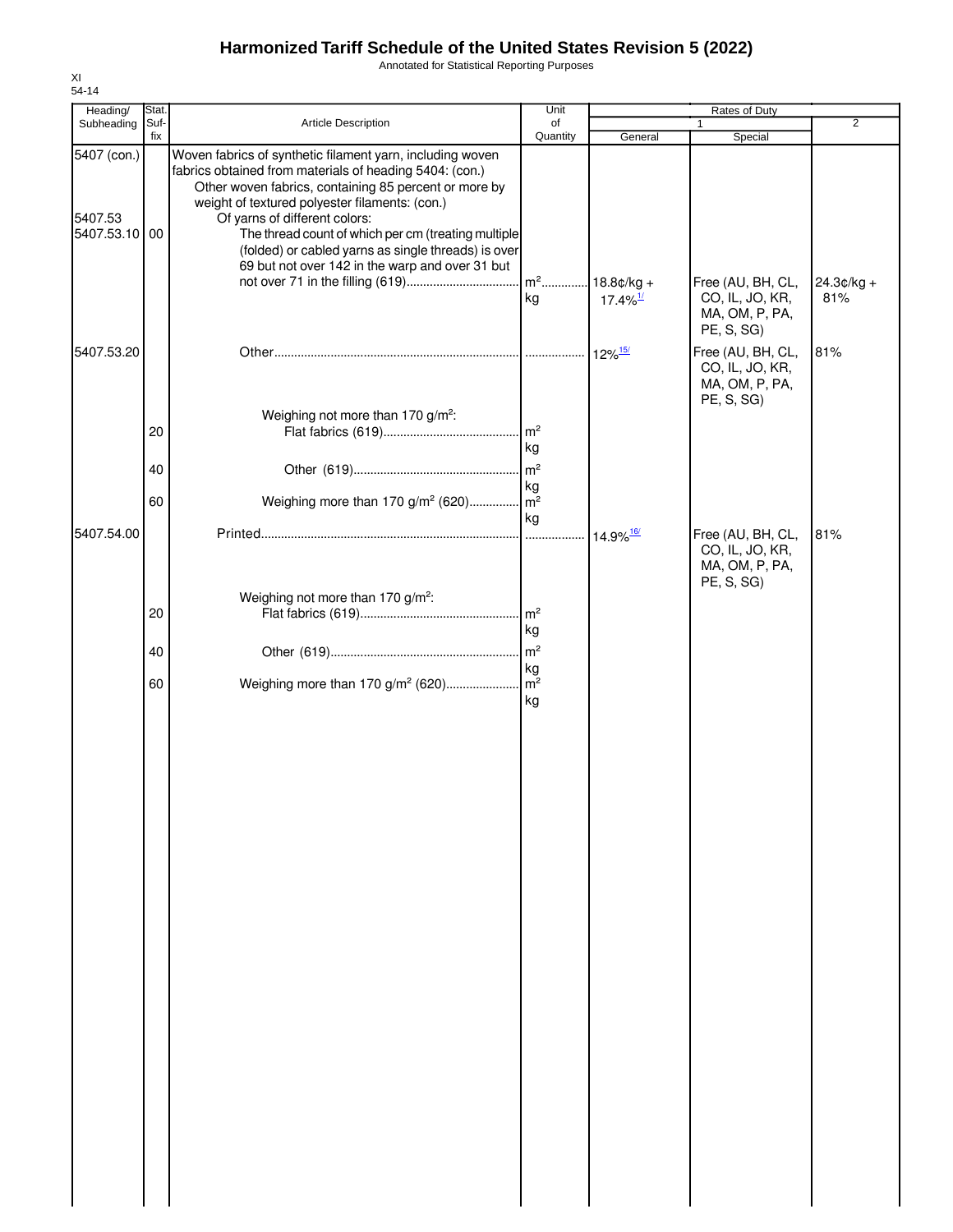Annotated for Statistical Reporting Purposes

| Heading/               | Stat.       |                                                                                                                                                                                                                                                                                                                                                                                                                                                                  | Unit           |                                     | Rates of Duty                                                                                         |                     |
|------------------------|-------------|------------------------------------------------------------------------------------------------------------------------------------------------------------------------------------------------------------------------------------------------------------------------------------------------------------------------------------------------------------------------------------------------------------------------------------------------------------------|----------------|-------------------------------------|-------------------------------------------------------------------------------------------------------|---------------------|
| Subheading             | Suf-<br>fix | <b>Article Description</b>                                                                                                                                                                                                                                                                                                                                                                                                                                       | of<br>Quantity | General                             | Special                                                                                               | $\overline{2}$      |
| 5407 (con.)<br>5407.61 |             | Woven fabrics of synthetic filament yarn, including woven<br>fabrics obtained from materials of heading 5404: (con.)<br>Other woven fabrics, containing 85 percent or more by<br>weight of polyester filaments:<br>Containing 85 percent or more by weight of non<br>textured polyester filaments:<br>Dyed, measuring less than 77 cm in width or less<br>than 77 cm between selvages, the thread count of<br>which per cm (treating multiple (folded) or cabled |                |                                     |                                                                                                       |                     |
| 5407.61.11             | 00          | yarns as single threads) is over 69 but not over<br>142 in the warp and over 31 but not over 71 in the<br>filling:<br>Wholly of polyester, of single yarns measuring<br>not less than 75 decitex but not more than<br>80 decitex, having 24 filaments per yarn and<br>with a twist of 900 or more turns per meter                                                                                                                                                | kg             |                                     | m <sup>2</sup> 19.4¢/kg + 18% <sup>1/</sup> Free (AU, BH, CL,<br>CO, IL, JO, KR,<br>MA, OM, P, PA,    | $24.3¢/kg +$<br>81% |
| 5407.61.19 00          |             |                                                                                                                                                                                                                                                                                                                                                                                                                                                                  | $m2$<br>kg     |                                     | PE, S, SG)<br>$-19.4$ ¢/kg + 18% <sup>1/</sup> Free (AU, BH, CL,<br>CO, IL, JO, KR,<br>MA, OM, P, PA, | $24.3¢/kg +$<br>81% |
| 5407.61.21             | 00          | Of yarns of different colors, the thread count of<br>which per cm (treating multiple (folded) or cabled<br>yarns as single threads) is over 69 but not over<br>142 in the warp and over 31 but not over 71 in the<br>filling:<br>Wholly of polyester, of single yarns meas- uring<br>not less than 75 decitex but not more than<br>80 decitex, having 24 filaments per yarn and<br>with a twist of 900 or more turns per meter                                   | $m2$ .         | $12.2¢/kg +$                        | PE, S, SG)<br>Free (AU, BH, CL,                                                                       | $24.3¢/kg +$        |
|                        |             |                                                                                                                                                                                                                                                                                                                                                                                                                                                                  | kg             | $11.3\%$ <sup>1/</sup>              | CO, IL, JO, KR,<br>MA, OM, P, PA,<br>PE, S, SG)                                                       | 81%                 |
| 5407.61.29 00          |             |                                                                                                                                                                                                                                                                                                                                                                                                                                                                  | $m2$ .<br>kg   | $12.2¢/kg +$<br>11.3% $\frac{1}{2}$ | Free (AU, BH, CL,<br>CO, IL, JO, KR,<br>MA, OM, P, PA,<br>PE, S, SG                                   | $24.3¢/kg +$<br>81% |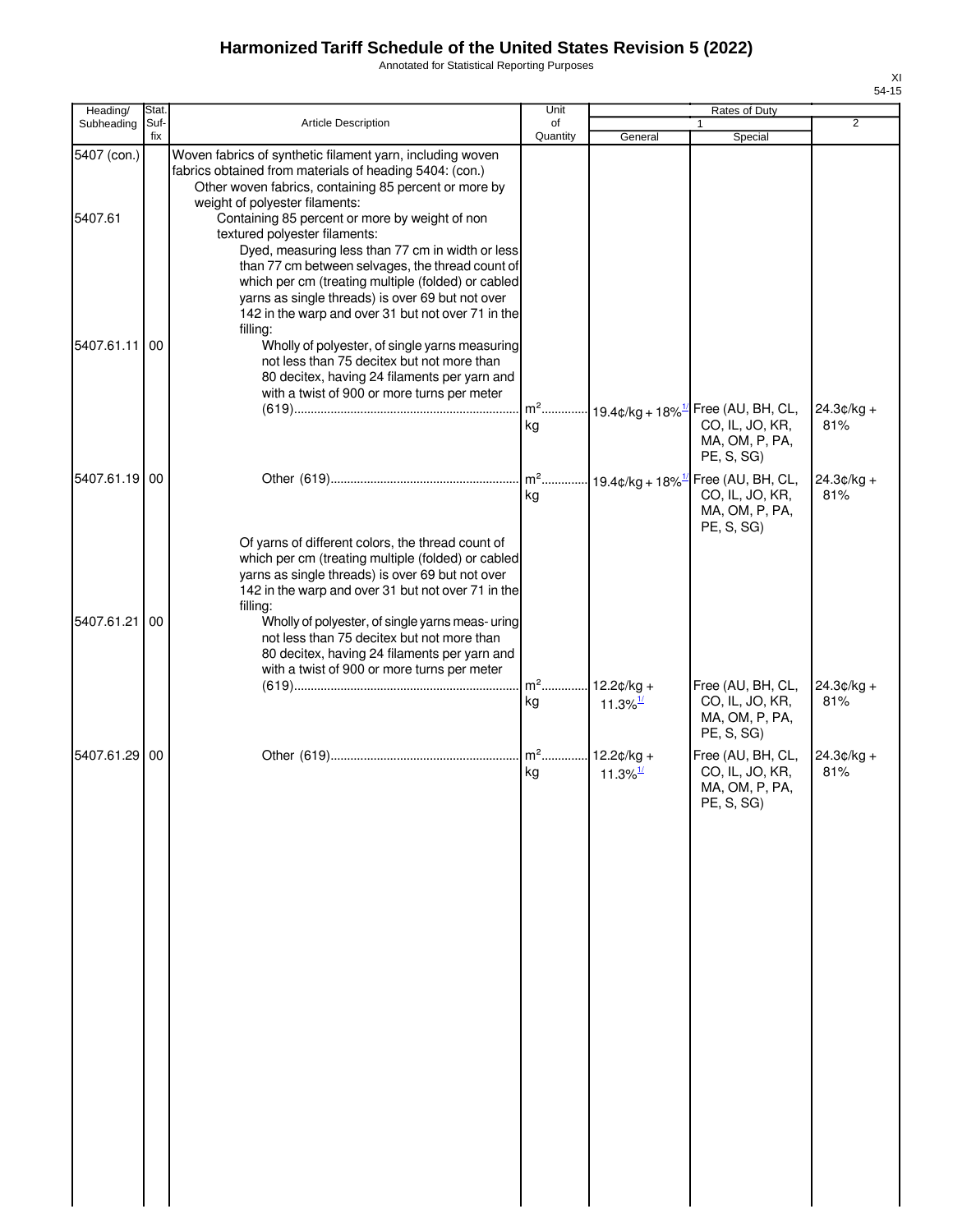Annotated for Statistical Reporting Purposes

| Heading/                                       | Stat.       |                                                                                                                                                                                                                                                                                                                                                                                                                                                                                                                             | Unit                                     |                             | <b>Rates of Duty</b>                                                 |                |
|------------------------------------------------|-------------|-----------------------------------------------------------------------------------------------------------------------------------------------------------------------------------------------------------------------------------------------------------------------------------------------------------------------------------------------------------------------------------------------------------------------------------------------------------------------------------------------------------------------------|------------------------------------------|-----------------------------|----------------------------------------------------------------------|----------------|
| Subheading                                     | Suf-<br>fix | <b>Article Description</b>                                                                                                                                                                                                                                                                                                                                                                                                                                                                                                  | of<br>Quantity                           | General                     | 1<br>Special                                                         | $\overline{2}$ |
| 5407 (con.)<br>5407.61<br>(con.)<br>5407.61.91 | 00          | Woven fabrics of synthetic filament yarn, including woven<br>fabrics obtained from materials of heading 5404: (con.)<br>Other woven fabrics, containing 85 percent or more by<br>weight of polyester filaments: (con.)<br>Containing 85 percent or more by weight of non<br>textured polyester filaments: (con.)<br>Other:<br>Wholly of polyester, of single yarns meas- uring<br>not less than 75 decitex but not more than<br>80 decitex, having 24 filaments per yarn and<br>with a twist of 900 or more turns per meter |                                          |                             |                                                                      |                |
|                                                |             |                                                                                                                                                                                                                                                                                                                                                                                                                                                                                                                             | m <sup>2</sup> 14.9% <sup>1/</sup><br>kg |                             | Free (AU, BH, CL,<br>CO, IL, JO, KR,<br>MA, OM, P, PA,<br>PE, S, SG) | 81%            |
| 5407.61.99                                     |             |                                                                                                                                                                                                                                                                                                                                                                                                                                                                                                                             |                                          | $\cdot$ 14.9% $\frac{1}{2}$ | Free (AU, BH, CL,<br>CO, IL, JO, KR,<br>MA, OM, P, PA,               | 81%            |
|                                                | 05          | Unbleached or bleached:<br>Weighing not more than 170 g/m <sup>2</sup> :<br>Flat fabrics (619)                                                                                                                                                                                                                                                                                                                                                                                                                              | $\mathsf{Im}^2$                          |                             | PE, S, SG)                                                           |                |
|                                                | 10          |                                                                                                                                                                                                                                                                                                                                                                                                                                                                                                                             | kg<br>m <sup>2</sup>                     |                             |                                                                      |                |
|                                                | 15          | Weighing more than 170 g/m <sup>2</sup>                                                                                                                                                                                                                                                                                                                                                                                                                                                                                     | kg<br>m <sup>2</sup>                     |                             |                                                                      |                |
|                                                | 25          | Dyed:<br>Weighing not more than 170 g/m <sup>2</sup> :<br>Flat fabrics (619)                                                                                                                                                                                                                                                                                                                                                                                                                                                | kg<br>$\mathsf{Im}^2$                    |                             |                                                                      |                |
|                                                | 30          |                                                                                                                                                                                                                                                                                                                                                                                                                                                                                                                             | kg<br>m <sup>2</sup>                     |                             |                                                                      |                |
|                                                | 35          | Weighing more than 170 g/m <sup>2</sup>                                                                                                                                                                                                                                                                                                                                                                                                                                                                                     | kg<br>m <sup>2</sup><br>kg               |                             |                                                                      |                |
|                                                | 45          | Of yarns of different colors:<br>Weighing not more than 170 g/m <sup>2</sup> :<br>Flat fabrics (619)                                                                                                                                                                                                                                                                                                                                                                                                                        | l w.<br>kg                               |                             |                                                                      |                |
|                                                | 50          |                                                                                                                                                                                                                                                                                                                                                                                                                                                                                                                             | m <sup>2</sup>                           |                             |                                                                      |                |
|                                                | 55          | Weighing more than 170 g/m <sup>2</sup>                                                                                                                                                                                                                                                                                                                                                                                                                                                                                     | kg<br>m <sup>2</sup><br>kg               |                             |                                                                      |                |
|                                                | 65          | Printed:<br>Weighing not more than 170 g/m <sup>2</sup> :<br>Flat fabrics (619)                                                                                                                                                                                                                                                                                                                                                                                                                                             | $\mathsf{Im}^2$<br>kg                    |                             |                                                                      |                |
|                                                | 70          |                                                                                                                                                                                                                                                                                                                                                                                                                                                                                                                             | m <sup>2</sup>                           |                             |                                                                      |                |
|                                                | 75          | Weighing more than 170 g/m <sup>2</sup>                                                                                                                                                                                                                                                                                                                                                                                                                                                                                     | kg<br>m <sup>2</sup><br>kg               |                             |                                                                      |                |
|                                                |             |                                                                                                                                                                                                                                                                                                                                                                                                                                                                                                                             |                                          |                             |                                                                      |                |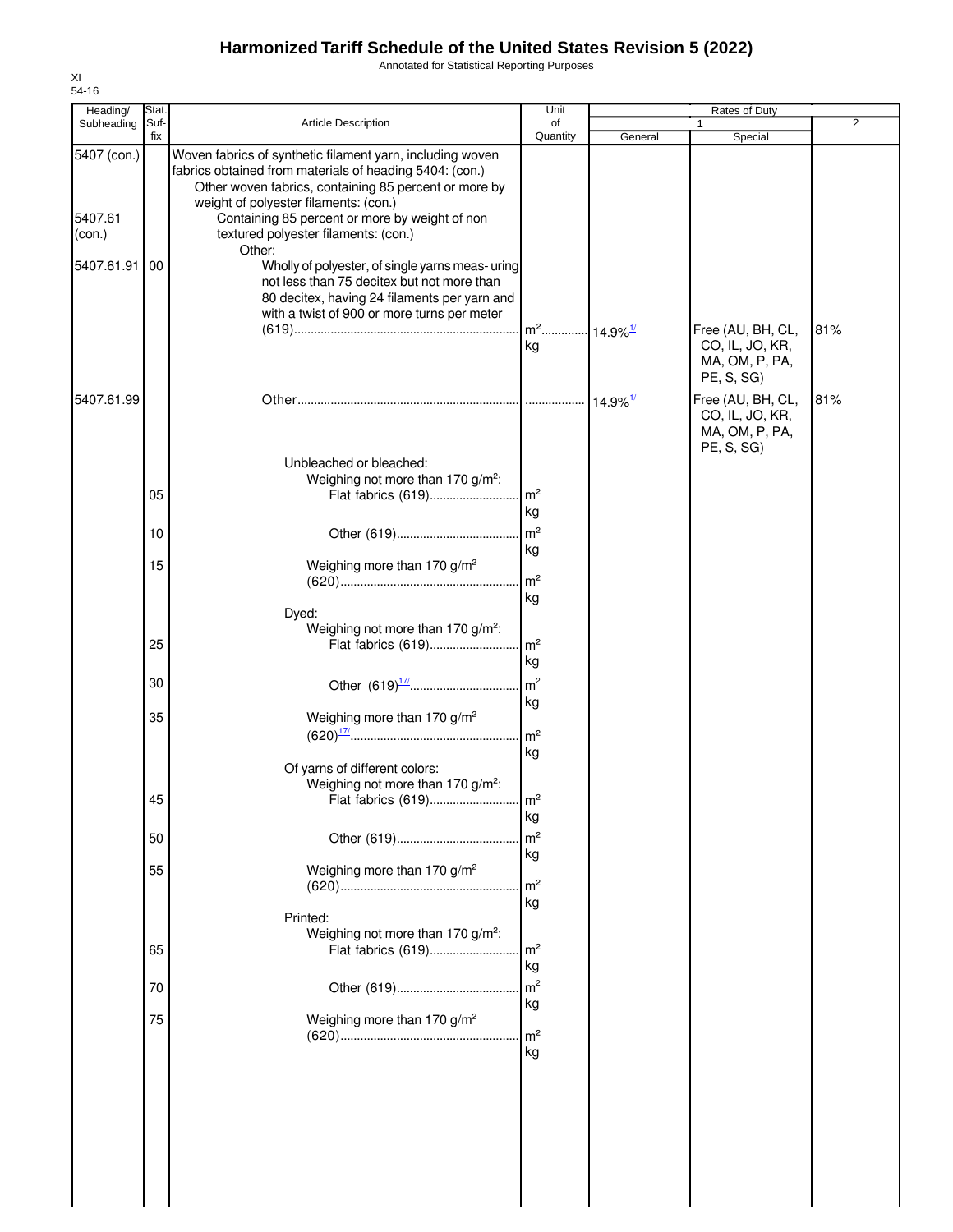Annotated for Statistical Reporting Purposes

| Heading/               | Stat        |                                                                                                                                                                                                                                  | Unit                                      |                        | Rates of Duty                                                        |                |
|------------------------|-------------|----------------------------------------------------------------------------------------------------------------------------------------------------------------------------------------------------------------------------------|-------------------------------------------|------------------------|----------------------------------------------------------------------|----------------|
| Subheading             | Suf-<br>fix | <b>Article Description</b>                                                                                                                                                                                                       | of<br>Quantity                            | General                | Special                                                              | $\overline{2}$ |
| 5407 (con.)<br>5407.69 |             | Woven fabrics of synthetic filament yarn, including woven<br>fabrics obtained from materials of heading 5404: (con.)<br>Other woven fabrics, containing 85 percent or more by<br>weight of polyester filaments: (con.)<br>Other: |                                           |                        |                                                                      |                |
| 5407.69.10             |             |                                                                                                                                                                                                                                  |                                           |                        | Free (AU, BH, CL,<br>CO, IL, JO, KR,<br>MA, OM, P, PA,<br>PE, S, SG) | 81%            |
|                        | 10<br>60    | Weighing not more than 170 g/m <sup>2</sup> (619) m <sup>2</sup><br>Weighing more than 170 g/m <sup>2</sup> (620) m <sup>2</sup>                                                                                                 | kg                                        |                        |                                                                      |                |
| 5407.69.20             |             |                                                                                                                                                                                                                                  | kg                                        |                        | Free (AU, BH, CL,<br>CO, IL, JO, KR,<br>MA, OM, P, PA,               | 81%            |
|                        | 10<br>60    | Weighing not more than 170 g/m <sup>2</sup> (619) m <sup>2</sup><br>Weighing more than 170 g/m <sup>2</sup> (620) m <sup>2</sup>                                                                                                 | kg                                        |                        | PE, S, SG)                                                           |                |
| 5407.69.30 00          |             | Of yarns of different colors:<br>The thread count of which per cm (treating<br>multiple (folded) or cabled yarns as single<br>threads) is over 69 but not over 142 in the warp<br>and over 31 but not over 71 in the filling     | kg<br>. m <sup>2</sup> Free <sup>1/</sup> |                        |                                                                      | 24.3¢/kg +     |
| 5407.69.40             |             |                                                                                                                                                                                                                                  | kg                                        | $8.5\%$ <sup>1/</sup>  | Free (AU, BH, CL,                                                    | 81%<br>81%     |
|                        | 10<br>60    | Weighing not more than 170 g/m <sup>2</sup> (619) $m^2$<br>Weighing more than 170 $g/m^2$ (620) $m^2$                                                                                                                            | kg                                        |                        | CO, IL, JO, KR,<br>MA, OM, P, PA,<br>PE, S, SG)                      |                |
| 5407.69.90             |             |                                                                                                                                                                                                                                  | ka<br>.                                   | $14.9\%$ <sup>1/</sup> | Free (AU, BH, CL,<br>CO, IL, JO, KR,<br>MA, OM, P, PA,<br>PE, S, SG) | 81%            |
|                        | 10          | Weighing not more than 170 g/m <sup>2</sup> (619)                                                                                                                                                                                | $\mathsf{Im}^2$<br>kg                     |                        |                                                                      |                |
|                        | 60          | Weighing more than 170 g/m <sup>2</sup> (620)                                                                                                                                                                                    | m <sup>2</sup><br>kg                      |                        |                                                                      |                |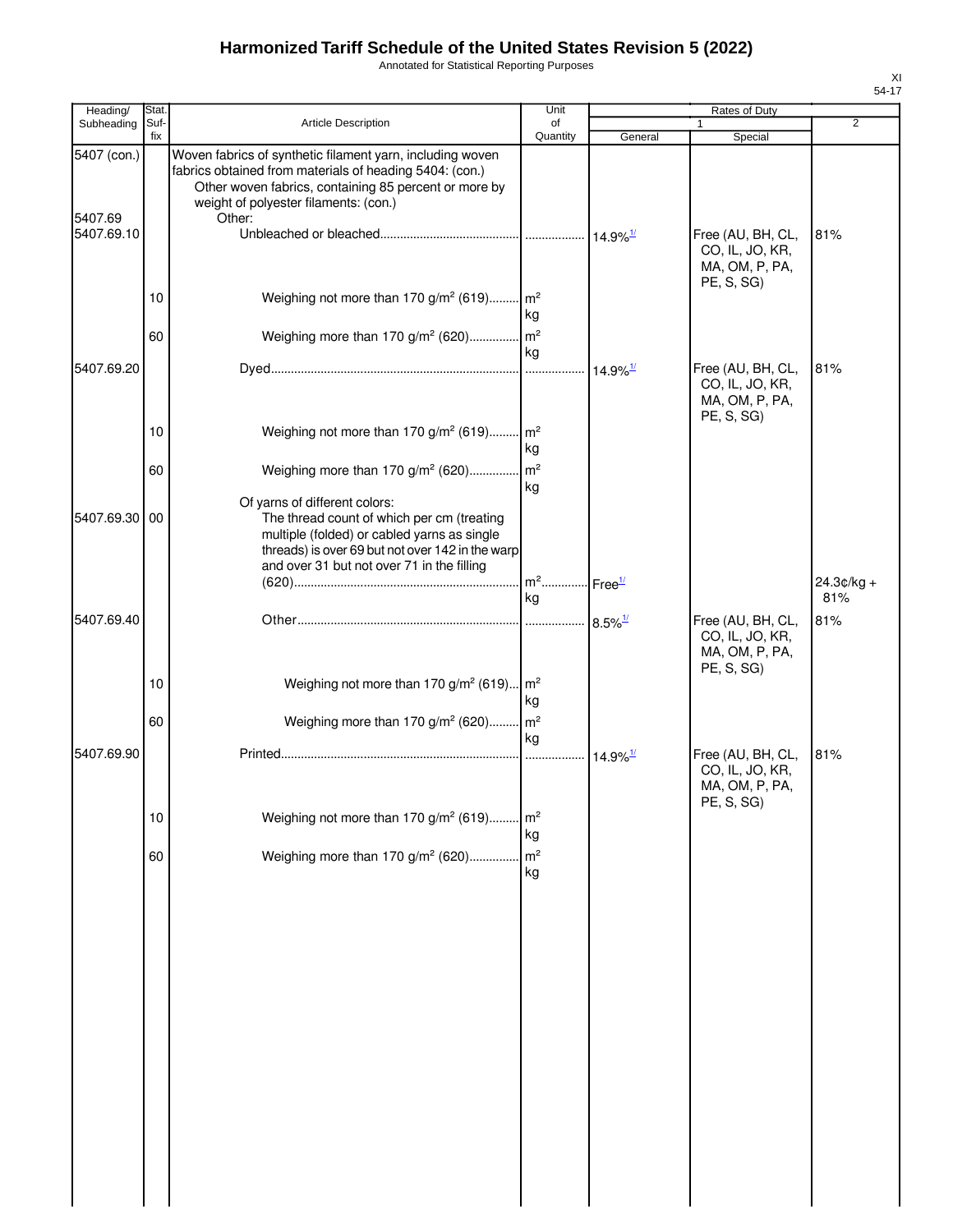Annotated for Statistical Reporting Purposes

| Heading/                  | Stat.    |                                                                                                                                                                                                                 | Unit                                    |                                | Rates of Duty                                                        |                     |
|---------------------------|----------|-----------------------------------------------------------------------------------------------------------------------------------------------------------------------------------------------------------------|-----------------------------------------|--------------------------------|----------------------------------------------------------------------|---------------------|
| Subheading                | Suf-     | <b>Article Description</b>                                                                                                                                                                                      | of                                      |                                | 1                                                                    | 2                   |
|                           | fix      |                                                                                                                                                                                                                 | Quantity                                | General                        | Special                                                              |                     |
| 5407 (con.)<br>5407.71.00 |          | Woven fabrics of synthetic filament yarn, including woven<br>fabrics obtained from materials of heading 5404: (con.)<br>Other woven fabrics, containing 85 percent or more by<br>weight of synthetic filaments: |                                         |                                | Free (AU, BH, CL,<br>CO, IL, JO, KR,<br>MA, OM, P, PA,               | 81%                 |
|                           | 15<br>60 | Weighing not more than 170 g/m <sup>2</sup> (620) m <sup>2</sup>                                                                                                                                                | kg                                      |                                | PE, S, SG)                                                           |                     |
| 5407.72.00                |          |                                                                                                                                                                                                                 | kg                                      | $\cdot$ 14.9% $^{\frac{1}{2}}$ | Free (AU, BH, CL,<br>CO, IL, JO, KR,<br>MA, OM, P, PA,<br>PE, S, SG) | 81%                 |
|                           | 15<br>60 | Weighing not more than 170 g/m <sup>2</sup> (620) <sup>17</sup> m <sup>2</sup><br>Weighing more than 170 g/m <sup>2</sup> (620)                                                                                 | kg<br>$\mathsf{Im}^2$                   |                                |                                                                      |                     |
| 5407.73<br>5407.73.10 00  |          | Of yarns of different colors:<br>The thread count of which per cm (treating multiple<br>(folded) or cabled yarns as single threads) is over<br>69 but not over 142 in the warp and over 31 but                  | kg                                      |                                |                                                                      |                     |
|                           |          |                                                                                                                                                                                                                 | m <sup>2</sup> Free <sup>1/</sup><br>kg |                                |                                                                      | $24.3¢/kg +$<br>81% |
| 5407.73.20                |          |                                                                                                                                                                                                                 |                                         |                                | Free (AU, BH, CL,<br>CO, IL, JO, KR,<br>MA, OM, P, PA,<br>PE, S, SG) | 81%                 |
|                           | 15<br>60 | Weighing not more than 170 g/m <sup>2</sup> (620) m <sup>2</sup><br>Weighing more than 170 g/m <sup>2</sup> (620) m <sup>2</sup>                                                                                | kg                                      |                                |                                                                      |                     |
| 5407.74.00                |          |                                                                                                                                                                                                                 | kg<br>.                                 | $14.9\%$ <sup>1/</sup>         | Free (AU, BH, CL,<br>CO, IL, JO, KR,<br>MA, OM, P, PA,               | 81%                 |
|                           | 15       | Weighing not more than 170 g/m <sup>2</sup> (620) m <sup>2</sup>                                                                                                                                                | kg                                      |                                | PE, S, SG)                                                           |                     |
|                           | 60       | Weighing more than 170 g/m <sup>2</sup> (620)                                                                                                                                                                   | m <sup>2</sup><br>kg                    |                                |                                                                      |                     |
|                           |          |                                                                                                                                                                                                                 |                                         |                                |                                                                      |                     |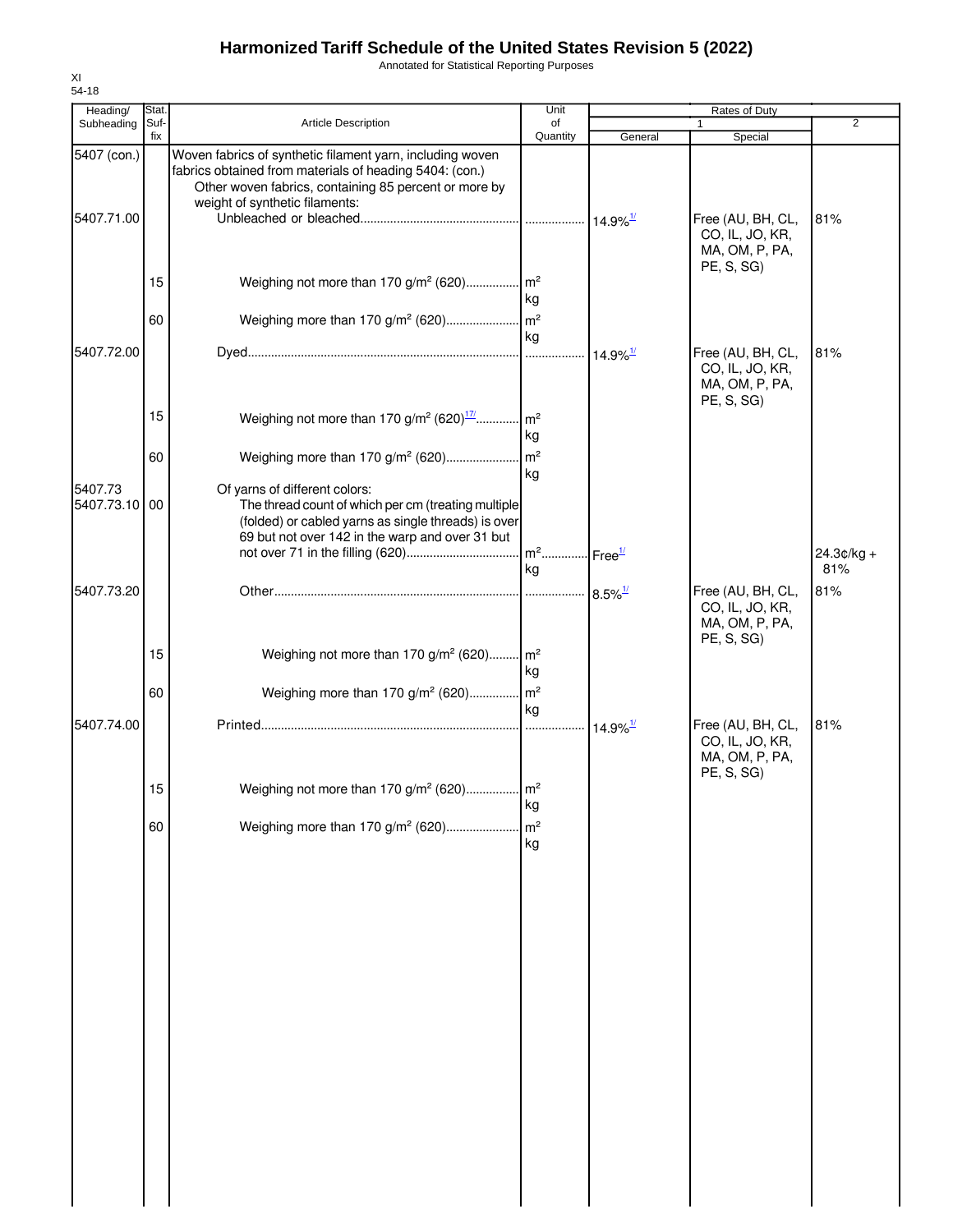Annotated for Statistical Reporting Purposes

| Heading/    | Stat.       |                                                                                                                                                                                                                                                          | Unit                                   |                        | Rates of Duty                                                        |                |
|-------------|-------------|----------------------------------------------------------------------------------------------------------------------------------------------------------------------------------------------------------------------------------------------------------|----------------------------------------|------------------------|----------------------------------------------------------------------|----------------|
| Subheading  | Suf-<br>fix | Article Description                                                                                                                                                                                                                                      | of<br>Quantity                         | General                | Special                                                              | $\overline{2}$ |
| 5407 (con.) |             | Woven fabrics of synthetic filament yarn, including woven<br>fabrics obtained from materials of heading 5404: (con.)<br>Other woven fabrics, containing less than 85 percent by<br>weight of synthetic filaments, mixed mainly or solely with<br>cotton: |                                        |                        |                                                                      |                |
| 5407.81.00  |             |                                                                                                                                                                                                                                                          |                                        |                        | Free (AU, BH, CL,<br>CO, IL, JO, KR,<br>MA, OM, P, PA,<br>PE, S, SG) | 81%            |
|             | 10          |                                                                                                                                                                                                                                                          | kg                                     |                        |                                                                      |                |
|             | 20          |                                                                                                                                                                                                                                                          | $\mathsf{Im}^2$<br>kg                  |                        |                                                                      |                |
|             | 30          |                                                                                                                                                                                                                                                          | $\mathsf{Im}^2$<br>kg                  |                        |                                                                      |                |
|             | 40          |                                                                                                                                                                                                                                                          | kg                                     |                        |                                                                      |                |
|             | 90          |                                                                                                                                                                                                                                                          | kg                                     |                        |                                                                      |                |
| 5407.82.00  |             |                                                                                                                                                                                                                                                          |                                        | $14.9\%$ <sup>1/</sup> | Free (AU, BH, CL,<br>CO, IL, JO, KR,<br>MA, OM, P, PA,<br>PE, S, SG) | 81%            |
|             | 10          |                                                                                                                                                                                                                                                          | kg                                     |                        |                                                                      |                |
|             | 20          |                                                                                                                                                                                                                                                          | kg                                     |                        |                                                                      |                |
|             | 30          |                                                                                                                                                                                                                                                          | kg                                     |                        |                                                                      |                |
|             | 40          | Satin weave or twill weave (628)                                                                                                                                                                                                                         | $\mathsf{Im}^2$<br>kg                  |                        |                                                                      |                |
| 5407.83.00  | 90          |                                                                                                                                                                                                                                                          | $\mathsf{Im}^2$<br>kg                  | $8.5\%$ <sup>1/</sup>  | Free (AU, BH, CL,                                                    | 81%            |
|             |             |                                                                                                                                                                                                                                                          |                                        |                        | CO, IL, JO, KR,<br>MA, OM, P, PA,<br>PE, S, SG)                      |                |
|             | 10          |                                                                                                                                                                                                                                                          | $\mathsf{Im}^2$<br>kg                  |                        |                                                                      |                |
|             | 20          |                                                                                                                                                                                                                                                          | $\mathsf{Im}^2$<br>kg                  |                        |                                                                      |                |
|             | 30          |                                                                                                                                                                                                                                                          | m <sup>2</sup><br>kg                   |                        |                                                                      |                |
|             | 40          | Satin weave or twill weave (628)                                                                                                                                                                                                                         | m <sup>2</sup><br>kg<br>m <sup>2</sup> |                        |                                                                      |                |
|             | 90          |                                                                                                                                                                                                                                                          | kg                                     |                        |                                                                      |                |
|             |             |                                                                                                                                                                                                                                                          |                                        |                        |                                                                      |                |
|             |             |                                                                                                                                                                                                                                                          |                                        |                        |                                                                      |                |
|             |             |                                                                                                                                                                                                                                                          |                                        |                        |                                                                      |                |
|             |             |                                                                                                                                                                                                                                                          |                                        |                        |                                                                      |                |
|             |             |                                                                                                                                                                                                                                                          |                                        |                        |                                                                      |                |
|             |             |                                                                                                                                                                                                                                                          |                                        |                        |                                                                      |                |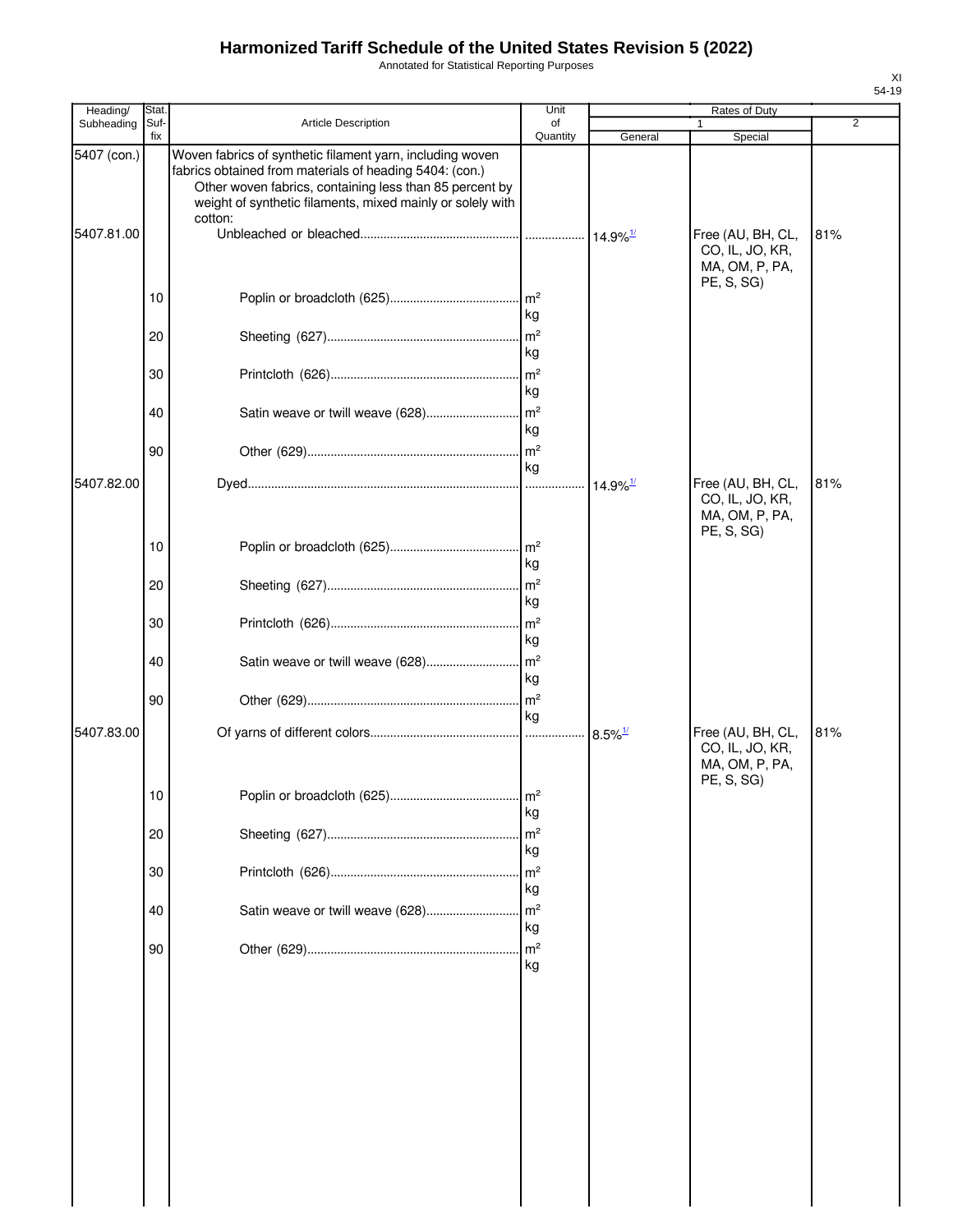Annotated for Statistical Reporting Purposes

| Heading/      | Stat.       |                                                                                                                                                                                                                                               | Unit                                  | Rates of Duty          |                                                                      |                |  |
|---------------|-------------|-----------------------------------------------------------------------------------------------------------------------------------------------------------------------------------------------------------------------------------------------|---------------------------------------|------------------------|----------------------------------------------------------------------|----------------|--|
| Subheading    | Suf-<br>fix | Article Description                                                                                                                                                                                                                           | of                                    |                        |                                                                      | $\overline{2}$ |  |
| 5407 (con.)   |             | Woven fabrics of synthetic filament yarn, including woven<br>fabrics obtained from materials of heading 5404: (con.)<br>Other woven fabrics, containing less than 85 percent by<br>weight of synthetic filaments, mixed mainly or solely with | Quantity                              | General                | Special                                                              |                |  |
| 5407.84.00    |             | cotton: (con.)                                                                                                                                                                                                                                |                                       | $14.9\%$ <sup>1/</sup> | Free (AU, BH, CL,<br>CO, IL, JO, KR,<br>MA, OM, P, PA,<br>PE, S, SG) | 81%            |  |
|               | 10          |                                                                                                                                                                                                                                               | kg                                    |                        |                                                                      |                |  |
|               | 20          |                                                                                                                                                                                                                                               | m <sup>2</sup><br>kg                  |                        |                                                                      |                |  |
|               | 30          |                                                                                                                                                                                                                                               | m <sup>2</sup><br>kg                  |                        |                                                                      |                |  |
|               | 40          | Satin weave or twill weave (628)                                                                                                                                                                                                              | m <sup>2</sup><br>kg                  |                        |                                                                      |                |  |
|               | 90          |                                                                                                                                                                                                                                               | $\mathsf{Im}^2$<br>kg                 |                        |                                                                      |                |  |
| 5407.91       |             | Other woven fabrics:<br>Unbleached or bleached:<br>Mixed mainly or solely with wool or fine animal hair:                                                                                                                                      |                                       |                        |                                                                      |                |  |
| 5407.91.05    |             | Containing 36 percent or more by weight of                                                                                                                                                                                                    |                                       | $25\%$ <sup>1/</sup>   | Free (AU, BH, CL,                                                    | $48.5¢/kg +$   |  |
|               |             |                                                                                                                                                                                                                                               |                                       |                        | CO, IL, JO, KR,<br>MA, OM, P, PA,<br>PE, S, SG)                      | 68.5%          |  |
|               | 10          |                                                                                                                                                                                                                                               | kg                                    |                        |                                                                      |                |  |
|               | 20          |                                                                                                                                                                                                                                               | $\mathsf{Im}^2$<br>kg<br>$\sqrt{m^2}$ |                        |                                                                      |                |  |
| 5407.91.10 00 |             |                                                                                                                                                                                                                                               | kg                                    | $12\%$ <sup>1/</sup>   | Free (AU, BH, CL,<br>CO, IL, JO, KR,<br>MA, OM, P, PA,<br>PE, S, SG) | 80.5%          |  |
|               |             |                                                                                                                                                                                                                                               |                                       |                        |                                                                      |                |  |
|               |             |                                                                                                                                                                                                                                               |                                       |                        |                                                                      |                |  |
|               |             |                                                                                                                                                                                                                                               |                                       |                        |                                                                      |                |  |
|               |             |                                                                                                                                                                                                                                               |                                       |                        |                                                                      |                |  |
|               |             |                                                                                                                                                                                                                                               |                                       |                        |                                                                      |                |  |
|               |             |                                                                                                                                                                                                                                               |                                       |                        |                                                                      |                |  |
|               |             |                                                                                                                                                                                                                                               |                                       |                        |                                                                      |                |  |
|               |             |                                                                                                                                                                                                                                               |                                       |                        |                                                                      |                |  |
|               |             |                                                                                                                                                                                                                                               |                                       |                        |                                                                      |                |  |
|               |             |                                                                                                                                                                                                                                               |                                       |                        |                                                                      |                |  |
|               |             |                                                                                                                                                                                                                                               |                                       |                        |                                                                      |                |  |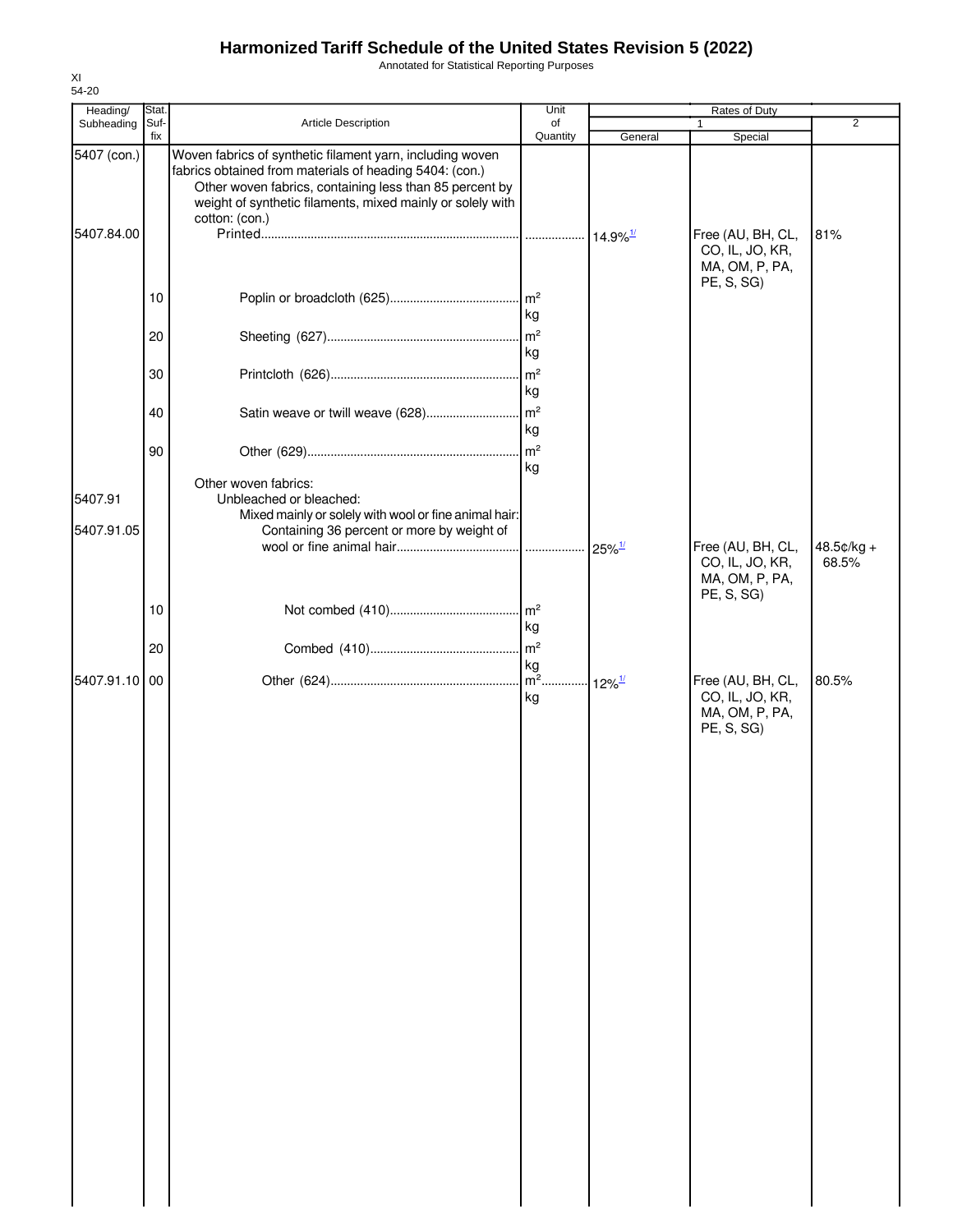Annotated for Statistical Reporting Purposes

| Heading/                         | Stat. |                                                                                                                                                                                       | Unit                 |                        | Rates of Duty                                          |                |
|----------------------------------|-------|---------------------------------------------------------------------------------------------------------------------------------------------------------------------------------------|----------------------|------------------------|--------------------------------------------------------|----------------|
| Subheading                       | Suf-  | Article Description                                                                                                                                                                   | of                   |                        | $\mathbf{1}$                                           | $\overline{2}$ |
| 5407 (con.)<br>5407.91<br>(con.) | fix   | Woven fabrics of synthetic filament yarn, including woven<br>fabrics obtained from materials of heading 5404: (con.)<br>Other woven fabrics: (con.)<br>Unbleached or bleached: (con.) | Quantity             | General                | Special                                                |                |
| 5407.91.20                       |       |                                                                                                                                                                                       |                      | $14.9\%$ <sup>1/</sup> | Free (AU, BH, CL,<br>CO, IL, JO, KR,<br>MA, OM, P, PA, | 81%            |
|                                  | $10$  | Mixed mainly or solely with artificial filaments                                                                                                                                      | m <sup>2</sup><br>kg |                        | PE, S, SG)                                             |                |
|                                  | 20    | Other:<br>Poplin or broadcloth (625)                                                                                                                                                  | m <sup>2</sup><br>kg |                        |                                                        |                |
|                                  | 30    |                                                                                                                                                                                       | m <sup>2</sup><br>kg |                        |                                                        |                |
|                                  | 40    |                                                                                                                                                                                       | m <sup>2</sup><br>kg |                        |                                                        |                |
|                                  | 50    | Satin weave or twill weave (628)                                                                                                                                                      | $\mathsf{m}^2$<br>kg |                        |                                                        |                |
|                                  | 90    |                                                                                                                                                                                       | m <sup>2</sup><br>kg |                        |                                                        |                |
|                                  |       |                                                                                                                                                                                       |                      |                        |                                                        |                |
|                                  |       |                                                                                                                                                                                       |                      |                        |                                                        |                |
|                                  |       |                                                                                                                                                                                       |                      |                        |                                                        |                |
|                                  |       |                                                                                                                                                                                       |                      |                        |                                                        |                |
|                                  |       |                                                                                                                                                                                       |                      |                        |                                                        |                |
|                                  |       |                                                                                                                                                                                       |                      |                        |                                                        |                |
|                                  |       |                                                                                                                                                                                       |                      |                        |                                                        |                |
|                                  |       |                                                                                                                                                                                       |                      |                        |                                                        |                |
|                                  |       |                                                                                                                                                                                       |                      |                        |                                                        |                |
|                                  |       |                                                                                                                                                                                       |                      |                        |                                                        |                |
|                                  |       |                                                                                                                                                                                       |                      |                        |                                                        |                |
|                                  |       |                                                                                                                                                                                       |                      |                        |                                                        |                |
|                                  |       |                                                                                                                                                                                       |                      |                        |                                                        |                |
|                                  |       |                                                                                                                                                                                       |                      |                        |                                                        |                |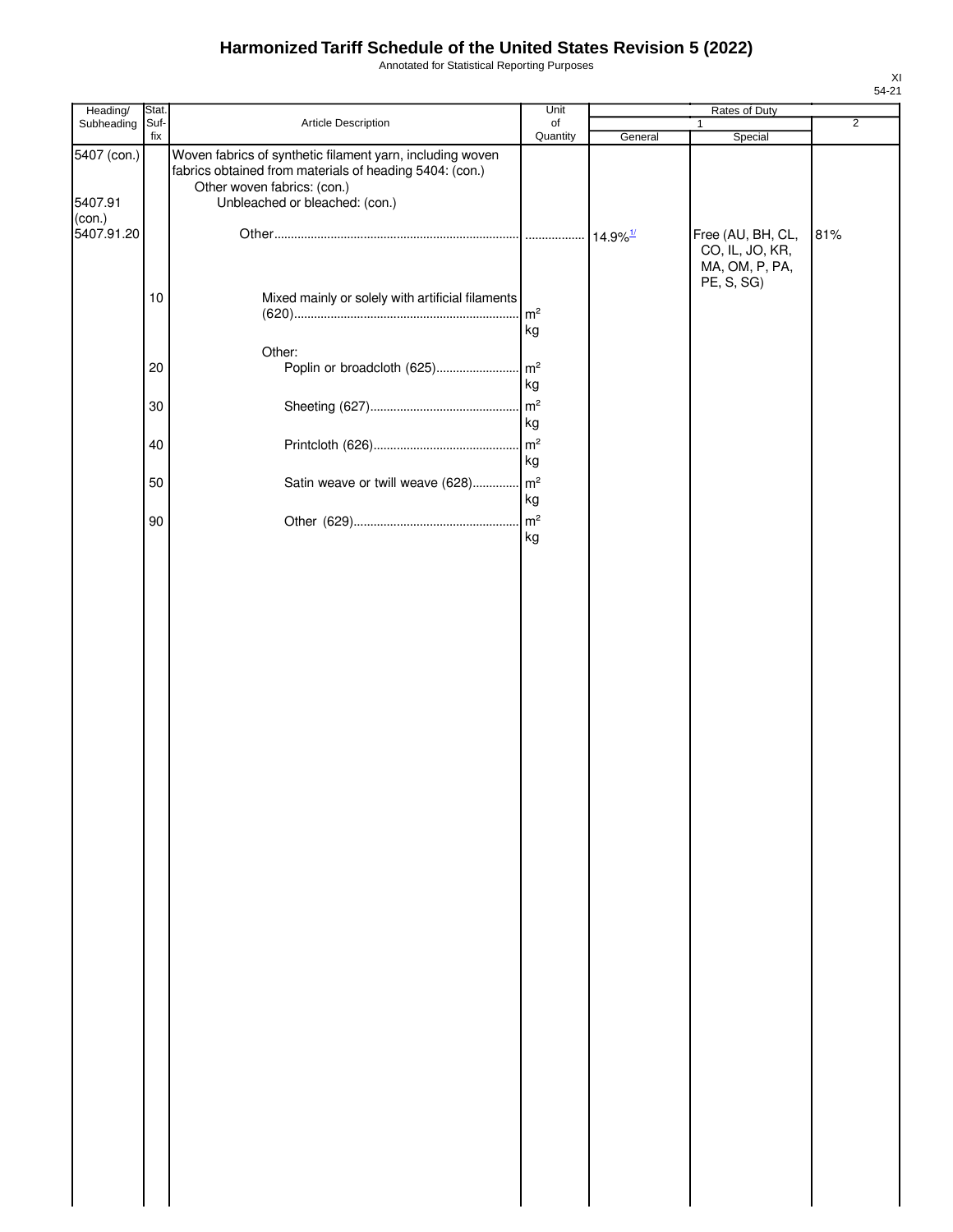Annotated for Statistical Reporting Purposes

| Heading/    | Stat. |                                                                                                                                                     | Unit                  |                        | Rates of Duty                                                        |                     |
|-------------|-------|-----------------------------------------------------------------------------------------------------------------------------------------------------|-----------------------|------------------------|----------------------------------------------------------------------|---------------------|
| Subheading  | Suf-  | Article Description                                                                                                                                 | of                    |                        | 1                                                                    | $\overline{2}$      |
| 5407 (con.) | fix   | Woven fabrics of synthetic filament yarn, including woven<br>fabrics obtained from materials of heading 5404: (con.)<br>Other woven fabrics: (con.) | Quantity              | General                | Special                                                              |                     |
| 5407.92     |       | Dyed:                                                                                                                                               |                       |                        |                                                                      |                     |
| 5407.92.05  |       | Mixed mainly or solely with wool or fine animal hair:<br>Containing 36 percent or more by weight of                                                 |                       |                        |                                                                      |                     |
|             |       |                                                                                                                                                     |                       | $25\%$ <sup>1/</sup>   | Free (AU, BH, CL,<br>CO, IL, JO, KR,<br>MA, OM, P, PA,<br>PE, S, SG) | 48.5¢/kg +<br>68.5% |
|             | 10    |                                                                                                                                                     | kg                    |                        |                                                                      |                     |
|             | 20    |                                                                                                                                                     | kg                    |                        |                                                                      |                     |
| 5407.92.10  |       |                                                                                                                                                     |                       | $12\%$ <sup>1/</sup>   | Free (AU, BH, CL,<br>CO, IL, JO, KR,<br>MA, OM, P, PA,<br>PE, S, SG) | 80.5%               |
|             | 10    |                                                                                                                                                     | $\mathsf{Im}^2$<br>kg |                        |                                                                      |                     |
|             | 20    |                                                                                                                                                     | m <sup>2</sup><br>kg  |                        |                                                                      |                     |
| 5407.92.20  |       |                                                                                                                                                     | .                     | $14.9\%$ <sup>1/</sup> | Free (AU, BH, CL,<br>CO, IL, JO, KR,<br>MA, OM, P, PA,<br>PE, S, SG) | 81%                 |
|             | 10    | Mixed mainly or solely with artificial filaments                                                                                                    | m <sup>2</sup><br>kg  |                        |                                                                      |                     |
|             | 20    | Other:<br>Poplin or broadcloth (625)                                                                                                                | $\mathsf{Im}^2$<br>kg |                        |                                                                      |                     |
|             | 30    |                                                                                                                                                     | m <sup>2</sup><br>kg  |                        |                                                                      |                     |
|             | 40    |                                                                                                                                                     | m <sup>2</sup><br>kg  |                        |                                                                      |                     |
|             | 50    | Satin weave or twill weave (628)                                                                                                                    | $\mathsf{m}^2$<br>kg  |                        |                                                                      |                     |
|             | 90    |                                                                                                                                                     | m <sup>2</sup><br>kg  |                        |                                                                      |                     |
|             |       |                                                                                                                                                     |                       |                        |                                                                      |                     |
|             |       |                                                                                                                                                     |                       |                        |                                                                      |                     |
|             |       |                                                                                                                                                     |                       |                        |                                                                      |                     |
|             |       |                                                                                                                                                     |                       |                        |                                                                      |                     |
|             |       |                                                                                                                                                     |                       |                        |                                                                      |                     |
|             |       |                                                                                                                                                     |                       |                        |                                                                      |                     |
|             |       |                                                                                                                                                     |                       |                        |                                                                      |                     |
|             |       |                                                                                                                                                     |                       |                        |                                                                      |                     |
|             |       |                                                                                                                                                     |                       |                        |                                                                      |                     |
|             |       |                                                                                                                                                     |                       |                        |                                                                      |                     |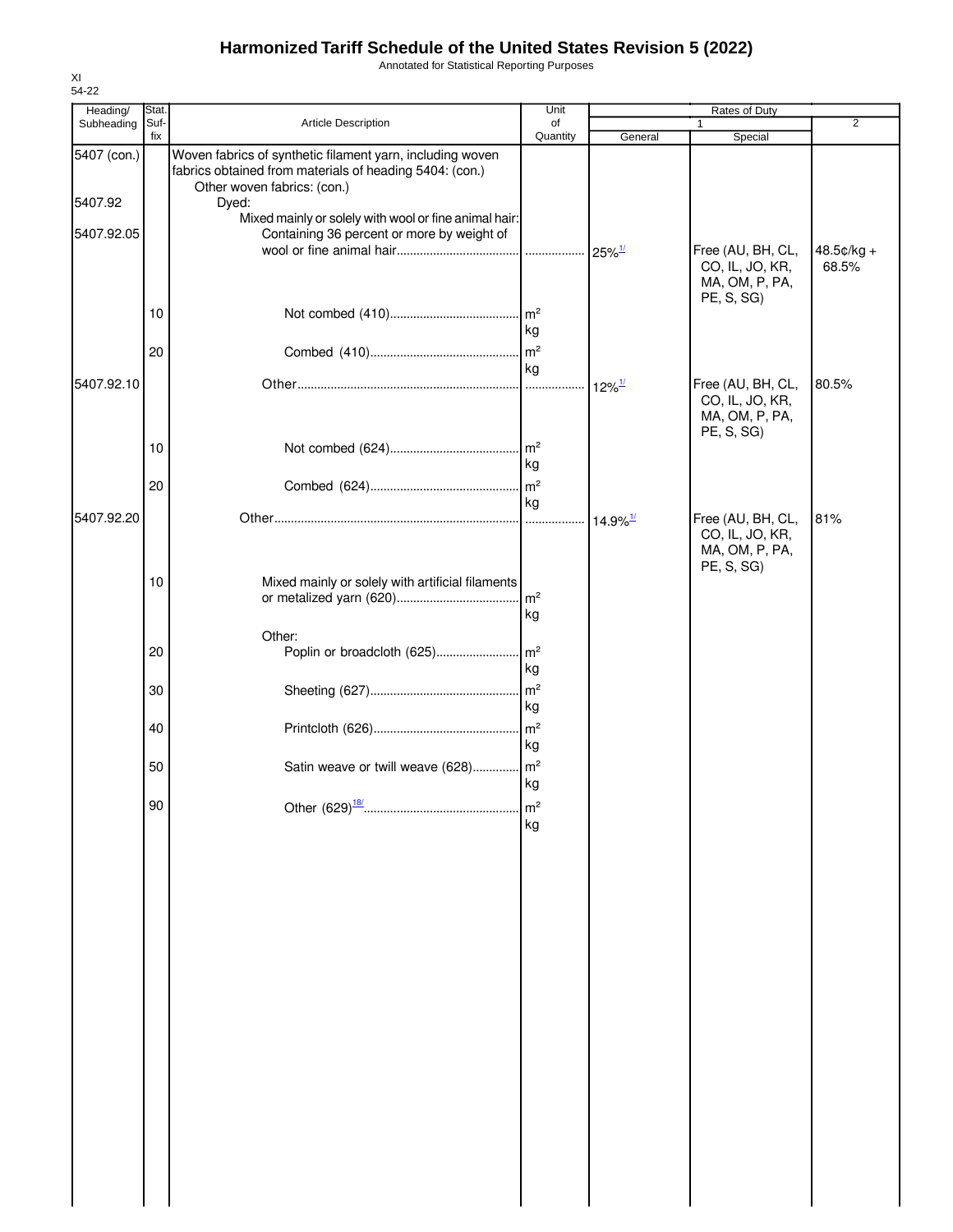Annotated for Statistical Reporting Purposes

| Heading/      | Stat.       |                                                                                                                                                                                                                                                          | Unit                                |                           | Rates of Duty                                                        |                     |
|---------------|-------------|----------------------------------------------------------------------------------------------------------------------------------------------------------------------------------------------------------------------------------------------------------|-------------------------------------|---------------------------|----------------------------------------------------------------------|---------------------|
| Subheading    | Suf-<br>fix | Article Description                                                                                                                                                                                                                                      | of<br>Quantity                      |                           | 1                                                                    | $\overline{2}$      |
| 5407 (con.)   |             | Woven fabrics of synthetic filament yarn, including woven<br>fabrics obtained from materials of heading 5404: (con.)                                                                                                                                     |                                     | General                   | Special                                                              |                     |
|               |             | Other woven fabrics: (con.)                                                                                                                                                                                                                              |                                     |                           |                                                                      |                     |
| 5407.93       |             | Of yarns of different colors:<br>Mixed mainly or solely with wool or fine animal hair:                                                                                                                                                                   |                                     |                           |                                                                      |                     |
| 5407.93.05    |             | Containing 36 percent or more by weight of                                                                                                                                                                                                               |                                     |                           |                                                                      |                     |
|               |             |                                                                                                                                                                                                                                                          |                                     |                           | Free (AU, BH, CL,<br>CO, IL, JO, KR,<br>MA, OM, P, PA,               | 48.5¢/kg +<br>68.5% |
|               | 10          |                                                                                                                                                                                                                                                          | m <sup>2</sup>                      |                           | PE, S, SG)                                                           |                     |
|               |             |                                                                                                                                                                                                                                                          | kg                                  |                           |                                                                      |                     |
|               | 20          |                                                                                                                                                                                                                                                          | m <sup>2</sup>                      |                           |                                                                      |                     |
|               |             |                                                                                                                                                                                                                                                          | kg                                  |                           |                                                                      |                     |
| 5407.93.10 00 |             |                                                                                                                                                                                                                                                          | $\overline{\mathsf{m}}^2$<br>kg     | $\cdot$ 12% $\frac{1}{2}$ | Free (AU, BH, CL,<br>CO, IL, JO, KR,<br>MA, OM, P, PA,<br>PE, S, SG) | 80.5%               |
| 5407.93.15    | 00          | Other:<br>Containing 85 percent or more by weight of<br>man-made filaments, the thread count of which<br>per cm (treating multiple (folded) or cabled<br>yarns as single threads) is over 69 but not over<br>142 in the warp and over 31 but not over 71 |                                     |                           |                                                                      |                     |
|               |             |                                                                                                                                                                                                                                                          | . m <sup>2</sup> Free <sup>1/</sup> |                           |                                                                      | $24.3¢/kg +$        |
|               |             |                                                                                                                                                                                                                                                          | kg                                  |                           |                                                                      | 81%                 |
| 5407.93.20    |             |                                                                                                                                                                                                                                                          |                                     | $12\%$ <sup>1/</sup>      | Free (AU, BH, CL,<br>CO, IL, JO, KR,<br>MA, OM, P, PA,<br>PE, S, SG) | 81%                 |
|               | 10          | Mixed mainly or solely with artificial<br>filaments or metalized yarn (620)                                                                                                                                                                              | $\mathsf{Im}^2$<br>kg               |                           |                                                                      |                     |
|               |             | Other:                                                                                                                                                                                                                                                   |                                     |                           |                                                                      |                     |
|               | 20          | Poplin or broadcloth (625)                                                                                                                                                                                                                               | $\mathsf{Im}^2$<br>kg               |                           |                                                                      |                     |
|               | 30          |                                                                                                                                                                                                                                                          | m <sup>2</sup><br>kg                |                           |                                                                      |                     |
|               | 40          |                                                                                                                                                                                                                                                          |                                     |                           |                                                                      |                     |
|               | 50          | Satin weave or twill weave (628)                                                                                                                                                                                                                         | kg<br>m <sup>2</sup>                |                           |                                                                      |                     |
|               |             |                                                                                                                                                                                                                                                          | kg                                  |                           |                                                                      |                     |
|               | 90          |                                                                                                                                                                                                                                                          | m <sup>2</sup><br>kg                |                           |                                                                      |                     |
|               |             |                                                                                                                                                                                                                                                          |                                     |                           |                                                                      |                     |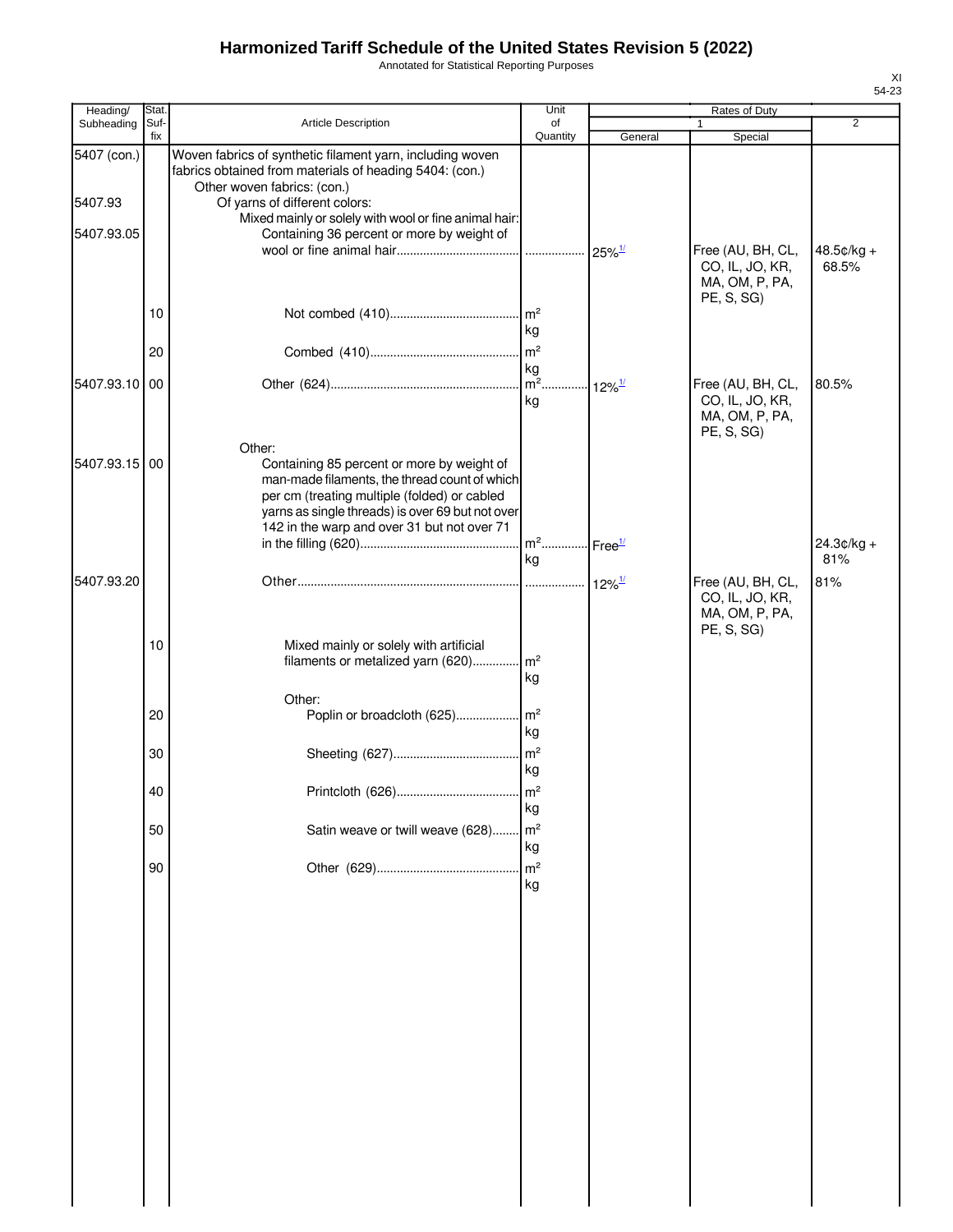Annotated for Statistical Reporting Purposes

| Heading/      | Stat.       |                                                                                                                      | Unit                          | Rates of Duty          |                                      |                |
|---------------|-------------|----------------------------------------------------------------------------------------------------------------------|-------------------------------|------------------------|--------------------------------------|----------------|
| Subheading    | Suf-<br>fix | Article Description                                                                                                  | of<br>Quantity                | General                |                                      | $\overline{2}$ |
| 5407 (con.)   |             | Woven fabrics of synthetic filament yarn, including woven<br>fabrics obtained from materials of heading 5404: (con.) |                               |                        | Special                              |                |
| 5407.94       |             | Other woven fabrics: (con.)<br>Printed:                                                                              |                               |                        |                                      |                |
| 5407.94.05    |             | Mixed mainly or solely with wool or fine animal hair:<br>Containing 36 percent or more by weight of                  |                               |                        |                                      |                |
|               |             |                                                                                                                      |                               | Free <sup>1/</sup>     |                                      | 48.5¢/kg +     |
|               | 10          |                                                                                                                      | m <sup>2</sup>                |                        |                                      | 68.5%          |
|               |             |                                                                                                                      | kg                            |                        |                                      |                |
|               | 20          |                                                                                                                      | m <sup>2</sup><br>kg          |                        |                                      |                |
| 5407.94.10 00 |             |                                                                                                                      | $m^2$ 12% <sup>1/</sup><br>kg |                        | Free (AU, BH, CL,<br>CO, IL, JO, KR, | 80.5%          |
|               |             |                                                                                                                      |                               |                        | MA, OM, P, PA,                       |                |
| 5407.94.20    |             |                                                                                                                      |                               | $14.9\%$ <sup>1/</sup> | PE, S, SG)<br>Free (AU, BH, CL,      | 81%            |
|               |             |                                                                                                                      |                               |                        | CO, IL, JO, KR,<br>MA, OM, P, PA,    |                |
|               | 10          | Mixed mainly or solely with artificial filaments                                                                     |                               |                        | PE, S, SG)                           |                |
|               |             |                                                                                                                      |                               |                        |                                      |                |
|               |             | Other:                                                                                                               | kg                            |                        |                                      |                |
|               | 20          |                                                                                                                      |                               |                        |                                      |                |
|               | 30          |                                                                                                                      | kg<br>$\mathsf{Im}^2$         |                        |                                      |                |
|               |             |                                                                                                                      | kg                            |                        |                                      |                |
|               | 40          |                                                                                                                      | $\mathsf{Im}^2$<br>kg         |                        |                                      |                |
|               | 50          | Satin weave or twill weave (628) m <sup>2</sup>                                                                      |                               |                        |                                      |                |
|               |             |                                                                                                                      | kg<br>m <sup>2</sup>          |                        |                                      |                |
|               | 90          |                                                                                                                      | kg                            |                        |                                      |                |
|               |             |                                                                                                                      |                               |                        |                                      |                |
|               |             |                                                                                                                      |                               |                        |                                      |                |
|               |             |                                                                                                                      |                               |                        |                                      |                |
|               |             |                                                                                                                      |                               |                        |                                      |                |
|               |             |                                                                                                                      |                               |                        |                                      |                |
|               |             |                                                                                                                      |                               |                        |                                      |                |
|               |             |                                                                                                                      |                               |                        |                                      |                |
|               |             |                                                                                                                      |                               |                        |                                      |                |
|               |             |                                                                                                                      |                               |                        |                                      |                |
|               |             |                                                                                                                      |                               |                        |                                      |                |
|               |             |                                                                                                                      |                               |                        |                                      |                |
|               |             |                                                                                                                      |                               |                        |                                      |                |
|               |             |                                                                                                                      |                               |                        |                                      |                |
|               |             |                                                                                                                      |                               |                        |                                      |                |
|               |             |                                                                                                                      |                               |                        |                                      |                |
|               |             |                                                                                                                      |                               |                        |                                      |                |
|               |             |                                                                                                                      |                               |                        |                                      |                |
|               |             |                                                                                                                      |                               |                        |                                      |                |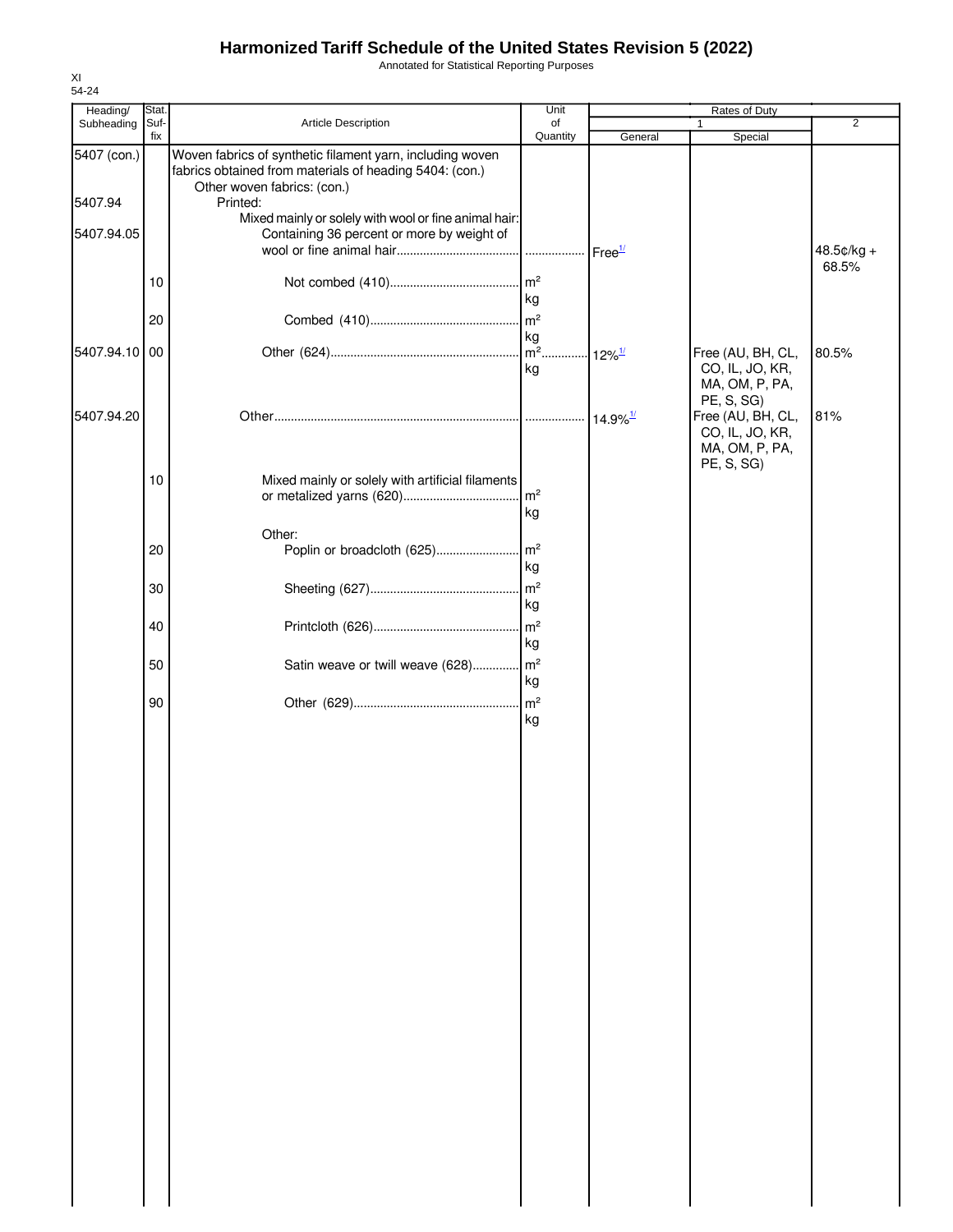Annotated for Statistical Reporting Purposes

| Heading/                 | Stat. |                                                                                                                                                                             | Unit                                     |                         | Rates of Duty                                                        |                |
|--------------------------|-------|-----------------------------------------------------------------------------------------------------------------------------------------------------------------------------|------------------------------------------|-------------------------|----------------------------------------------------------------------|----------------|
| Subheading               | Suf-  | Article Description                                                                                                                                                         | of                                       |                         | 1                                                                    | $\overline{2}$ |
| 5408<br>5408.10.00 00    | fix   | Woven fabrics of artificial filament yarn, including woven fabrics<br>obtained from materials of heading 5405:<br>Woven fabrics obtained from high tenacity yarn of viscose | Quantity                                 | General                 | Special                                                              |                |
|                          |       |                                                                                                                                                                             | m <sup>2</sup> 14.9% <sup>1/</sup><br>kg |                         | Free (AU, BH, CL,<br>CO, IL, JO, KR,<br>MA, OM, P, PA,<br>PE, S, SG) | 81%            |
| 5408.21.00               |       | Other woven fabrics, containing 85 percent or more by<br>weight of artificial filament or strip or the like:                                                                |                                          | $14.9\%$ <sup>1/</sup>  | Free (AU, BH, CL,<br>CO, IL, JO, KR,<br>MA, OM, P, PA,               | 81%            |
|                          | 30    | Weighing not more than 170 g/m <sup>2</sup> (618)                                                                                                                           | m <sup>2</sup><br>kg                     |                         | PE, S, SG)                                                           |                |
|                          | 60    | Weighing more than 170 g/m <sup>2</sup> (618)                                                                                                                               | m <sup>2</sup><br>kg                     |                         |                                                                      |                |
| 5408.22<br>5408.22.10 00 |       | Dyed:                                                                                                                                                                       | kg                                       | $.14.9\%$ <sup>1/</sup> | Free (AU, BH, CL,<br>CO, IL, JO, KR,<br>MA, OM, P, PA,<br>PE, S, SG) | 81%            |
| 5408.22.90               |       |                                                                                                                                                                             |                                          | $14.9\%$ <sup>1/</sup>  | Free (AU, BH, CL,<br>CO, IL, JO, KR,<br>MA, OM, P, PA,<br>PE, S, SG) | 81%            |
|                          | 30    | Weighing not more than 170 g/m <sup>2</sup> (618) m <sup>2</sup>                                                                                                            | kg                                       |                         |                                                                      |                |
|                          | 60    | Weighing more than 170 g/m <sup>2</sup> (618)                                                                                                                               | m <sup>2</sup><br>kg                     |                         |                                                                      |                |
|                          |       |                                                                                                                                                                             |                                          |                         |                                                                      |                |
|                          |       |                                                                                                                                                                             |                                          |                         |                                                                      |                |
|                          |       |                                                                                                                                                                             |                                          |                         |                                                                      |                |
|                          |       |                                                                                                                                                                             |                                          |                         |                                                                      |                |
|                          |       |                                                                                                                                                                             |                                          |                         |                                                                      |                |
|                          |       |                                                                                                                                                                             |                                          |                         |                                                                      |                |
|                          |       |                                                                                                                                                                             |                                          |                         |                                                                      |                |
|                          |       |                                                                                                                                                                             |                                          |                         |                                                                      |                |
|                          |       |                                                                                                                                                                             |                                          |                         |                                                                      |                |
|                          |       |                                                                                                                                                                             |                                          |                         |                                                                      |                |
|                          |       |                                                                                                                                                                             |                                          |                         |                                                                      |                |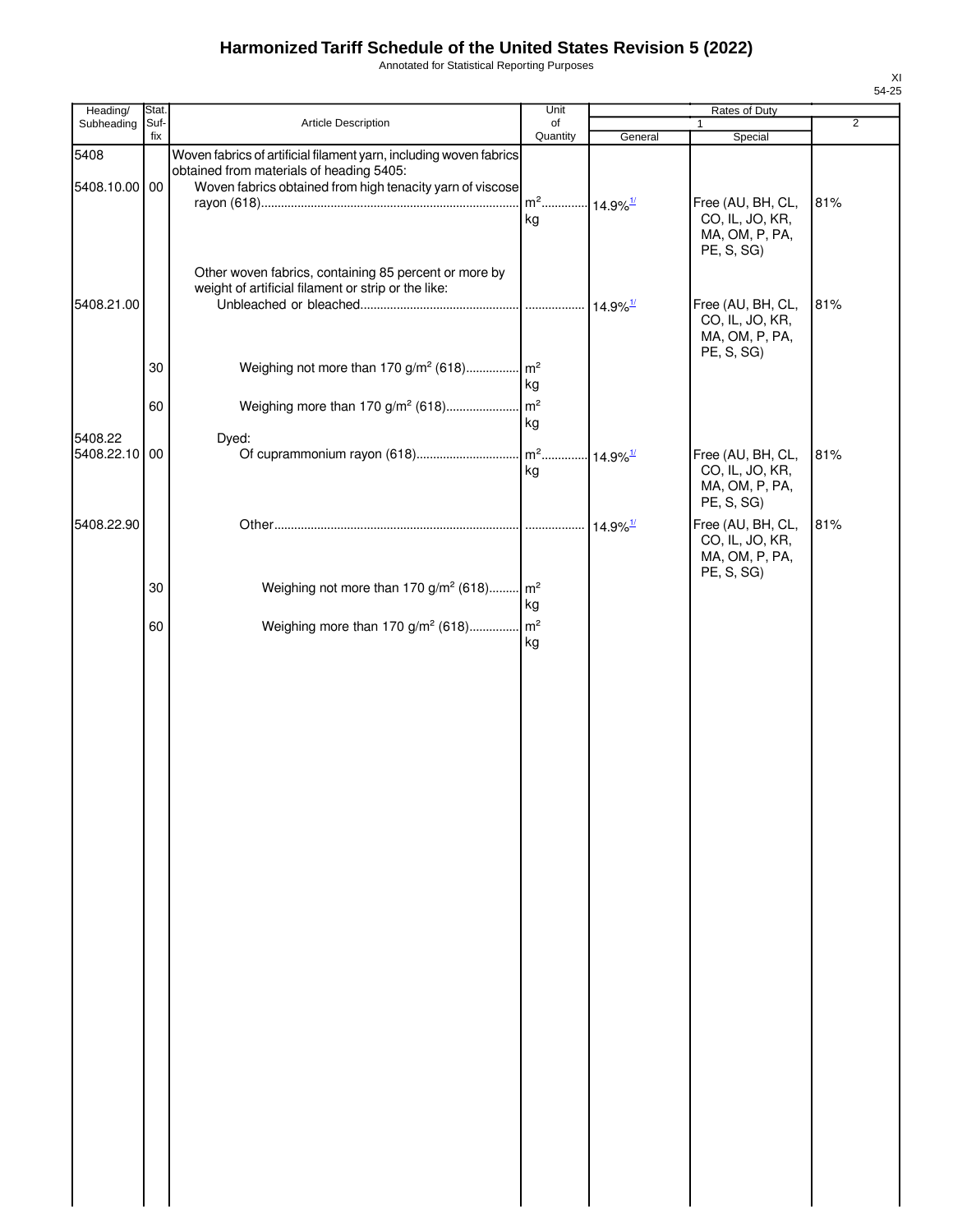Annotated for Statistical Reporting Purposes

| Heading/                 | Stat.       |                                                                                                                                                                                                                                                                                                                                                                                                                                                                               | Unit                                    |                      | Rates of Duty                                                        |                     |
|--------------------------|-------------|-------------------------------------------------------------------------------------------------------------------------------------------------------------------------------------------------------------------------------------------------------------------------------------------------------------------------------------------------------------------------------------------------------------------------------------------------------------------------------|-----------------------------------------|----------------------|----------------------------------------------------------------------|---------------------|
| Subheading               | Suf-<br>fix | <b>Article Description</b>                                                                                                                                                                                                                                                                                                                                                                                                                                                    | of<br>Quantity                          | General              | 1<br>Special                                                         | $\overline{2}$      |
| 5408 (con.)<br>5408.23   |             | Woven fabrics of artificial filament yarn, including woven fabrics<br>obtained from materials of heading 5405: (con.)<br>Other woven fabrics, containing 85 percent or more by<br>weight of artificial filament or strip or the like: (con.)<br>Of yarns of different colors:<br>The thread count of which per cm (treating multiple<br>(folded) or cabled yarns as single threads) is over<br>69 but not over 142 in the warp and over 31 but<br>not over 71 in the filling: |                                         |                      |                                                                      |                     |
| 5408.23.11 00            |             | Of cuprammonium rayon (618) m <sup>2</sup> Free <sup>1/</sup>                                                                                                                                                                                                                                                                                                                                                                                                                 | kg                                      |                      |                                                                      | 24.3¢/kg +<br>81%   |
| 5408.23.19 00            |             |                                                                                                                                                                                                                                                                                                                                                                                                                                                                               | m <sup>2</sup> Free <sup>1/</sup><br>kg |                      |                                                                      | $24.3¢/kg +$<br>81% |
| 5408.23.21               | 00          | Other:                                                                                                                                                                                                                                                                                                                                                                                                                                                                        | kg                                      |                      | Free (AU, BH, CL,<br>CO, IL, JO, KR,<br>MA, OM, P, PA,<br>PE, S, SG) | 81%                 |
| 5408.23.29               |             |                                                                                                                                                                                                                                                                                                                                                                                                                                                                               |                                         | $12\%$ <sup>1/</sup> | Free (AU, BH, CL,<br>CO, IL, JO, KR,<br>MA, OM, P, PA,<br>PE, S, SG) | 81%                 |
|                          | 30<br>60    | Weighing not more than 170 g/m <sup>2</sup> (618) $m^2$<br>Weighing more than 170 $g/m^2$ (618) $m^2$                                                                                                                                                                                                                                                                                                                                                                         | kg                                      |                      |                                                                      |                     |
| 5408.24<br>5408.24.10 00 |             | Printed:                                                                                                                                                                                                                                                                                                                                                                                                                                                                      | kg<br>kg                                | $12\%$ <sup>1/</sup> | Free (AU, BH, CL,<br>CO, IL, JO, KR,<br>MA, OM, P, PA,               | 81%                 |
| 5408.24.90               |             |                                                                                                                                                                                                                                                                                                                                                                                                                                                                               |                                         | $12\%$ <sup>1/</sup> | PE, S, SG)<br>Free (AU, BH, CL,<br>CO, IL, JO, KR,<br>MA, OM, P, PA, | 81%                 |
|                          | 10          | Weighing not more than 170 g/m <sup>2</sup> :<br>Discharge printed (618)                                                                                                                                                                                                                                                                                                                                                                                                      | $\mathsf{Im}^2$<br>kg                   |                      | PE, S, SG)                                                           |                     |
|                          | 20          |                                                                                                                                                                                                                                                                                                                                                                                                                                                                               | kg                                      |                      |                                                                      |                     |
|                          | 40          | Weighing more than 170 g/m <sup>2</sup> :<br>Discharge printed (618)                                                                                                                                                                                                                                                                                                                                                                                                          | m <sup>2</sup><br>kg                    |                      |                                                                      |                     |
|                          | 50          |                                                                                                                                                                                                                                                                                                                                                                                                                                                                               | m <sup>2</sup><br>kg                    |                      |                                                                      |                     |
|                          |             |                                                                                                                                                                                                                                                                                                                                                                                                                                                                               |                                         |                      |                                                                      |                     |
|                          |             |                                                                                                                                                                                                                                                                                                                                                                                                                                                                               |                                         |                      |                                                                      |                     |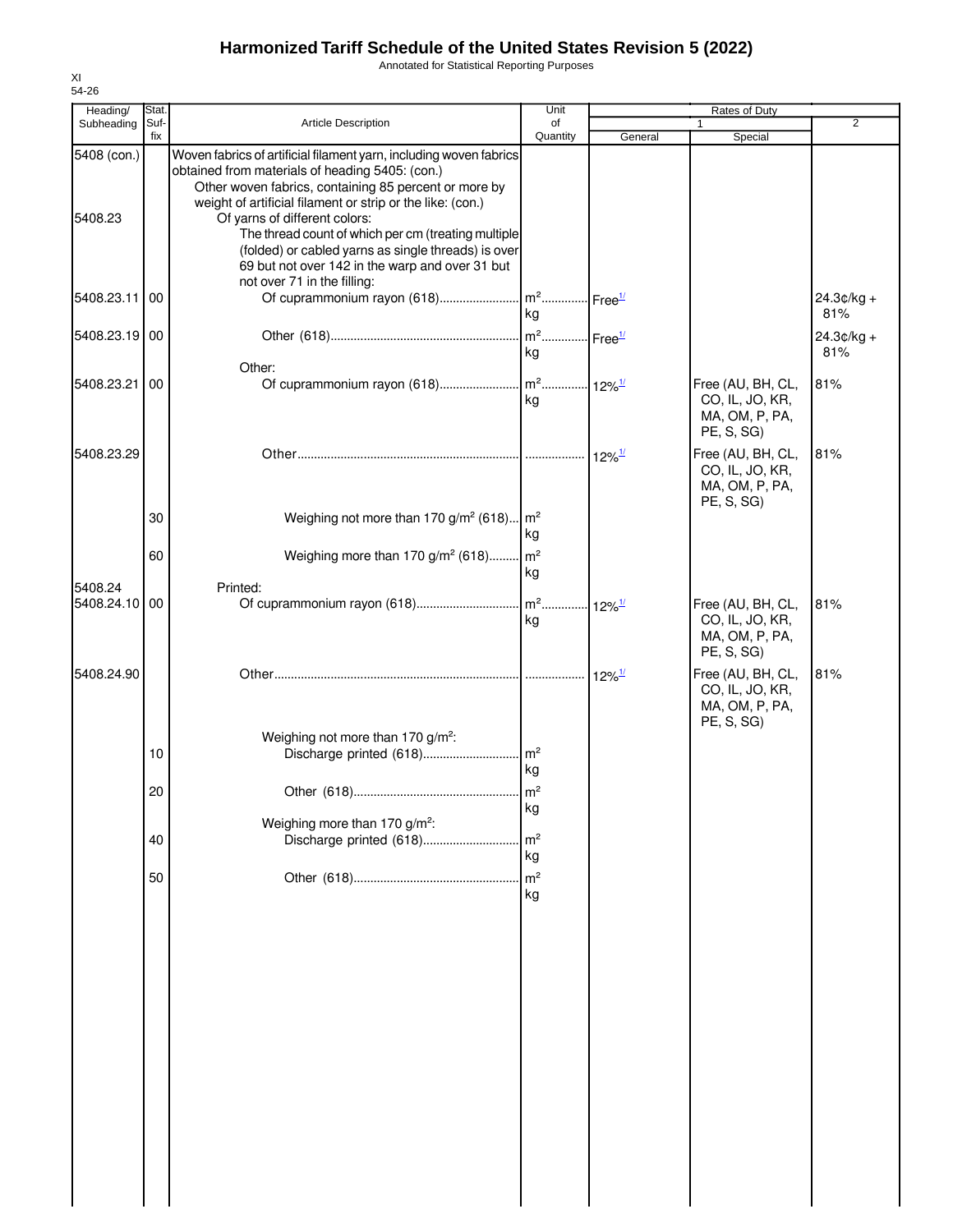Annotated for Statistical Reporting Purposes

| Heading/      | Stat.       |                                                                                                                                               | Unit                   | Rates of Duty             |                                                                      |                     |
|---------------|-------------|-----------------------------------------------------------------------------------------------------------------------------------------------|------------------------|---------------------------|----------------------------------------------------------------------|---------------------|
| Subheading    | Suf-<br>fix | Article Description                                                                                                                           | of<br>Quantity         | General                   | $\mathbf{1}$<br>Special                                              | $\overline{2}$      |
| 5408 (con.)   |             | Woven fabrics of artificial filament yarn, including woven fabrics<br>obtained from materials of heading 5405: (con.)<br>Other woven fabrics: |                        |                           |                                                                      |                     |
| 5408.31       |             | Unbleached or bleached:                                                                                                                       |                        |                           |                                                                      |                     |
| 5408.31.05    |             | Mixed mainly or solely with wool or fine animal hair:<br>Containing 36 percent or more by weight of                                           |                        |                           |                                                                      |                     |
|               |             |                                                                                                                                               |                        | $25\%$ <sup>1/</sup>      | Free (AU, BH, CL,<br>CO, IL, JO, KR,<br>MA, OM, P, PA,<br>PE, S, SG) | 48.5¢/kg +<br>68.5% |
|               | 10          |                                                                                                                                               | $\mathsf{Im}^2$<br>kg  |                           |                                                                      |                     |
|               | 20          |                                                                                                                                               | $\mathsf{m}^2$         |                           |                                                                      |                     |
| 5408.31.10 00 |             |                                                                                                                                               | kg<br>$\overline{m^2}$ |                           |                                                                      | 80.5%               |
|               |             |                                                                                                                                               | kg                     | $\cdot$ 12% $\frac{1}{2}$ | Free (AU, BH, CL,<br>CO, IL, JO, KR,<br>MA, OM, P, PA,<br>PE, S, SG) |                     |
| 5408.31.20    |             |                                                                                                                                               |                        | $14.9\%$ <sup>1/</sup>    | Free (AU, BH, CL,<br>CO, IL, JO, KR,<br>MA, OM, P, PA,               | 81%                 |
|               |             |                                                                                                                                               |                        |                           | PE, S, SG)                                                           |                     |
|               | 10          | Mixed mainly or solely with synthetic filaments                                                                                               | $\mathsf{Im}^2$        |                           |                                                                      |                     |
|               |             |                                                                                                                                               | kg                     |                           |                                                                      |                     |
|               |             | Other:                                                                                                                                        |                        |                           |                                                                      |                     |
|               | 20          | Poplin or broadcloth (625)                                                                                                                    | m <sup>2</sup>         |                           |                                                                      |                     |
|               |             |                                                                                                                                               | kg                     |                           |                                                                      |                     |
|               | 30          |                                                                                                                                               | m <sup>2</sup><br>kg   |                           |                                                                      |                     |
|               | 40          |                                                                                                                                               | $\mathsf{m}^2$         |                           |                                                                      |                     |
|               |             |                                                                                                                                               | kg                     |                           |                                                                      |                     |
|               | 50          | Satin weave or twill weave (628) m <sup>2</sup>                                                                                               |                        |                           |                                                                      |                     |
|               |             |                                                                                                                                               | kg                     |                           |                                                                      |                     |
|               | 90          |                                                                                                                                               | $\mathsf{m}^2$         |                           |                                                                      |                     |
|               |             |                                                                                                                                               | kg                     |                           |                                                                      |                     |
|               |             |                                                                                                                                               |                        |                           |                                                                      |                     |
|               |             |                                                                                                                                               |                        |                           |                                                                      |                     |
|               |             |                                                                                                                                               |                        |                           |                                                                      |                     |
|               |             |                                                                                                                                               |                        |                           |                                                                      |                     |
|               |             |                                                                                                                                               |                        |                           |                                                                      |                     |
|               |             |                                                                                                                                               |                        |                           |                                                                      |                     |
|               |             |                                                                                                                                               |                        |                           |                                                                      |                     |
|               |             |                                                                                                                                               |                        |                           |                                                                      |                     |
|               |             |                                                                                                                                               |                        |                           |                                                                      |                     |
|               |             |                                                                                                                                               |                        |                           |                                                                      |                     |
|               |             |                                                                                                                                               |                        |                           |                                                                      |                     |
|               |             |                                                                                                                                               |                        |                           |                                                                      |                     |
|               |             |                                                                                                                                               |                        |                           |                                                                      |                     |
|               |             |                                                                                                                                               |                        |                           |                                                                      |                     |
|               |             |                                                                                                                                               |                        |                           |                                                                      |                     |
|               |             |                                                                                                                                               |                        |                           |                                                                      |                     |
|               |             |                                                                                                                                               |                        |                           |                                                                      |                     |
|               |             |                                                                                                                                               |                        |                           |                                                                      |                     |
|               |             |                                                                                                                                               |                        |                           |                                                                      |                     |
|               |             |                                                                                                                                               |                        |                           |                                                                      |                     |
|               |             |                                                                                                                                               |                        |                           |                                                                      |                     |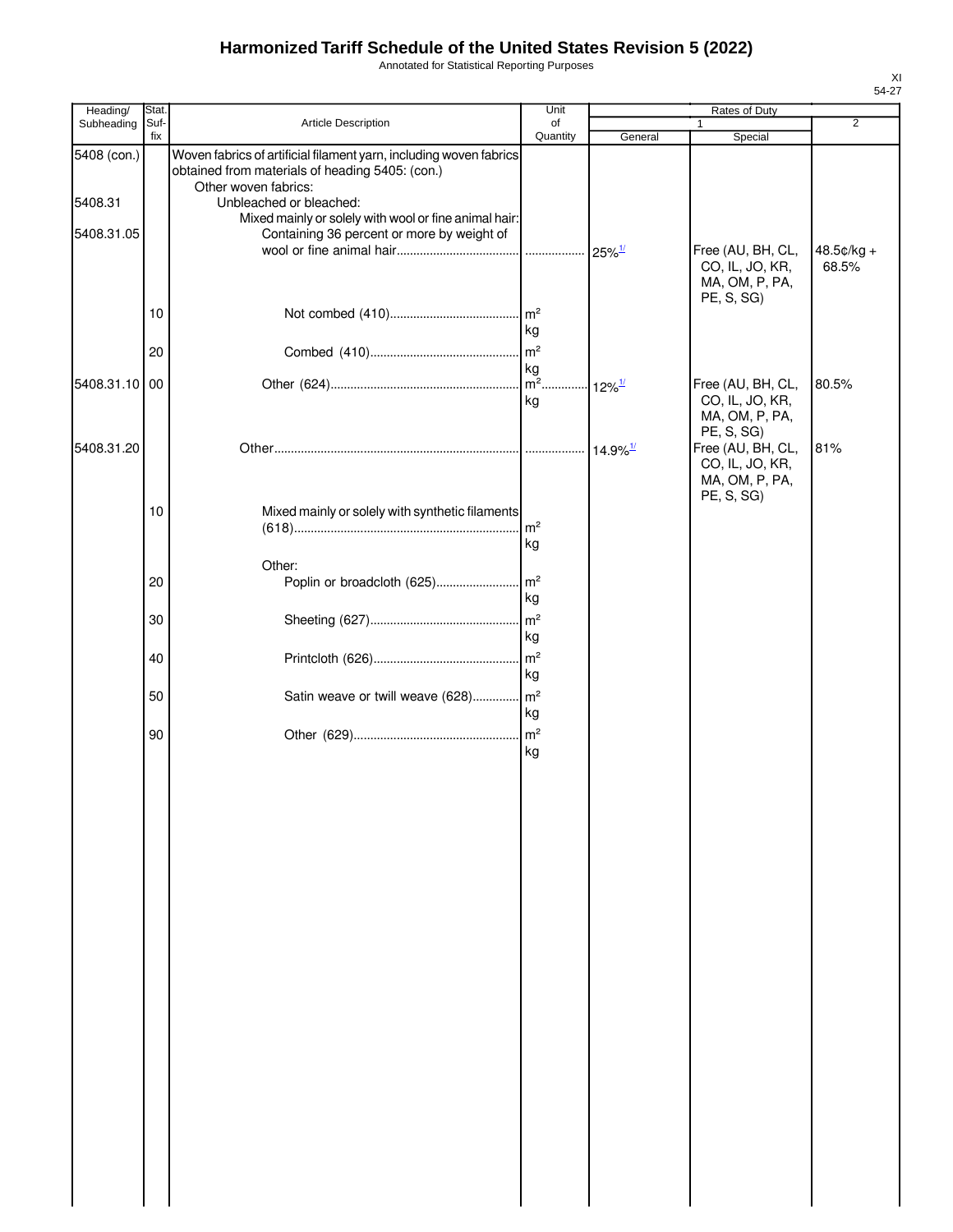Annotated for Statistical Reporting Purposes

| Heading/      | Stat. |                                                                                                                       | Unit                            |                                  |                                                                      |                     |
|---------------|-------|-----------------------------------------------------------------------------------------------------------------------|---------------------------------|----------------------------------|----------------------------------------------------------------------|---------------------|
| Subheading    | Suf-  | Article Description                                                                                                   | of                              |                                  |                                                                      | $\overline{2}$      |
| 5408 (con.)   | fix   | Woven fabrics of artificial filament yarn, including woven fabrics<br>obtained from materials of heading 5405: (con.) | Quantity                        | General                          | Special                                                              |                     |
| 5408.32       |       | Other woven fabrics: (con.)<br>Dyed:                                                                                  |                                 |                                  |                                                                      |                     |
| 5408.32.05    |       | Mixed mainly or solely with wool or fine animal hair:<br>Containing 36 percent or more by weight of                   |                                 |                                  |                                                                      |                     |
|               |       |                                                                                                                       |                                 |                                  | Free (AU, BH, CL,<br>CO, IL, JO, KR,<br>MA, OM, P, PA,<br>PE, S, SG) | 48.5¢/kg +<br>68.5% |
|               | 10    |                                                                                                                       | $\mathsf{Im}^2$<br>kg           |                                  |                                                                      |                     |
|               | 20    |                                                                                                                       | $\mathsf{m}^2$<br>kg            |                                  |                                                                      |                     |
| 5408.32.10    | 00    |                                                                                                                       | $\overline{\mathsf{m}^2}$<br>kg | $\cdot \cdot 12\%$ <sup>1/</sup> | Free (AU, BH, CL,<br>CO, IL, JO, KR,<br>MA, OM, P, PA,<br>PE, S, SG) | 80.5%               |
| 5408.32.30 00 |       | Other:<br>Containing 30 percent or more by weight of<br>silk or silk waste, valued over \$33 per kg                   |                                 |                                  |                                                                      |                     |
|               |       |                                                                                                                       | $m^2$<br>kg                     | $6.9\%$ <sup>1/</sup>            | Free (AU, BH, CL,<br>CO, IL, JO, KR,<br>MA, OM, P, PA,<br>PE, S, SG) | 80%                 |
| 5408.32.90    |       |                                                                                                                       |                                 | $15\%$ <sup>1/</sup>             | Free (AU, BH, CL,<br>CO, IL, JO, KR,<br>MA, OM, P, PA,<br>PE, S, SG) | 81%                 |
|               | 10    | Mixed mainly or solely with synthetic                                                                                 | $\mathsf{Im}^2$<br>kg           |                                  |                                                                      |                     |
|               | 20    | Other:                                                                                                                | kg                              |                                  |                                                                      |                     |
|               | 30    |                                                                                                                       | m <sup>2</sup><br>kg            |                                  |                                                                      |                     |
|               | 40    |                                                                                                                       | $\mathsf{Im}^2$<br>kg           |                                  |                                                                      |                     |
|               | 50    | Satin weave or twill weave $(628)^{\frac{19}{}}$                                                                      | m <sup>2</sup><br>kg            |                                  |                                                                      |                     |
|               | 90    |                                                                                                                       | m <sup>2</sup><br>kg            |                                  |                                                                      |                     |
|               |       |                                                                                                                       |                                 |                                  |                                                                      |                     |
|               |       |                                                                                                                       |                                 |                                  |                                                                      |                     |
|               |       |                                                                                                                       |                                 |                                  |                                                                      |                     |
|               |       |                                                                                                                       |                                 |                                  |                                                                      |                     |
|               |       |                                                                                                                       |                                 |                                  |                                                                      |                     |
|               |       |                                                                                                                       |                                 |                                  |                                                                      |                     |
|               |       |                                                                                                                       |                                 |                                  |                                                                      |                     |
|               |       |                                                                                                                       |                                 |                                  |                                                                      |                     |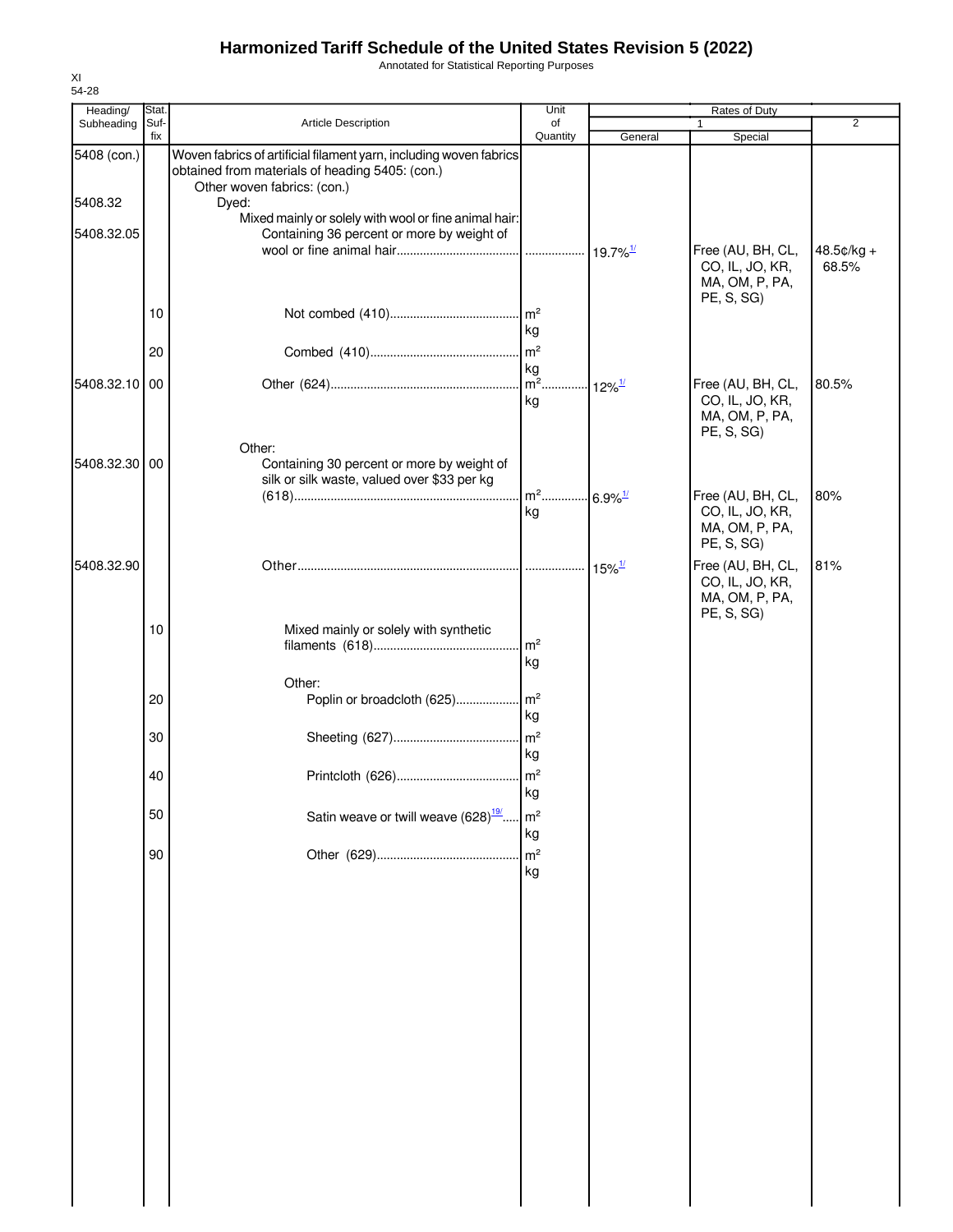Annotated for Statistical Reporting Purposes

| $\overline{2}$<br>Subheading Suf-<br>Article Description<br>of<br>$\mathbf{1}$<br>Quantity<br>fix<br>General<br>Special<br>Woven fabrics of artificial filament yarn, including woven fabrics<br>5408 (con.)<br>obtained from materials of heading 5405: (con.)<br>Other woven fabrics: (con.)<br>5408.33<br>Of yarns of different colors:<br>Mixed mainly or solely with wool or fine animal hair:<br>5408.33.05<br>Containing 36 percent or more by weight of<br>Free (AU, BH, CL,<br>CO, IL, JO, KR,<br>68.5%<br>MA, OM, P, PA,<br>PE, S, SG)<br>$\mathsf{m}^2$<br>$10$<br>kg<br>$\mathsf{m}^2$<br>20<br>Free (AU, BH, CL,<br>5408.33.10 00<br>80.5%<br>kg<br>CO, IL, JO, KR,<br>MA, OM, P, PA,<br>PE, S, SG) | Heading/ | Stat. | Unit | Rates of Duty |  |            |  |
|------------------------------------------------------------------------------------------------------------------------------------------------------------------------------------------------------------------------------------------------------------------------------------------------------------------------------------------------------------------------------------------------------------------------------------------------------------------------------------------------------------------------------------------------------------------------------------------------------------------------------------------------------------------------------------------------------------------|----------|-------|------|---------------|--|------------|--|
|                                                                                                                                                                                                                                                                                                                                                                                                                                                                                                                                                                                                                                                                                                                  |          |       |      |               |  |            |  |
|                                                                                                                                                                                                                                                                                                                                                                                                                                                                                                                                                                                                                                                                                                                  |          |       |      |               |  |            |  |
|                                                                                                                                                                                                                                                                                                                                                                                                                                                                                                                                                                                                                                                                                                                  |          |       |      |               |  | 48.5¢/kg + |  |
|                                                                                                                                                                                                                                                                                                                                                                                                                                                                                                                                                                                                                                                                                                                  |          |       |      |               |  |            |  |
|                                                                                                                                                                                                                                                                                                                                                                                                                                                                                                                                                                                                                                                                                                                  |          |       |      |               |  |            |  |
|                                                                                                                                                                                                                                                                                                                                                                                                                                                                                                                                                                                                                                                                                                                  |          |       |      |               |  |            |  |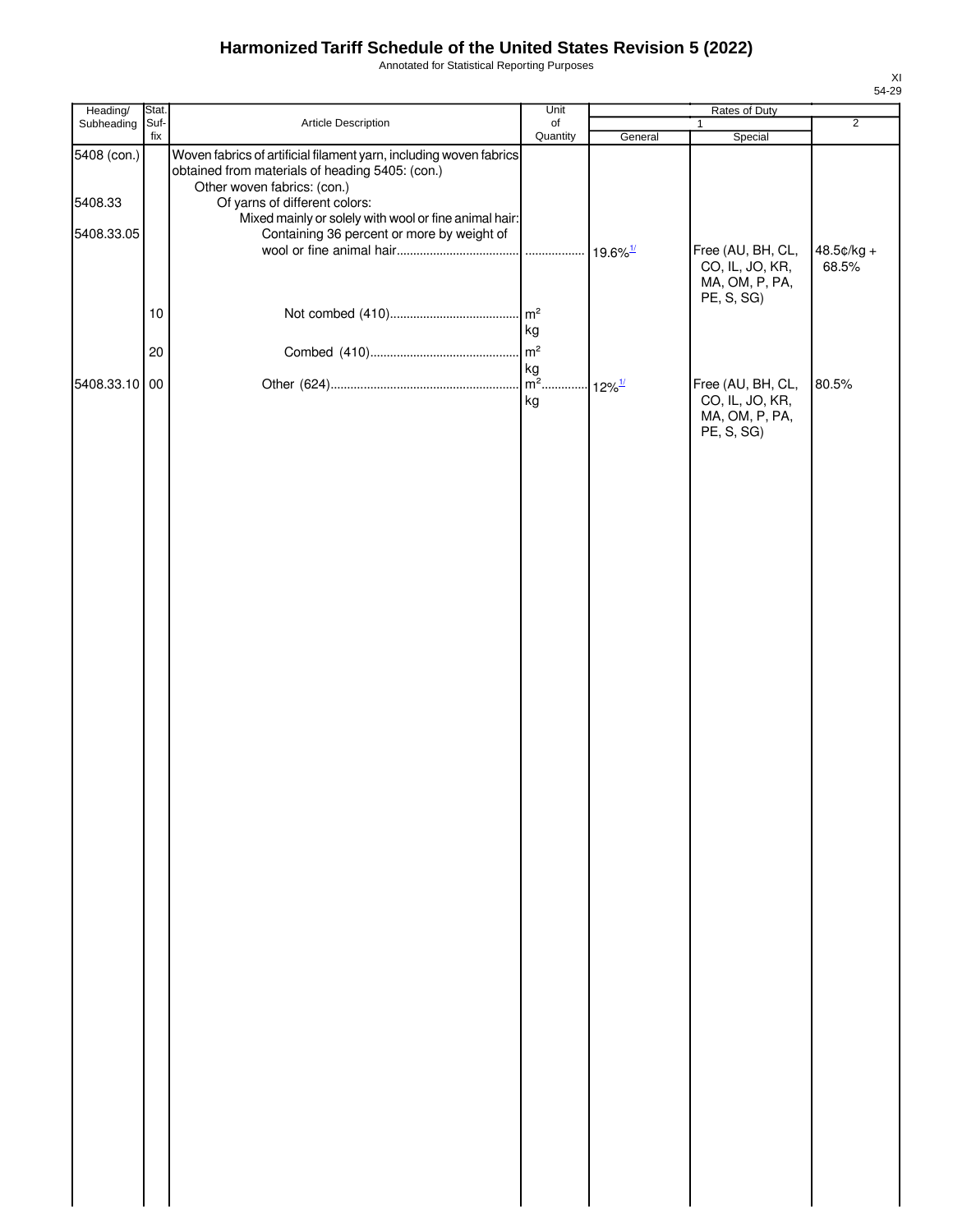Annotated for Statistical Reporting Purposes

| Heading/               | Stat.       |                                                                                                                                                                                                                                                          | Unit                                    |                                                  |                                                                      |                     |
|------------------------|-------------|----------------------------------------------------------------------------------------------------------------------------------------------------------------------------------------------------------------------------------------------------------|-----------------------------------------|--------------------------------------------------|----------------------------------------------------------------------|---------------------|
| Subheading             | Suf-<br>fix | Article Description                                                                                                                                                                                                                                      | of<br>Quantity                          | General                                          | 1<br>Special                                                         | $\overline{2}$      |
| 5408 (con.)<br>5408.33 |             | Woven fabrics of artificial filament yarn, including woven fabrics<br>obtained from materials of heading 5405: (con.)<br>Other woven fabrics: (con.)<br>Of yarns of different colors: (con.)                                                             |                                         |                                                  |                                                                      |                     |
| (con.)                 |             |                                                                                                                                                                                                                                                          |                                         |                                                  |                                                                      |                     |
| 5408.33.15 00          |             | Other:<br>Containing 85 percent or more by weight of<br>man-made filaments, the thread count of which<br>per cm (treating multiple (folded) or cabled<br>yarns as single threads) is over 69 but not over<br>142 in the warp and over 31 but not over 71 |                                         |                                                  |                                                                      |                     |
|                        |             |                                                                                                                                                                                                                                                          | kg                                      | m <sup>2</sup> 12.3¢/kg +<br>11.4% $\frac{1}{2}$ | Free (AU, BH, CL,<br>CO, IL, JO, KR,<br>MA, OM, P, PA,<br>PE, S, SG) | $24.3¢/kg +$<br>81% |
| 5408.33.30 00          |             | Containing 30 percent or more by weight of<br>silk or silk waste, valued over \$33 per kg                                                                                                                                                                |                                         |                                                  |                                                                      |                     |
|                        |             |                                                                                                                                                                                                                                                          | m <sup>2</sup> 6.9% <sup>1/</sup><br>kg |                                                  | Free (AU, BH, CL,<br>CO, IL, JO, KR,<br>MA, OM, P, PA,<br>PE, S, SG) | 80%                 |
| 5408.33.90             |             |                                                                                                                                                                                                                                                          |                                         |                                                  | Free (AU, BH, CL,<br>CO, IL, JO, KR,<br>MA, OM, P, PA,<br>PE, S, SG) | 81%                 |
|                        | 10          | Mixed mainly or solely with synthetic<br>filaments or metalized yarn (618)                                                                                                                                                                               | m <sup>2</sup><br>kg                    |                                                  |                                                                      |                     |
|                        | 20          | Other:<br>Poplin or broadcloth (625)                                                                                                                                                                                                                     | $\mathsf{Im}^2$<br>kg                   |                                                  |                                                                      |                     |
|                        | 30          |                                                                                                                                                                                                                                                          | m <sup>2</sup><br>kg                    |                                                  |                                                                      |                     |
|                        | 40          |                                                                                                                                                                                                                                                          | m <sup>2</sup><br>kg                    |                                                  |                                                                      |                     |
|                        | 50          | Satin weave or twill weave (628) m <sup>2</sup>                                                                                                                                                                                                          | kg                                      |                                                  |                                                                      |                     |
|                        | 90          |                                                                                                                                                                                                                                                          | kg                                      |                                                  |                                                                      |                     |
|                        |             |                                                                                                                                                                                                                                                          |                                         |                                                  |                                                                      |                     |
|                        |             |                                                                                                                                                                                                                                                          |                                         |                                                  |                                                                      |                     |
|                        |             |                                                                                                                                                                                                                                                          |                                         |                                                  |                                                                      |                     |
|                        |             |                                                                                                                                                                                                                                                          |                                         |                                                  |                                                                      |                     |
|                        |             |                                                                                                                                                                                                                                                          |                                         |                                                  |                                                                      |                     |
|                        |             |                                                                                                                                                                                                                                                          |                                         |                                                  |                                                                      |                     |
|                        |             |                                                                                                                                                                                                                                                          |                                         |                                                  |                                                                      |                     |
|                        |             |                                                                                                                                                                                                                                                          |                                         |                                                  |                                                                      |                     |
|                        |             |                                                                                                                                                                                                                                                          |                                         |                                                  |                                                                      |                     |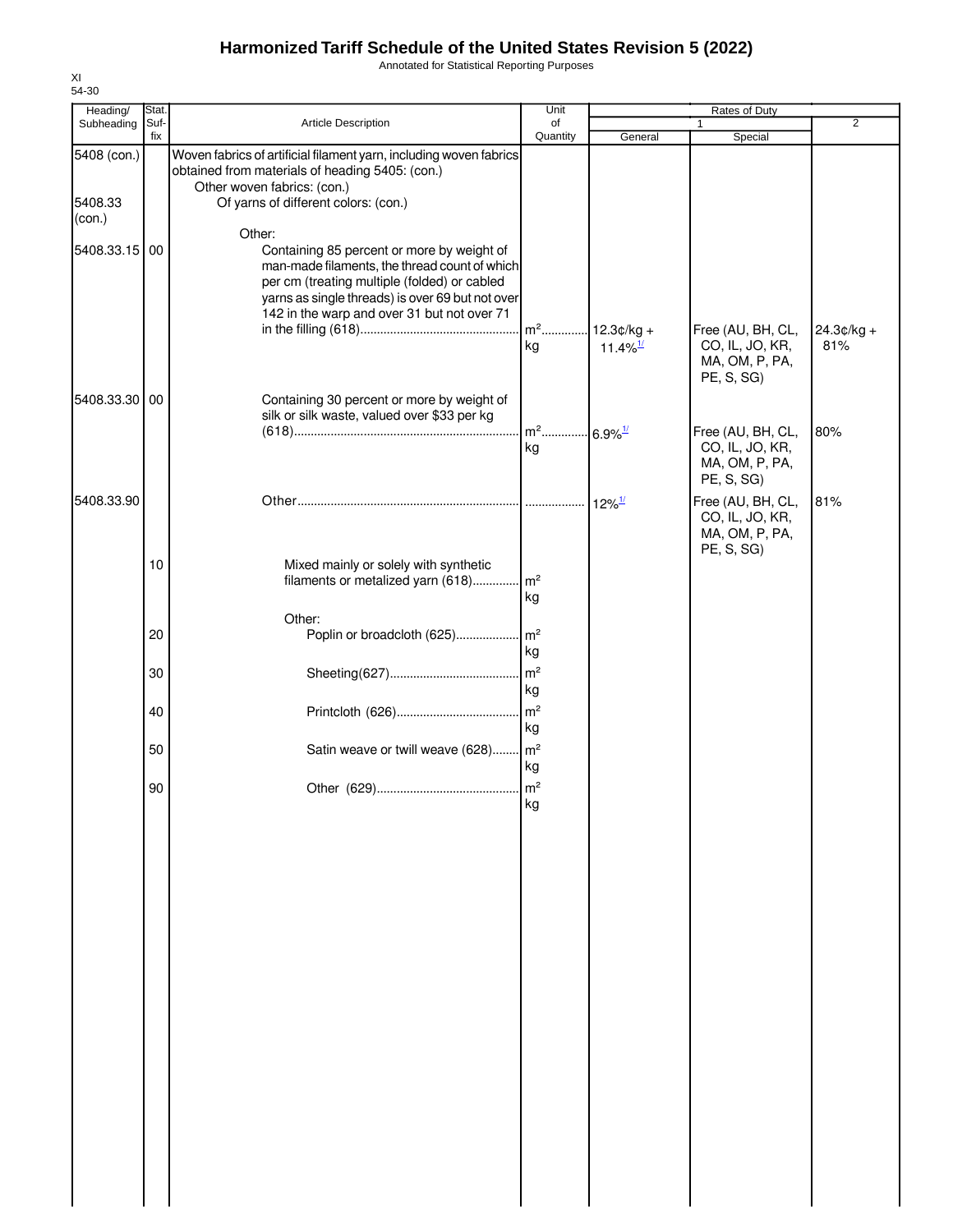Annotated for Statistical Reporting Purposes

| Heading/      | Stat.       |                                                                                                                                                      | Unit                              |                      | Rates of Duty                                                        |                |
|---------------|-------------|------------------------------------------------------------------------------------------------------------------------------------------------------|-----------------------------------|----------------------|----------------------------------------------------------------------|----------------|
| Subheading    | Suf-<br>fix | Article Description                                                                                                                                  | of<br>Quantity                    | General              | 1<br>Special                                                         | $\overline{2}$ |
| 5408 (con.)   |             | Woven fabrics of artificial filament yarn, including woven fabrics<br>obtained from materials of heading 5405: (con.)<br>Other woven fabrics: (con.) |                                   |                      |                                                                      |                |
| 5408.34       |             | Printed:                                                                                                                                             |                                   |                      |                                                                      |                |
| 5408.34.05    |             | Mixed mainly or solely with wool or fine animal hair:<br>Containing 36 percent or more by weight of                                                  |                                   |                      |                                                                      | 48.5¢/kg +     |
|               | 10          |                                                                                                                                                      | kg                                |                      |                                                                      | 68.5%          |
|               | 20          |                                                                                                                                                      |                                   |                      |                                                                      |                |
| 5408.34.10    | 00          |                                                                                                                                                      | kg<br>kg                          |                      | Free (AU, BH, CL,<br>CO, IL, JO, KR,                                 | 80.5%          |
|               |             | Other:                                                                                                                                               |                                   |                      | MA, OM, P, PA,<br>PE, S, SG)                                         |                |
| 5408.34.30 00 |             | Containing 30 percent or more by weight of<br>silk or silk waste, valued over \$33 per kg                                                            | m <sup>2</sup> Free <sup>1/</sup> |                      |                                                                      | 80%            |
|               |             |                                                                                                                                                      | kg                                |                      |                                                                      |                |
| 5408.34.90    |             |                                                                                                                                                      |                                   | $12\%$ <sup>1/</sup> | Free (AU, BH, CL,<br>CO, IL, JO, KR,<br>MA, OM, P, PA,<br>PE, S, SG) | 81%            |
|               | 10          | Mixed mainly or solely with synthetic                                                                                                                | kg                                |                      |                                                                      |                |
|               |             | Other:                                                                                                                                               |                                   |                      |                                                                      |                |
|               | 20          |                                                                                                                                                      | kg                                |                      |                                                                      |                |
|               | 30          |                                                                                                                                                      | kg                                |                      |                                                                      |                |
|               | 40          |                                                                                                                                                      | kg                                |                      |                                                                      |                |
|               | 50          | Satin weave or twill weave (628) m <sup>2</sup>                                                                                                      | kg                                |                      |                                                                      |                |
|               | 85          | Other:<br>Discharge printed (629)                                                                                                                    | m <sup>2</sup>                    |                      |                                                                      |                |
|               |             |                                                                                                                                                      | kg                                |                      |                                                                      |                |
|               | 95          |                                                                                                                                                      | $\sqrt{m^2}$<br>kg                |                      |                                                                      |                |
|               |             |                                                                                                                                                      |                                   |                      |                                                                      |                |
|               |             |                                                                                                                                                      |                                   |                      |                                                                      |                |
|               |             |                                                                                                                                                      |                                   |                      |                                                                      |                |
|               |             |                                                                                                                                                      |                                   |                      |                                                                      |                |
|               |             |                                                                                                                                                      |                                   |                      |                                                                      |                |
|               |             |                                                                                                                                                      |                                   |                      |                                                                      |                |
|               |             |                                                                                                                                                      |                                   |                      |                                                                      |                |
|               |             |                                                                                                                                                      |                                   |                      |                                                                      |                |